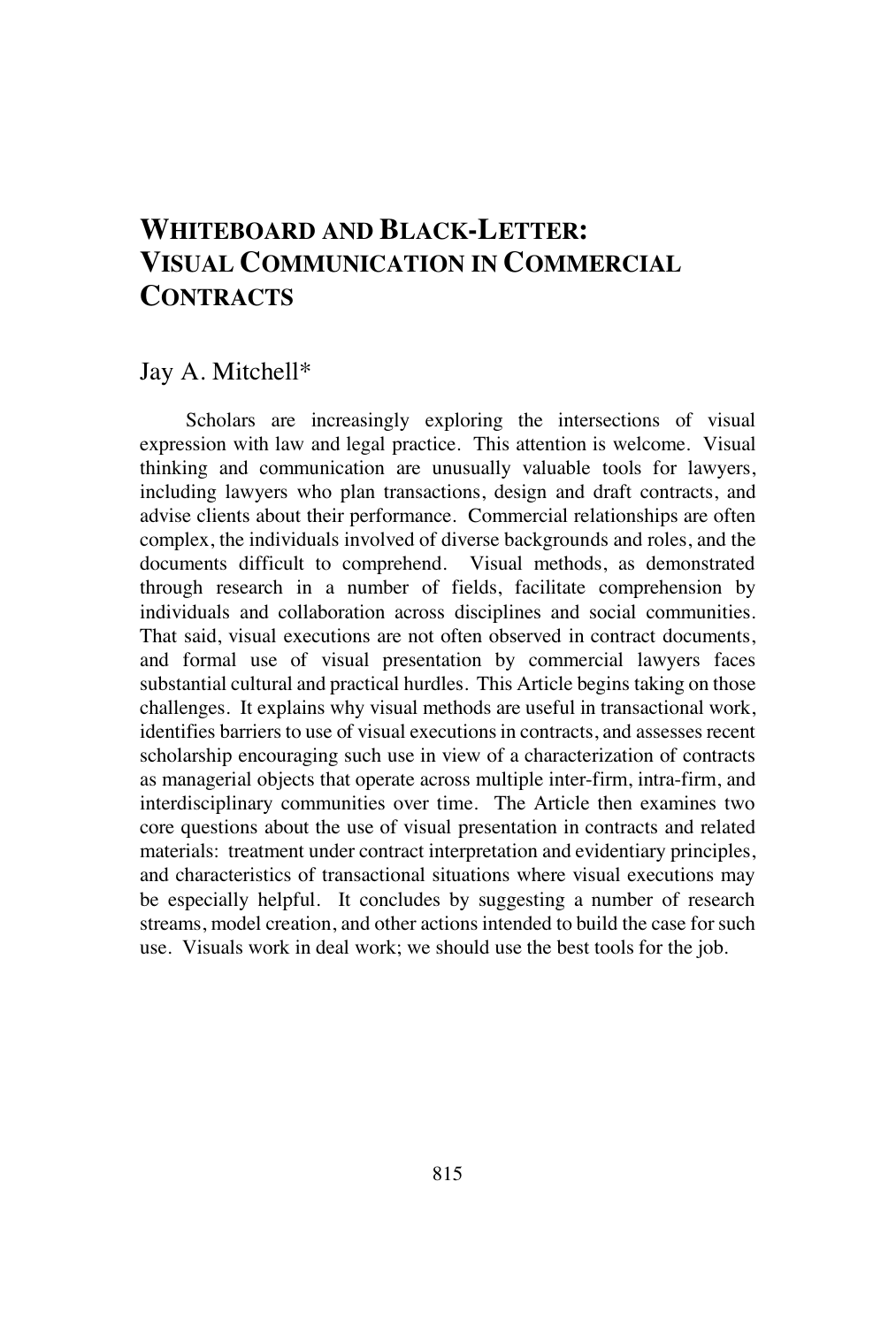| B. If Visuals are so Great, Why Aren't They Used in        |  |
|------------------------------------------------------------|--|
|                                                            |  |
| CONTRACT VISUALIZATION LITERATURE  828<br>Н.               |  |
| A. Contract as Imperfect Communications Tool 828           |  |
| Improving Contracts Through Use of Visuals 831<br>В.       |  |
|                                                            |  |
| <b>CONTRACT LAW AND CONTRACTING SCENARIOS  837</b><br>III. |  |
| A. Lawyer Worries: What Would A Court Do? 837              |  |
|                                                            |  |
| RESEARCH, DEVELOPMENT, AND SUPPORT IDEAS 850<br>IV.        |  |
|                                                            |  |
|                                                            |  |
|                                                            |  |
|                                                            |  |

# **INTRODUCTION**

Visuals and contracts go well together.

Business people work at whiteboards during negotiations. Transaction structure diagrams appear in banker pitch books. Real property agreements include parcel maps and plans. Product supply agreements include technical drawings. Estate planners draw schematics for clients contemplating entry into trust agreements. Lawyers closing financings prepare funds flow charts. In-house lawyers prepare compliance timelines. Partners introduce associates to deals by drawing diagrams. Professors illustrate contract law doctrines through flow charts.

Visuals work; people who deal with contracts deal in pictures.

What isn't often observed, though, are visuals in the body of a contract itself, embedded with the formal text, or graphics used in exhibits to convey or illustrate core commercial terms. On the one hand, this isn't surprising. Contracts are what we think when we think of legal documents: dense blocks of text, technical language, defined terms, all based on precedents and intricate drafting principles. The occasional table is as visual as it gets. On the other hand, it is interesting that a technique widely used throughout the contracting process, and one generally welcomed by just about everybody, isn't used in the core product itself, the product that formally shapes and governs performance by the parties. This seems, on its face, a missed opportunity. Why don't we use all the tools we have to communicate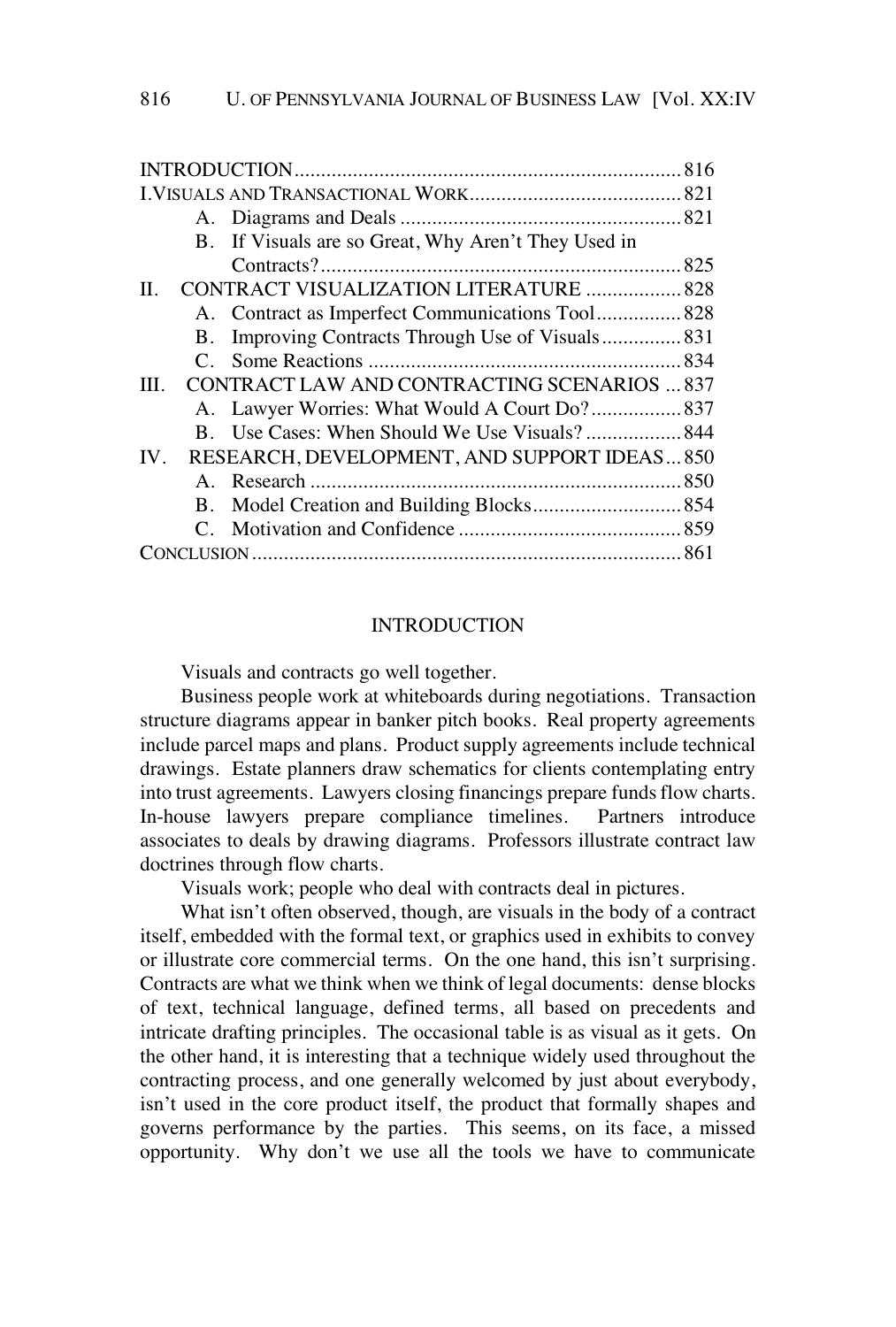complex information and help our clients carry out a new business relationship?

Scholars in recent works are exploring this question. A group of European authors is leading the inquiry.<sup>1</sup> They are not alone in thinking

1. *See* Stefania Passera, *Beyond the Wall of Contract Text: Visualizing Contracts to Foster Understanding and Collaboration Within and Across Organizations* (June 29, 2017) (Ph.D. dissertation, Aalto University) [hereinafter Passera, *Beyond*] (reviewing literature and providing wide-ranging analysis of contract visualization). *See also* Gerlinde Berger-Walliser, Thomas D. Barton & Helena Haapio, *From Visualization to Legal Design: A Collaborative and Creative Process,* 54 AM. BUS. L.J. 347 (2017) [hereinafter Berger-Walliser et al., *Visualization*] (exploring how visualization continues to evolve in the legal profession); Stefania Passera, *Flowcharts, Swimlanes, and Timelines: Alternatives to Prose in Communicating Legal-Bureaucratic Instructions to Civil Servants*, J. BUS. & TECHNICAL COMM. (forthcoming 2018), available at https://stefaniapassera.files.wordpress.com/2017/02/jbtc\_submission.pdf

[https://perma.cc/7RK2-PCUP] [hereinafter Passera, *Flowcharts*] (exploring the development and the experimental evaluation of a highly diagrammatic guide for public procurement Terms & Conditions, addressed to civil servants); Stefania Passera, Anne Kankaanranta & Leena Louhiala-Salminen, *Diagrams in Contracts: Fostering Understanding in Global Business Communication,* 60 IEEE TRANSACTIONS ON PROF. COMM. 118-46 (2017) [hereinafter Passera et al., *Diagrams*] (suggesting that integrating diagrams in contracts can result in faster and more accurate comprehension, for both native and non-native speakers of English); Helena Haapio & Margaret Hagan, *Design Patterns for Contracts*, *in* NETWORKS: PROCEEDINGS OF THE 19TH INTERNATIONAL LEGAL INFORMATICS SYMPOSIUM IRIS 2016, ÖSTERREICHISCHE COMPUTER GESELLSCHAFT OCG 381-88 (Erich Schweighofer et al., eds., 2016) [hereinafter Haapio & Hagan, *Design Patterns*] (proposing adopting design patterns from fields outside the law to create repeatable solutions to common problems); Stefania Passera, Anssi Smedlund & Marja Liinasuo, *Exploring Contract Visualization: Clarification and Framing Strategies to Shape Collaborative Business Relationships,* 2 J. STRATEGIC CONTRACTING & NEGOT. 69 (2016) [hereinafter Passera et al., *Exploring*] (describing a case study of how a sales team created visualizations to improve the clarity and the ease-ofnegotiation of outsourcing contract documents); Robert Waller et al., *Cooperation Through Clarity: Designing Simplified Contracts,* 2 J. STRATEGIC CONTRACTING & NEGOT. 48 (2016) [hereinafter Waller et al., *Cooperation*] (discussing an innovative contract simplification project); Thomas D. Barton, Gerlinde Berger-Walliser & Helena Haapio, *Visualization: Seeing Contracts for What They Are, and What They Could Become*, 19 J. L., BUS. & ETHICS 47 (2013) [hereinafter Barton et al., *Seeing Contracts*] (describing how visualization could improve the effectiveness of contracts); Stefania Passera & Helena Haapio, *Transforming Contracts from Legal Rules to Usercentered Communication Tools: A Human-Information Interaction Challenge,* 1 COMM. DESIGN Q. 38 (2013) [hereinafter Passera & Haapio, *Transforming*] (illustrating how merging contract design with information design, especially visualization, can improve contracts); Gerlinde Berger-Walliser, Robert C. Bird & Helena Haapio, *Promoting Business Success Through Contract Visualization,* 17 J. L.,BUS.& ETHICS

<sup>\*</sup>Professor of Law and Director, Organizations and Transactions Clinic, Stanford Law School. The author is grateful to Sarah Reis, formerly of the Robert Crown Law Library at Stanford Law School and now at the Pritzer Legal Research Center at Northwestern Pritzer School of Law, for her exceptional research and collaboration, to Sarah Duranske, Helena Haapio, Cathy Hwang, Ralph Pais, Ticien Sassoubre, Michelle Sonu, and Maya Spitzer for their comments, to Isaiah DePorto and Abigail Xu for their research assistance, and to George Triantis for his encouragement.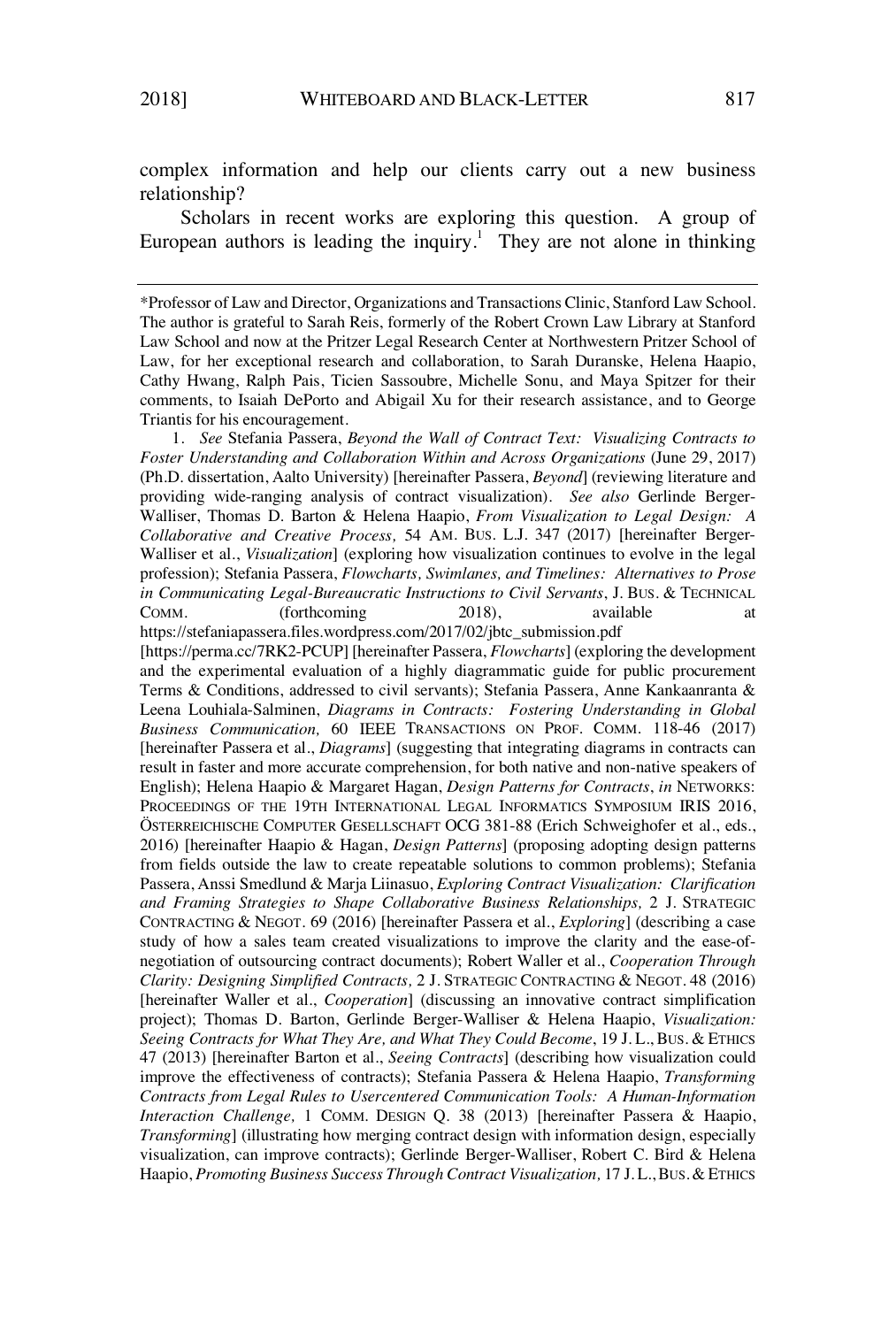about visuals and law; the "contract visualization" literature appears in parallel with recent writing, experimental, and commercial activity involving the intersections of information design and visual expression with law,<sup>2</sup> legal

<sup>55</sup> (2013) [hereinafter Berger-Walliser et al., *Promoting Success*] (discussing the value of contract visualization in promoting business success); Stefania Passera, Helena Haapio & Michael Curtotti, *Making the Meaning of Contracts Visible – Automating Contract Visualization*, *in* TRANSPARENCY: PROCEEDINGS OF THE 17TH INTERNATIONAL LEGAL INFORMATICS SYMPOSIUM IRIS 443-450 (Erich Schweighofer et al., eds., 2014) [hereinafter Passera et al., *Automation*] (exploring automating contract visualization). There also appear to be consulting firms who develop contract visuals for clients. *See, e.g.*, SIFT VISUALS, *http://www.siftvisuals.com/* [https://perma.cc/7ACE-7UAH] (promoting a consulting service which uses visual representations to clarify complex information for clients); VISUAL CONTRACTSB.V., *https://www.visualcontracts.eu/* [https://perma.cc/GD63-T379] (promoting a service which transforms complex legal documents into accessible visualizations).

<sup>2.</sup> There is an emerging "legal design" practice and literature that places emphasis on the actual consumers of legal products and use of design thinking methods in developing advice and legal products. *See, e.g.*, MARGARET HAGAN, LAW BY DESIGN (2017), http://www.lawbydesign.co/en/home/ [https://perma.cc/RM8L-QLBC] (exploring how design can improve the world of legal services and legal practice); *see also* Berger-Walliser et al., *Visualization, supra* note 1, at 348–49 (discussing legal design literature).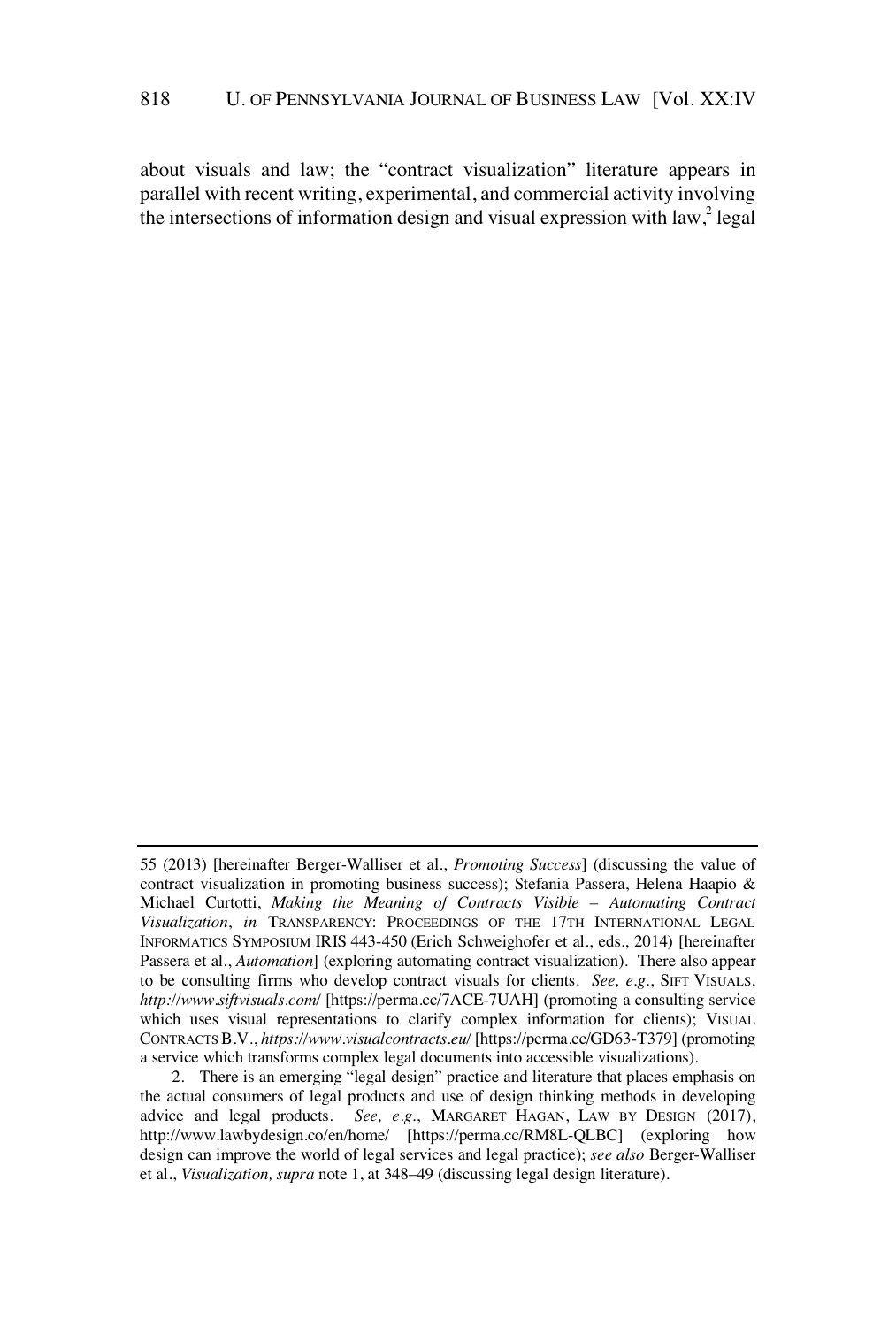practice,<sup>3</sup> legal documents,<sup>4</sup> disclosure,<sup>5</sup> lawmaking,<sup>6</sup> evidence,<sup>7</sup> legal research,<sup>8</sup> contract law instruction,<sup>9</sup> legal writing and lawyering skills

3. *See, e.g.*, JAY A. MITCHELL, PICTURING CORPORATE PRACTICE (2016) (describing visual expression as a thinking, communication, and collaboration tool for corporate lawyers); Kevin Conboy, *Diagramming Transactions: Some Modest Proposals and a Few Suggested Rules*, 16 TRANSACTIONS: TENN. J. BUS. L. 91 (2014) (proposing rules for how lawyers diagram business transactions and other legal matters).

4. For example, there are books and articles about the relevance of information and graphic design principles, including attention to layout and typography and use of graphics, to the production of briefs, corporate governance materials, contracts, and other legal documents. *See* MATTHEW BUTTERICK, TYPOGRAPHY FOR LAWYERS (2010) (discussing essentials of typography for legal document production); Jay A. Mitchell, *Putting Some Product into Work-Product: Corporate Lawyers Learning from Designers*, 12 BERKELEY BUS. L.J. 1 (2015) (discussing how corporate lawyers should learn from designers in conceiving and creating work product); Adam L. Rosman, *Visualizing the Law: Using Charts, Diagrams, and Other Images to Improve Legal Briefs*, 63 J. LEGAL EDUC. 70 (2013) (discussing improving legal briefs through charts and diagrams); Derek H. Kiernan-Johnson, *Telling Through Type: Typography and Narrative in Legal Briefs*, 7 J. ALWD 87 (2010) (exploring how typography might be used in legal briefs to reinforce, complement, and independently create narrative meaning).

5. *See, e.g.*, Arianna Rossi & Monica Palmirani, *A Visualization Approach for Adaptive Consent in the European Data Protection Framework,* 159 2017 INTERNATIONAL CONFERENCE FOR E-DEMOCRACY AND OPEN GOVERNMENT, LOS ALAMITOS, CA, IEEE (2017), https://www.academia.edu/33177615/A\_Visualization\_Approach\_for\_Adaptive\_Consent\_in \_the\_European\_Data\_Protection\_Framework [https://perma.cc/56FA-PEU2] (presenting research relating to the use of visuals in privacy and other consumer communication); Margaret D. Hagan, *User-Centered Privacy Communication Design*, PROCEEDINGS OF THE SYMPOSIUM ON USABLE PRIVACY AND SECURITY (SOUPS) (June 22, 2016), https://ssrn.com/abstract=2981075 [https://perma.cc/ECT9-7VT5] (introducing design concepts to aid technology companies in creating user-friendly disclosure policies).

6. *See, e.g.*, Elizabeth G. Porter & Kathryn A. Watts, *Visual Rulemaking*, 91 N.Y.U. L. REV. 1183 (2016) (discussing visualization in lawmaking).

7. For example, there is writing about the treatment by courts of images, videos, computer simulations, and other visuals as evidence. *See, e.g.*, NEAL FEIGENSON & CHRISTINA SPIESEL, LAW ON DISPLAY: THE DIGITAL TRANSFORMATION OF LEGAL PERSUASION AND JUDGMENT (2009) (analyzing how visual technologies continue to shape the landscape of American law); Elizabeth G. Porter, *Taking Images Seriously*, 114 COLUM. L. REV. 1687 (2014) (advocating for the law's cautious embrace of multimedia technology as an advocacy tool); Richard K. Sherwin, *Visual Jurisprudence,* 57 N.Y.L. SCH. L. REV. 11 (2012) (calling for adequate training in visual literacy for lawyers, judges and jurors).

8. For example, there are businesses focused on the use of visualization techniques in legal research. *See, e.g.*, RAVEL*,* http://ravellaw.com/ [https://perma.cc/SAV9-8YNY] (offering a legal research tool that uses visualization to "find cases hidden by traditional tools") and LEXMACHINA, https://lexmachina.com/ [https://perma.cc/4VAP-B3GX] (offering a legal research tool using visualization techniques to "discove[r] and communicat[e] meaningful patterns in data").

9. *See, e.g.*, FRANK J. DOTI, CONTRACT LAW FLOWCHARTS AND CASES: A VISUAL GUIDE TO UNDERSTANDING CONTRACT LAW (4th ed. 2016) (using visuals to illustrate contract doctrine).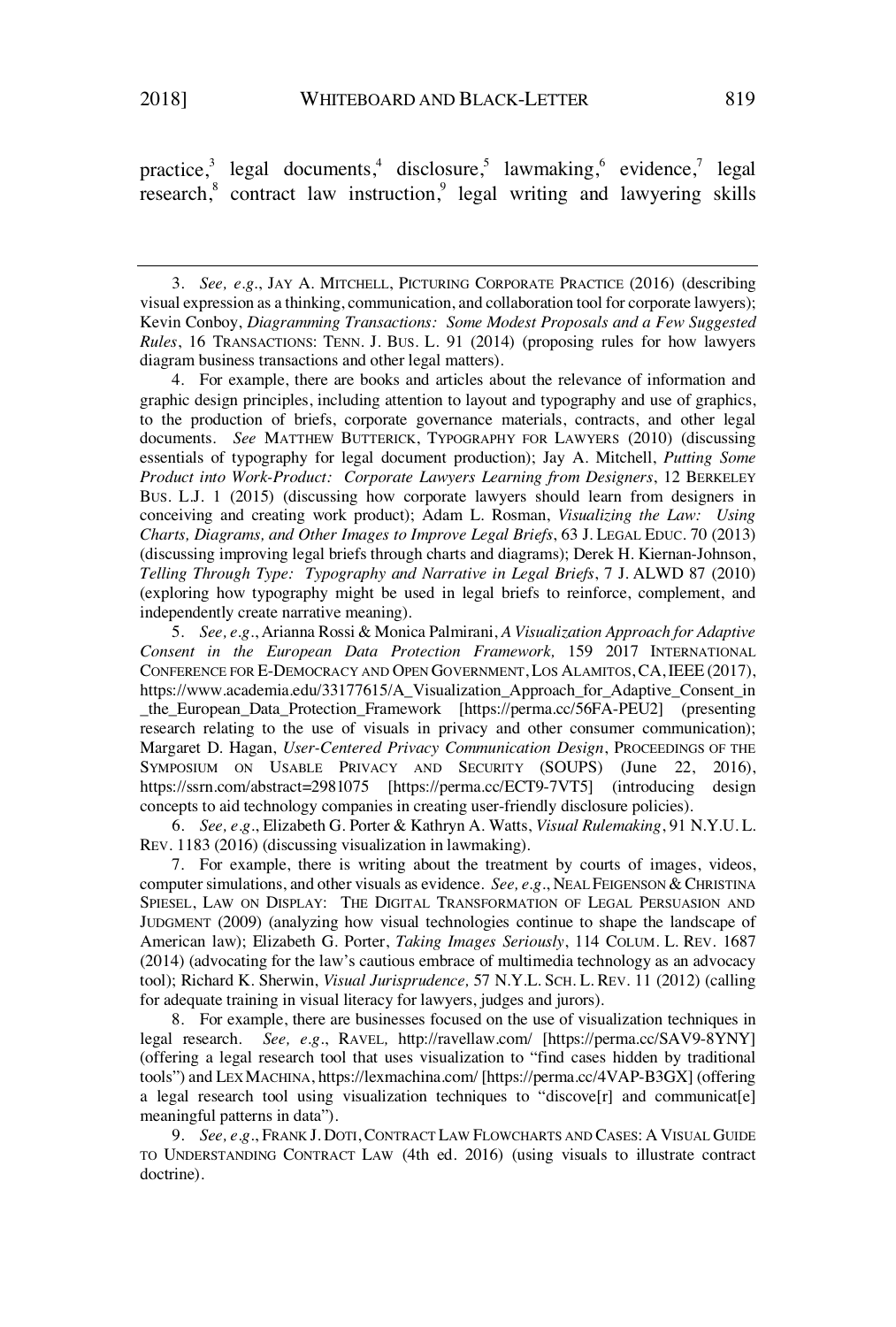instruction,<sup>10</sup> and legal education generally.<sup>11</sup>

The recent and wide-ranging focus on visual expression and law is welcome. Visual thinking and communication are unusually valuable tools for lawyers, including lawyers who plan transactions, design and draft contracts, and advise clients about their performance. Commercial relationships are often complex and the documents difficult to comprehend. The individuals involved are of diverse backgrounds and roles and come to the contract at different times in different contexts with different agendas. Visual methods, as demonstrated through research in a number of fields and as is familiar from everyday experience, facilitate comprehension by individuals and collaboration across disciplines and social communities. Few business people will prefer contract text over a timeline, diagram, or process map.

That said, visuals are not often observed in contract documents, and

11. *See, e.g.*, Cody Thornton, *Experience the Future: Experiential Education in Law/Shared Visions of Design and Law in Professional Education*, 6 NE. L.J. 21 (2013) (suggesting law schools learn from the design profession and utilize the contemporary studio and studio courses). The 2018 annual meeting of the Association of American Law Schools included a panel discussion titled "Visual and Popular Culture Imagery in Legal Education." The conference program noted: "Law schools must begin to prepare students to make use of the visual representations as these forms shape social norms and expectations for effective communication. Moreover, visual representations are quite effective as teaching devices because they are so vivid and because our students are intimately familiar with popular culture. Popular culture media are often used . . . in teaching traditional law school courses, such as evidence or professional responsibility. Increasingly, legal educators teach students how to utilize visual images or pop culture narratives in their future law practice (for example, in arguing to juries). Still other instructors teach courses in law and popular culture itself, exploring the intersection of popular culture with law, lawyers, and legal institutions. The Journal of Legal Education will publish a symposium of short articles discussing all three of these different uses of visual representations in legal education. This program consists of presentations by six of these authors, followed by a wide-ranging discussion of the uses of visual imagery in legal education."Association of American Law Schools, *112th Annual Meeting Program* 29 (2018), https://www.aals.org/wpcontent/uploads/2017/12/2018AMmainProgram.pdf [https://perma.cc/U5MZ-9CRP]. The contract visualization literature also appears, of course, against a backdrop of statutes, judicial opinions, secondary authorities, scholarship, and educational publications regarding contract interpretation, standardization and innovation in contract terms, and contract drafting. *See infra* Parts II and IV.

<sup>10.</sup> *See, e.g.*, Steven J. Johansen & Ruth Anne Robbins, *Art-iculating the Analysis: Visuals as Legal Reasoning*, 20 LEGAL WRITING 57 (2015) (suggesting lawyers should strategically root legal arguments in analytical visuals); Ellie Margolis, *Is the Medium the Message? Unleashing the Power of E-communication in the Twenty-First Century,* 12 LEGAL COMM. & RHETORIC: JALWD 1 (2015) (assessing how new technologies have and will

continue to change the fundamental nature of legal analysis and communication); Michael D. Murray, *Leaping Language and Cultural Barriers with Visual Legal Rhetoric*, 49 U. SAN FRAN. L. REV. 61, 68 (2015) (suggesting the tools of legal education and law practice must become more visual by following principles of visual legal rhetoric and visual narrativity).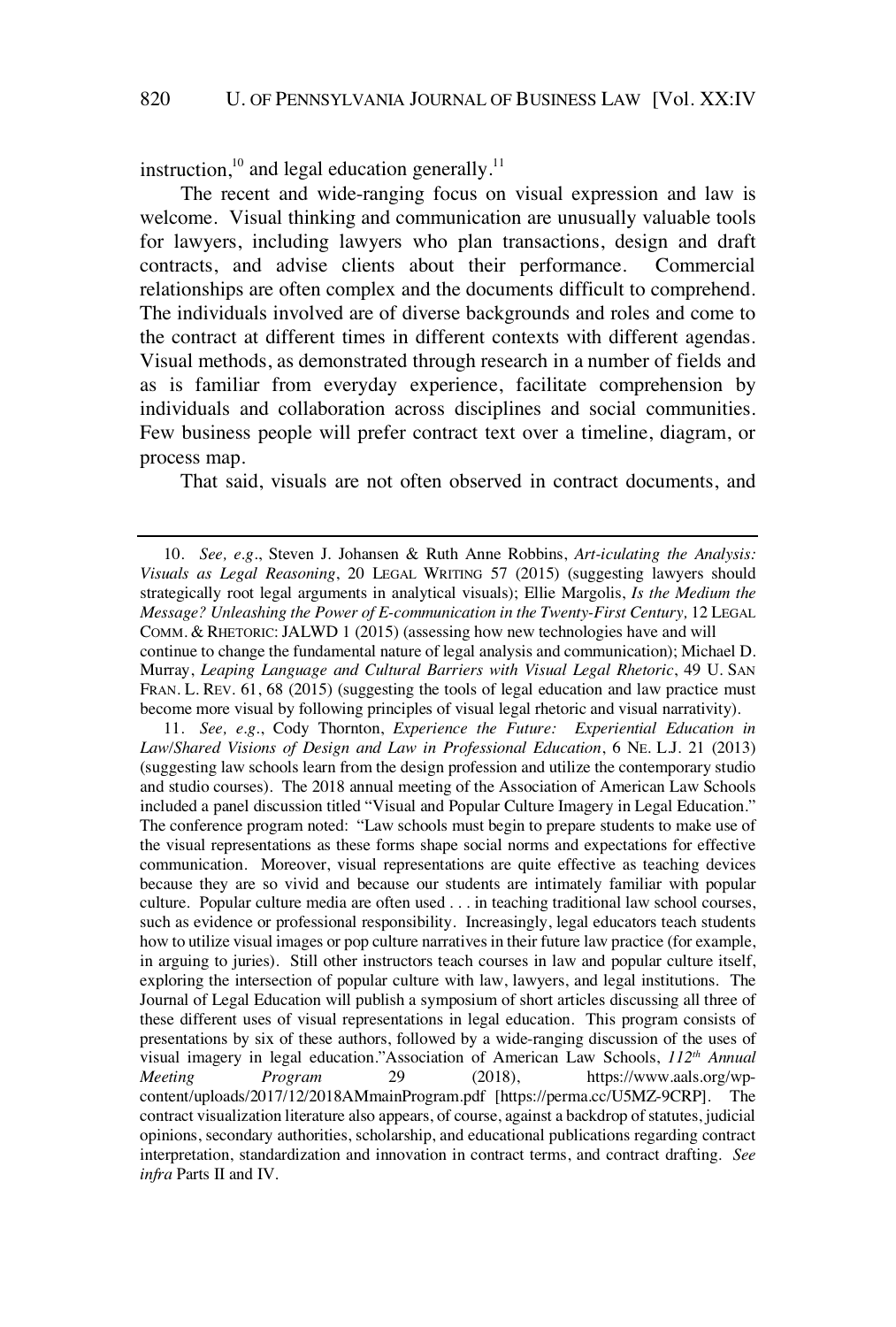formal use of visual presentation by commercial lawyers faces substantial cultural and practical hurdles. Form and precedent documents don't include examples of visuals, lawyers work under intense time and cost pressure, and there is little legal authority or guidance on point. Inclusion of visual executions in actual contract documents may be a great thing in concept but at a practical level presents a rather challenging case.

This Article begins taking on those challenges. The intent is to encourage sustained research on, and development of, the use of visual methods in transactional work, with a view toward creation of visuals of sufficient sophistication for use in commercial settings but that are executable by lawyers in the real world. Such legal and design work should yield multiple ideas, examples, and inspirations for use of an effective communication technique not only in contract documents but also, and perhaps more importantly, in planning, negotiation, advisory, training, and other activities both before and after contract signature. It may also increase lawyer comfort with and confidence in the technique and encourage deeper awareness in lawyers of client contract implementation needs.

Visuals work in deal work. We should create and use the best tools for the job.

The Article proceeds as follows. Part I describes why visual methods are useful in transactional work, and why visuals are not often observed in commercial contracts. Part II provides an overview of and assesses the existing scholarship regarding visual methods and contracts. Part III explores the treatment of visuals under United States contract interpretation and evidentiary principles and identifies characteristics of transactional situations where use of visual expression may be especially helpful. Part IV proposes a number of legal and empirical research, model creation, and other actions intended to build the case for, and facilitate use by practitioners of, such visual executions. Part V concludes.

# I. VISUALS AND TRANSACTIONAL WORK

#### A. *Diagrams and Deals*

Consider the nature of transactional work. It is a world of entities, structures, relationships, processes, time periods, and movements of money, property rights, and information. Lawyers and other participants take into account multiple commercial, legal, and other considerations. They deal with abstract legal, accounting, tax, and contractual concepts. The work is collaborative in nature; transactions routinely involve individuals of varied disciplines and cultures. The participants are tasked with creating concrete plans and products that reflect and accommodate those many factors. The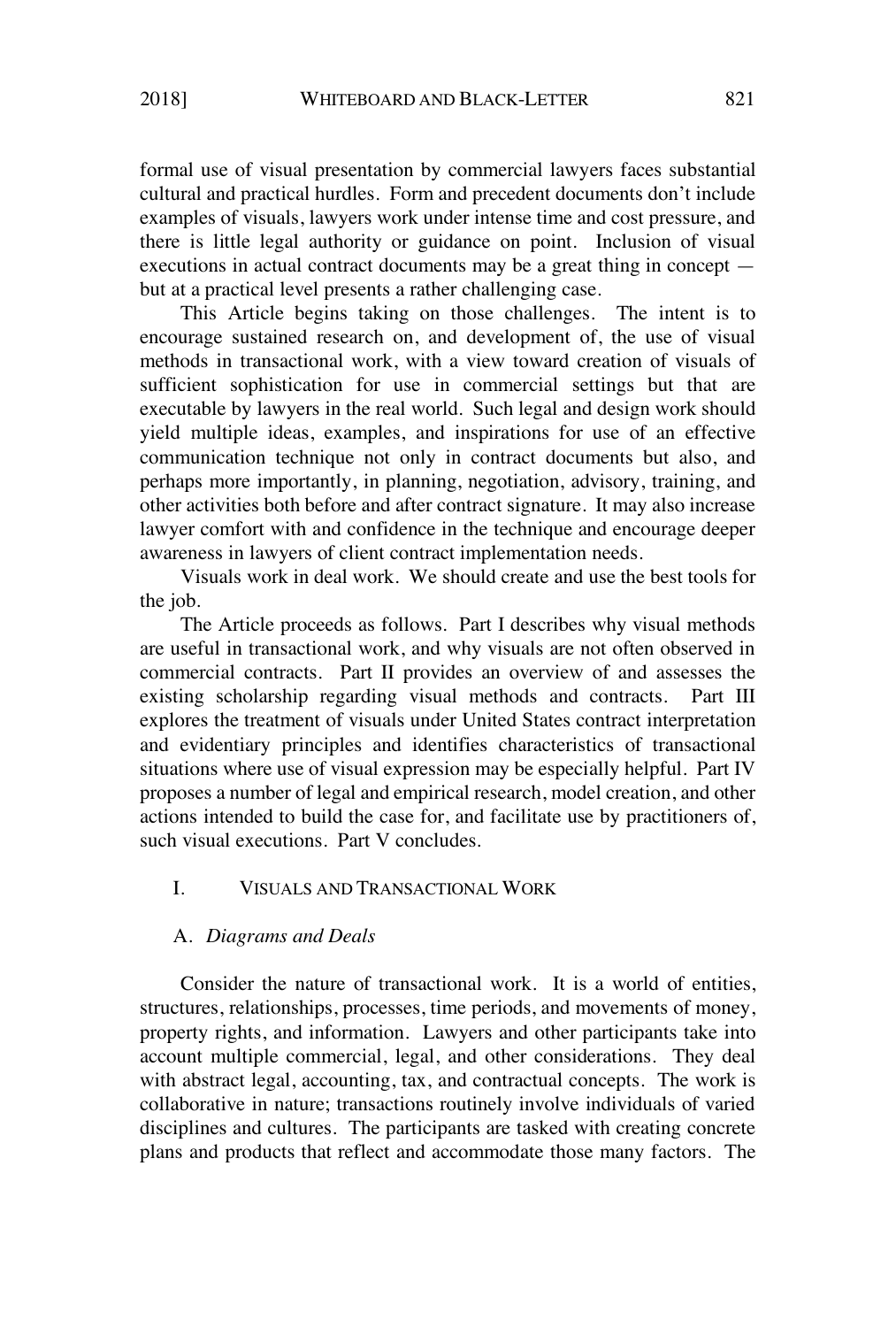products they create – commercial contracts – are often long, dense, and difficult to comprehend. And then the parties need to carry out the agreements captured in those contracts.

Now consider visual thinking and expression. Imagine deal participants at a meeting. On the whiteboard, they draw blue squares for relevant entities and green arrows for money flows. They make a timeline and, with an orange marker, identify key events in the relationship and related consequences. The participants point at the diagram and identify potential legal concerns; those are noted in red, underlined twice, and punctuated by an attorney jabbing her finger against the whiteboard. Something in the sketch prompts an idea; one square gets erased and is replaced with a circle, and the tax person is now happier. A deal feature under consideration is captured with a dotted line. A possible extension of the relationship to a different region is noted, way over in the corner, with a little dotted-line box. At the end of the meeting several participants take pictures of the whiteboard with their phones, a polished-up version of which is used later by one party as a briefing tool. Everybody says they now have a good sense of what's going on in the deal and what they need to do. On the flight back home, a lawyer reading *The New York Times* studies an infographic presenting voting patterns and comes away with a much better understanding of the election.

This simple scene reflects the value of visual methods. There is a vast literature, from psychology, cognitive science, engineering, architecture, design, art, user experience, and other disciplines, demonstrating the cognitive, collaboration, and communication benefits of visual thinking and expression. As described in the literature, visuals can spark the imagination, capture and make thoughts visible, convey abstract ideas, reveal big picture relationships, show passage of time, speed comprehension, and facilitate comment by others including individuals of different disciplines.<sup>12</sup> People say "sketch it out for me" or "let me get a picture in my head" for good reason.<sup>13</sup>

Visualization, as described by one group of scholars, "is a useful strategy for discovering structure and organizing information efficiently,"<sup>14</sup> which, on reflection, is not a bad way of thinking about the work of

<sup>12.</sup> *See* MITCHELL, *supra* note3, at 13–22, 190–91 (describing cognitive, collaboration, and communication benefits of drawing and use of visual communication). The discussion in Part I.A is adapted in part from this book. The book describes in more detail why visual methods are useful in transactional work, offers a number of examples of their use across the practice, and provides references to the literature.

<sup>13.</sup> Everyday experience as well as research confirms the effectiveness of visual expression. Its use is widely observed in a variety of business and professional settings. Just think about a work session with an investment banker, or a tax lawyer, or a management consultant, much less a technology executive, architect, designer, or engineer of any stripe.

<sup>14.</sup> DANIEL L. SCHWARTZ ET AL., THE ABCS OF HOW WE LEARN 277 (2016).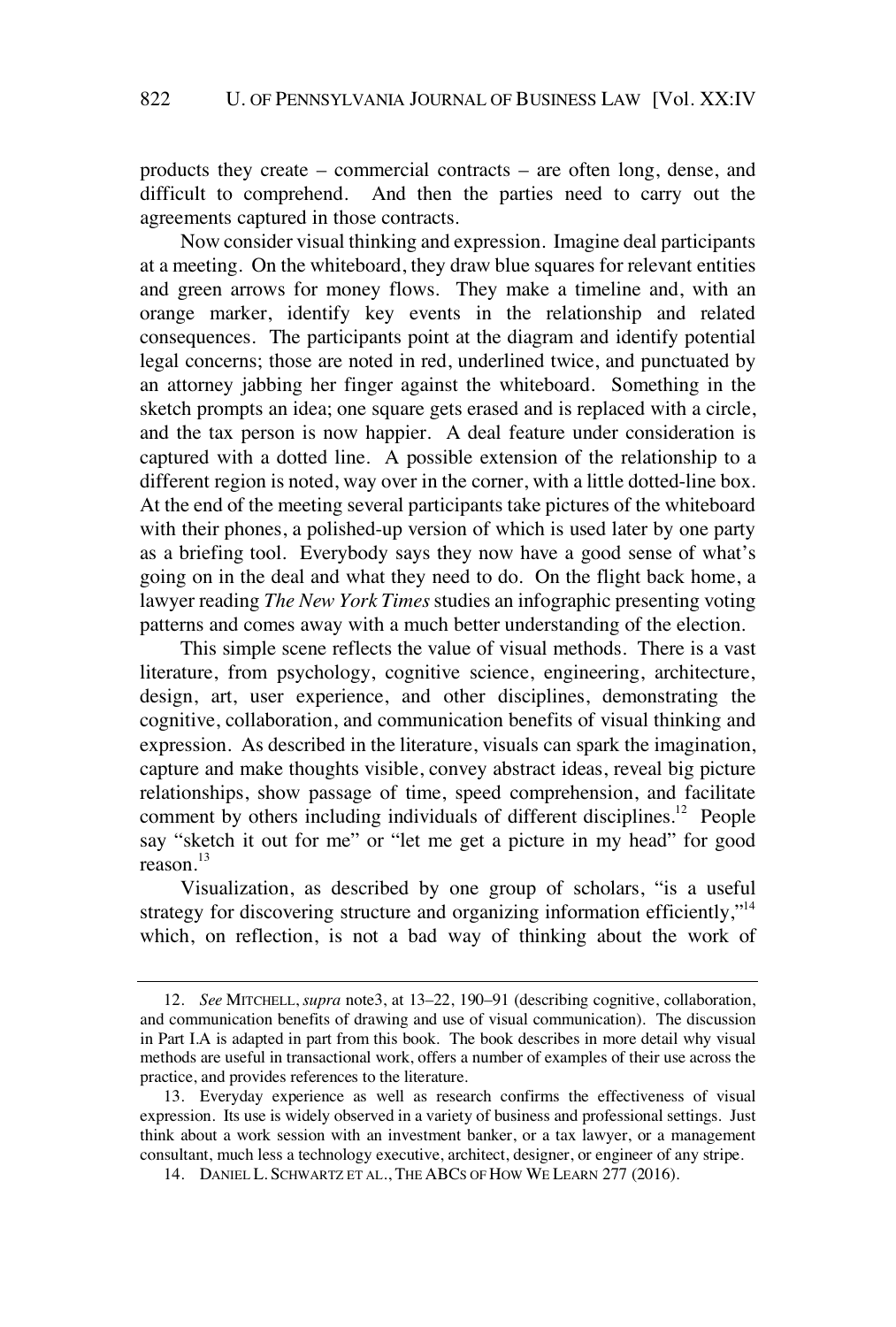contracting and transactional lawyers generally.

Beyond its deeper benefits, the medium itself is well-suited to deal work. Visual executions have tremendous capacity for conveying information. The creator can use shape, color, line, line weight, line effects (dashes, dots, arrows), white space, and proximity to present information and convey importance. There are a variety of formats: diagram, timeline, process map, flow chart, table. Creators can work in pencil, on a whiteboard, or on an iPad. They can execute visuals at different levels of resolution, from simple concept sketches to formal technical drawings. The medium nicely accommodates the mechanical nature of the work and yet provides a platform for the imagination.<sup>15</sup>

Such capacity and versatility means that visuals can be deployed in a variety of ways at a variety of points throughout the contracting process and other transactional activities. They can capture both the big picture of a commercial relationship and illustrate the operation of individual provisions. A visual can describe a transaction at a high-level to a board of directors or stockholders being asked to vote on the transaction,<sup>16</sup> or present intricate pricing mechanics and reporting requirements. Visuals can be used to display entity structures, show actors and the flows of assets among them, convey the passage of time, set out decision-making processes, and present termination scenarios. Visuals can also facilitate working through facts or difficult documents, and show how documents relate to one another, how one deal fits with others, and how a deal fits into a strategic plan.<sup>17</sup> A picture

<sup>15.</sup> MITCHELL, *supra* note3, at 22 ("Anything that has such practical utility for creative and collaborative problem-solving ought to be of interest to folks who are paid to think about complicated things, deal with subtle concepts, engage with individuals from other disciplines, come up with workable solutions, and build products. . . help you move from vision to artifact which (like architects and engineers) is what we have to do in this job.").

<sup>16.</sup> *See, e.g.*, DowDuPont Inc., Registration Statement (Amendment No. 3 to Form S-4), 4–5 (June 7, 2016) (outlining merger proposal between Dow Chemical Company and E.I. du Pont de Nemours Company). Transaction structure diagrams, for example, are routinely observed in a variety of commercial, legal, and educational settings. Courts even include such diagrams in opinions. *See, e.g.*, Williams Cos., Inc. v. Energy Transfer Equity L.P*.,* No. 12168-VCG, 2016 WL 3576682 (Del. Ch. June 24, 2016), *aff'd*, 159 A.3d 264 (Del. 2017) (referencing diagrams illustrating a proposed merger); *see also* Meso Scale Diagnostics, LLC v. Roche Diagnostics GmbH, 62 A.3d 62 (Del. Ch. 2013) (using diagrams to show the relationship of defendants and the licensing scheme); Sterling v. Beneficial Nat'l Bank, No. 91C-12-005, 1994 WL 315365 (Del. Super. Ct. Apr. 13, 1994) (providing a diagram of the loan, payment arrangement, and agreement at issue).

<sup>17.</sup> *See* MITCHELL, *supra* note 3, at 96–101, 104–05 (discussing use of visual methods in understanding, planning, and drafting documents). A Silicon Valley technology transactions lawyer reflects this versatility in his description of how he uses visuals to "build internal strategies and make deals happen": "Producing solid visualizations was essential to (a) business model development and vetting; (b) internal contract design; (c) effective translation of "legalese" for the benefit of the business team (and to elicit business input on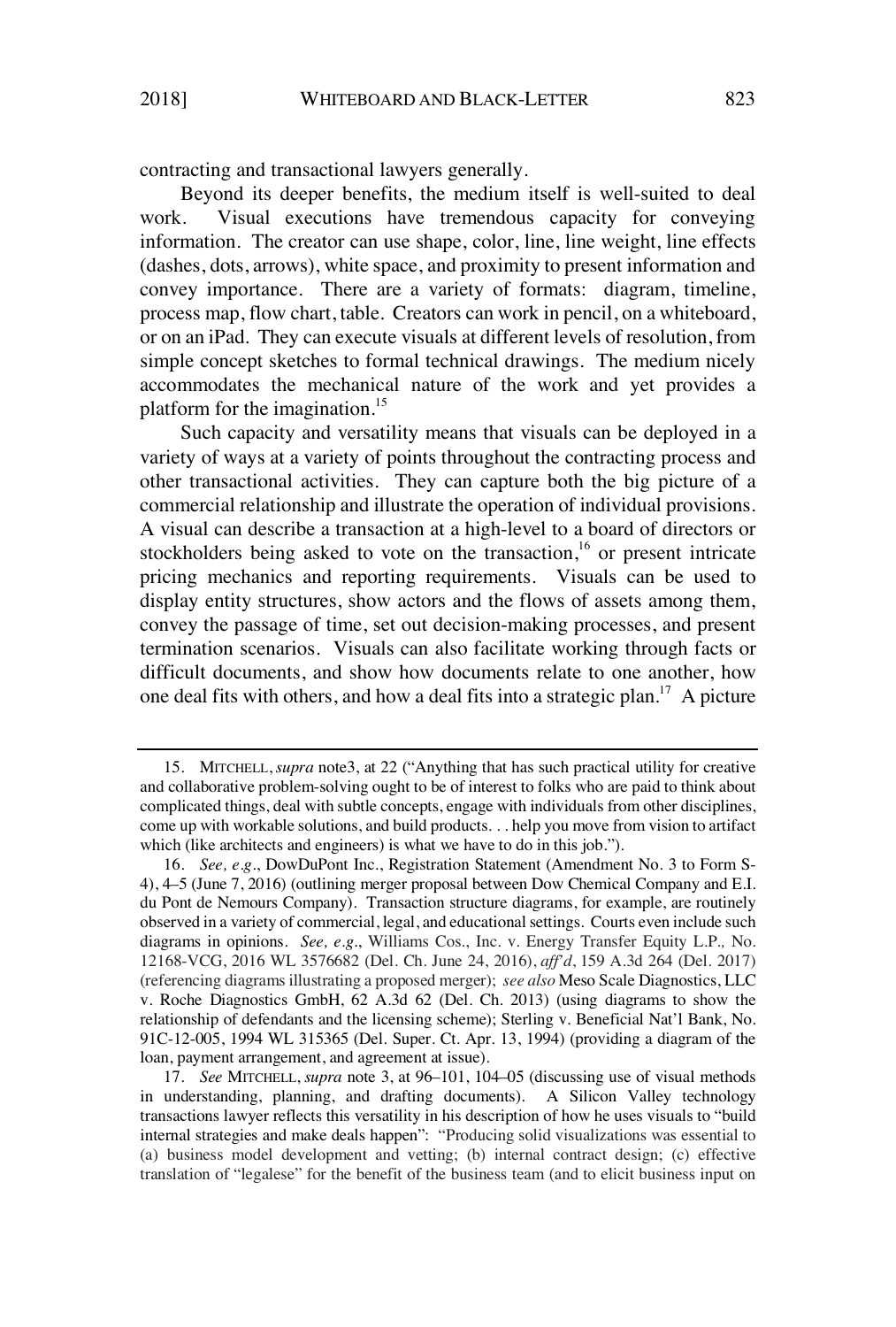in some cases may in fact be worth a thousand words. Or, in today's practice environment,  $40,000$  words.<sup>18</sup>

At bottom, drawing (verb) is an activity that facilitates thinking; a drawing (noun) is an effective platform for collaboration and communication.<sup>19</sup> Visual expression can be a powerful tool in a context where the lawyer is tasked with designing and describing a complex commercial relationship, and where busy business people are tasked with comprehending and carrying it out.<sup>20</sup>

19. Joshua Brewer, a designer, observed in a blog post about sketching that "[t]he sketch is not the end goal. The end goal of the drawing process is what you learn *while* sketching." Joshua Brewer, *Sketch, Sketch, Sketch*, 52 WEEKS OF UX, http://52weeksofux.com/post/346650933/sketch-sketch-sketch [https://perma.cc/L3LZ-WLEW].

20. Authors of contract drafting texts and practitioner guides recognize this utility: "After the client has explained the transaction and counsel has filled in any gaps in his or her understanding, counsel is in a position to diagram the transaction. It is very important to do this (especially a complex transaction) to illustrate who the parties are and what the deal is. When multiple parties are involved, it is helpful to diagram the rights and obligations each has to the others. This tool will assist counsel greatly in understanding the transaction,

points that would otherwise be overlooked); (d) subtle advocacy of a favorable "deal narrative" during negotiations; and (e) post-mortem contract analysis." The lawyer then called out some examples of his use of visuals: "Mapping (by section) a number of related but non-adjacent contract terms. Illustrating different categories of intellectual property being sold, retained, or shared during an acquisition or divestiture, and matching each "bucket" with the appropriate set of rights. Tracking revenue flow and timing throughout a commercial relationship. Analyzing individual bundles of rights granted in a group of interrelated licenses. Dissecting a contract with a long train of amendments to illustrate the current state of rights/obligations. Visualizing open-source software contamination and the nature/extent of flowdown obligations." E-mail from Robin J. Lee, Lecturer in Law, Stanford Law School, to Jay Mitchell, Professor of Law, Stanford Law School (January 18, 2018, 02:14 PM PST) (on file with author).

<sup>18.</sup> As described by Cathy Hwang and Matthew Jennejohn: "Recent research hasshown that contracts, with their many provisions, have grown over time, in both length and complexity. In recent work that examines 20 years' worth of data, John Coates showed that acquisition agreements have more than doubled in size — from 35 pages to 88 pages. Coates also finds that acquisition agreements have also become linguistically more complex linguistic complexity increased approximately ten grade levels between 1994 and the 2010s, from approximately grade 20 to over grade 30." Cathy Hwang & Matthew Jennejohn, *Deal Structure* 15–16 (Rock Ctr. for Corp. Governance, Working Paper Series No. 231, 2017), https://ssrn.com/abstract=3043860 [https://perma.cc/D47P-BMTU] (citing John C. Coates, IV, *Why Have M&A Contracts Grown? Evidence from Twenty Years of Deals* (Harvard Law Sch. John M. Olin Ctr. for Law, Econ. & Bus., Discussion Paper No. 889, 2016), https://ssrn.com/abstract=2862019 [https://perma.cc/H5RN-VUZ7]). Hwang and Jennejohn also note that recent research suggests that "complexity is not only increasing within the boundaries of individual, self-contained contracts. Rather, scholars have recently begun to recognize that complexity has caused commercial relationshipsto burst out of neat contractual seams and into multiple agreements and contracts." Hwang & Jennejohn, *supra* note 18, at 16. Such bursting suggests the value of a technique that can capture, in an efficient way, what's covered where.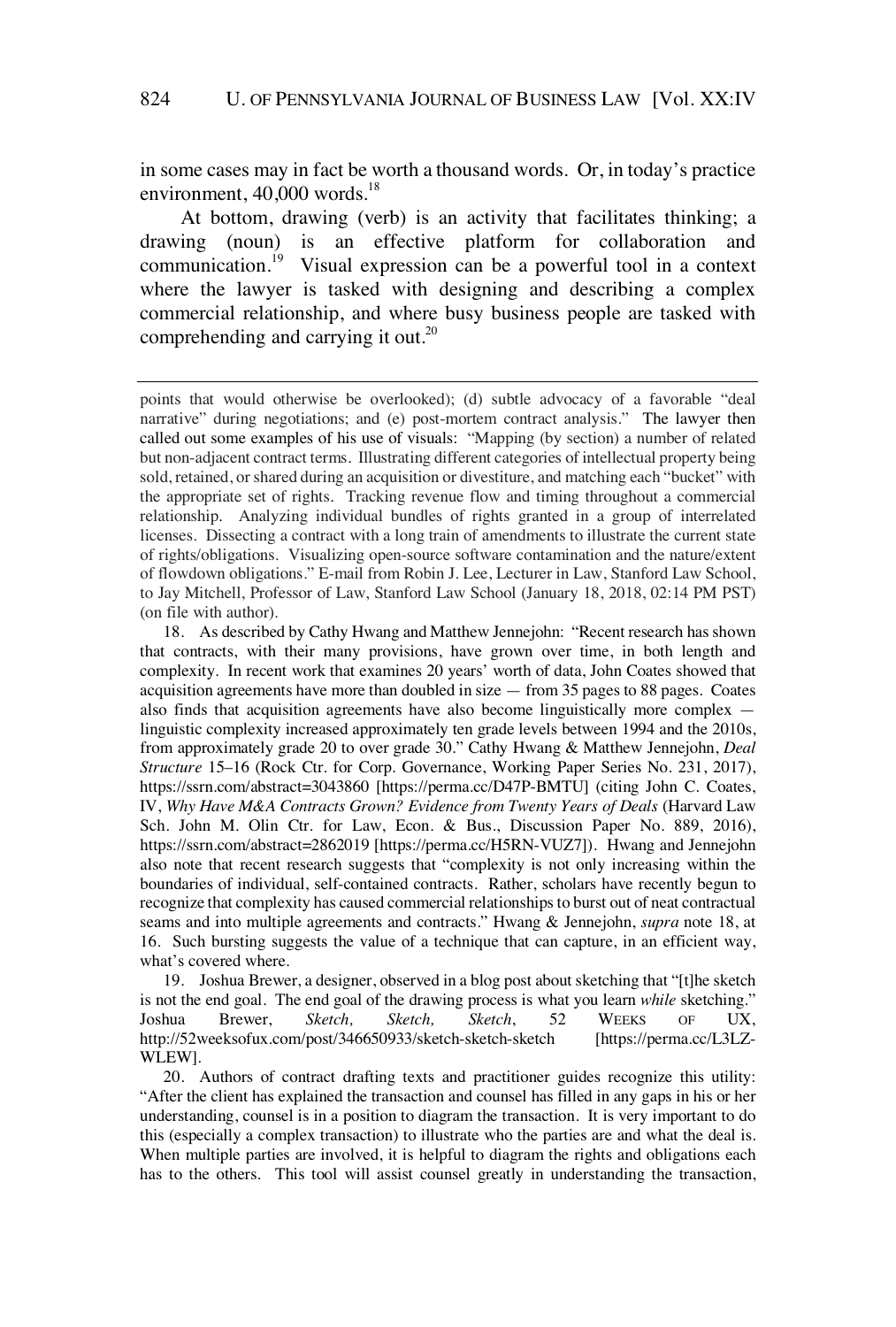#### B. *If Visuals are so Great, Why Aren't They Used in Contracts?*

Visuals are widely used in the contracting process but, at least in the United States, rarely find their way into formal contract documents themselves. They may appear in the proxy statement relating to approval of a merger, but not in the merger agreement itself. The authors of practitioner resources may recommend their use in the planning process, but they do not advocate actual use in the documents.<sup>21</sup> Searches for commercial contracts incorporating graphics yield few examples. $^{22}$ 

CALIFORNIA CONTINUING EDUCATION OF THE BAR, DRAFTING BUSINESS CONTRACTS: PRINCIPLES, TECHNIQUES, AND FORMS § 4.5 (2017) [hereinafter DRAFTING BUSINESS CONTRACTS]. A leading contract drafting text encourages lawyers to draw diagrams of transactions to prepare for meetings. TINA STARK, DRAFTING CONTRACTS: HOW AND WHY LAWYERS DO WHAT THEY DO 407–09 (2d ed. 2014)*;see also* DANIEL D. BRADLOW & JAY GARY FINKELSTEIN, NEGOTIATING BUSINESS TRANSACTIONS 116, 181 (2013) (recommending that lawyers "draw a diagram of the transaction. You will be amazed at how much easier it is to evaluate a transaction after drawing a simple diagram to show the relationships among the parties . . . a PowerPoint slide depicting your organizational or structural proposals will more readily convey your thoughts [in a negotiation] than a lengthy explanation, which may be subject to interruption, misinterpretation, or simply be difficult to follow."); Conboy, *supra* note 3, at 91 (noting that use of "diagrams is the most common way to train a new lawyer, or to introduce a new lawyer to a deal, a concept, a structure, or a case").

21. For example, the indices in two California practice guides relating to contracts do not include the terms "diagram" or "visual." *See* CALIFORNIA CONTINUING EDUCATION OF THE BAR, CALIFORNIA LAW OF CONTRACTS (2017) (lacking the terms "diagram" and "visual" in its index); DRAFTING BUSINESS CONTRACTS, *supra* note 20 (lacking the terms "diagram" and "visual" in itsindex). Two leading contract drafting texts do not addressinclusion of diagrams or other visuals in contracts; *see* KENNETH A. ADAMS, A MANUAL OF STYLE FOR CONTRACT DRAFTING (4th ed. 2017) (discussing drafting numbers and formulas but not use of visuals); STARK,*supra* note 20 (discussing drafting numbers and formulas but not use of visuals). This pattern of encouraging lawyers to use diagrams in their planning and analytical work but not in their work products is not limited to transactional practice. As Porter notes about books containing advice on brief writing: "There are thousands of pages of advice to lawyers on how to craft effective pleadings and briefs . . . . Yet to this day most books on the subject lack even a reference guide entry for "figure," "graphic," "illustration," "photograph," or "picture." One book suggests that lawyers preparing to write a brief "[spend] a few minutes with a diagram as part of your analysis"—but makes no mention of including such a diagram in the final product. Another urges lawyers to "create pictorial clarity" with subheadings, lists, and columns, but never mentions actual pictures." Porter, *supra* note 7, at 1714–15.

22. The principal databases of commercial contracts do not permit users to directly search for contracts containing visuals, instead requiring usersto formulate keyword searches with terms alluding to diagrams or visuals. A search for documents containing relevant words revealed few examples. For example, in the DealMaker Precedent Documents & Clauses database on Bloomberg Law, which contains over a million documents from EDGAR filings, of those documents containing the term "agreement" in the document title, thirty-three documents contain the exact phrase "following diagram," 3 documents contain the exact phrase "following flowchart," nine documents contain the exact phrase "following graphic," and forty-six documents contain the exact phrase "following timeline." Of those documents

assessing the legal issues it raises, and structuring the necessary agreements."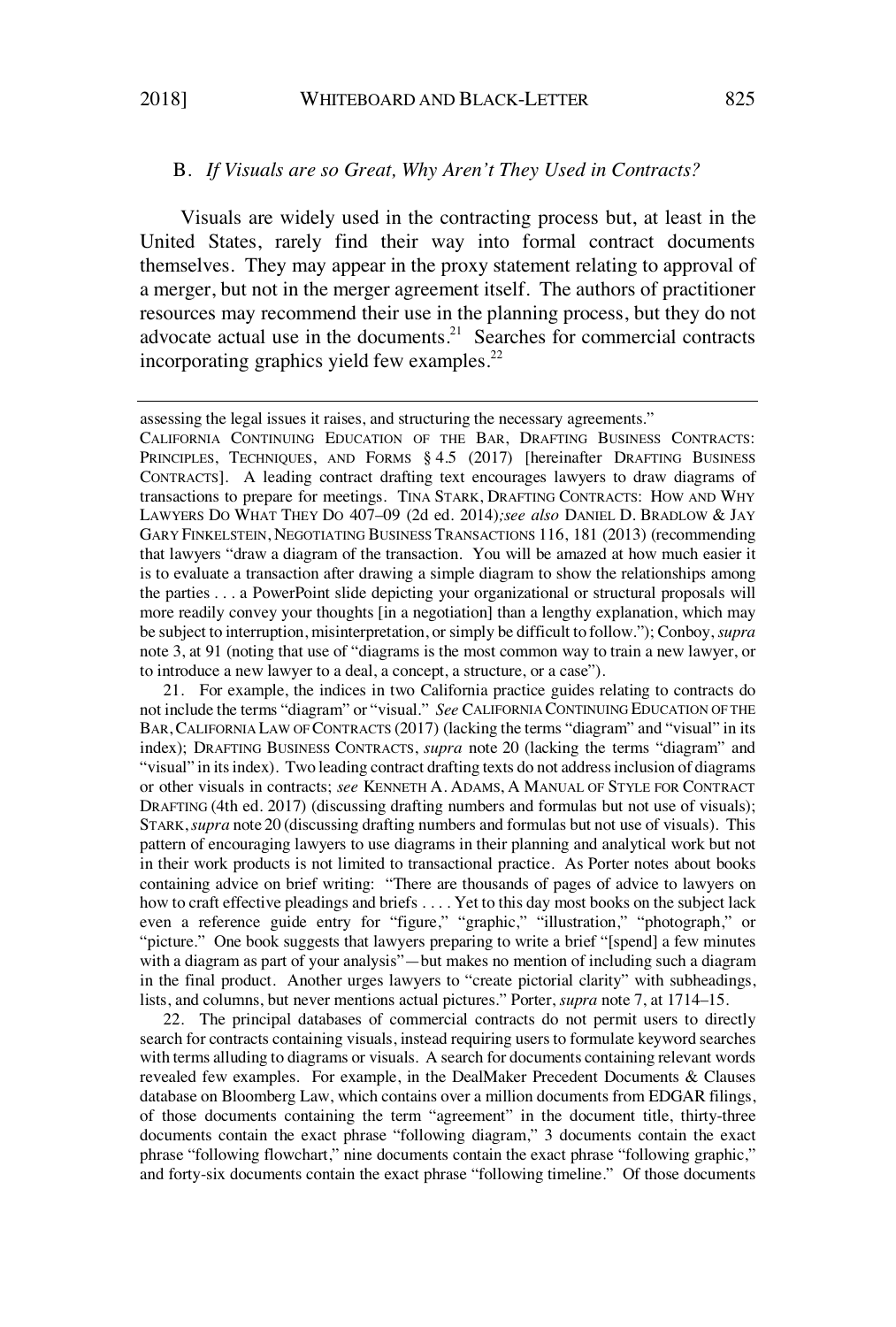#### 826 U. OF PENNSYLVANIA JOURNAL OF BUSINESS LAW [Vol. XX:IV

This comes as no surprise. Including visuals in contract documents just feels different than using them as a planning tool, disclosure aid, or postclosing cheat sheet. There are formidable practical challenges to changing conventional ways of working. The "stickiness" of standard contract terms, language, and formats is well-established, and lawyers routinely, and sensibly, use forms and rely on precedent documents.<sup>23</sup> There are no form books for contract visuals. Legal research databases do not accommodate

containing the term "agreement" in the document title, thirty-seven documents include a sentence containing both the term "diagram" and either "illustrates" or "depicts," no documents include a sentence containing both the term "flowchart" and either "illustrates or "depicts," sixteen documentsinclude a sentence containing both the term "graphic" and either "illustrates" or "depicts," and two documents include a sentence containing both the term "timeline" and either "illustrates" or "depicts." Additional searches, similar to those described above using terms such as "infographic," "visual," and "proposal graphics" do not yield relevant results. The diagrams, flowcharts, and graphics in all of the agreements where the governing law is a state within the United States appear in either an Exhibit, Schedule, Appendix, or Annex to the contract, not in the body of the contract. Timelines located in the body of a contract are expressed using words and sentences. This search has its limitations. EDGAR filings generally include only "material contracts" to which a reporting company is a party, and material contracts for many companies do not include outsourcing, product purchase, licensing, and other commercial agreements. That said, the minimal appearance of the term "diagram" in such a large data set is striking.

<sup>23.</sup> There is substantial scholarly literature regarding the use and persistence of standard contract terms and forms. A leading contracts scholar explains:

<sup>&</sup>quot;Standardization has a long tradition in transactional legal practice . . . . Rather than writing from scratch, lawyers typically reuse contract provisions from previous transactions . . . . [T]hey store and retrieve documents from past deals and follow procedures for standardizing best practices for different types of transactions. By serving large numbers of clients, a law firm may realize economies of scale from using the same or similar "best practice" contract provisions across different transactions . . . . Standardized contract terms are enormous cost savers . . . . [S]tandard contract terms are often sticky or locked-in practices. A party who departs from contract standards loses the benefits of network and learning externalities. For example, deal partners are generally suspicious of and expend additional resources to understand novel terms. They also discount the value of a contract that includes unfamiliar contract terms or language. Moreover, a standard term is more likely to have been interpreted by a court, so the prospective enforcement of that provision is more certain and less costly. The greater certainty of enforcement and familiarity of standard provisions [support such transferability]. Many contracts are more valuable if they can be readily assigned or traded to third parties." George C. Triantis, *Modularity, Technology, and Innovation in Contract Design: A New Path for Transactional Practice*, 18 STAN. J. L. BUS. & FIN. 177, 186 (2013); *see also* MITU GULATI & ROBERT E. SCOTT, THE THREE AND A HALF MINUTE TRANSACTION: BOILERPLATE AND THE LIMITS OF CONTRACT DESIGN 151 (2013) (explaining lawyer resistance to changing standardized language); John F. Coyle & W. Mark C. Weidermaier, *Interpreting Contracts Without Context* 3 (2017), http://www.law.nyu.edu/sites/default/files/Interpreting%20Contracts%20Without%20Conte xt\_John%20Coyle%20and%20Mark%20Weidemaier.pdf [https://perma.cc/V435-W9YH] (discussing use of forms); Margolis, *supra* note 10, at 15 (discussing lack of innovation in legal documents).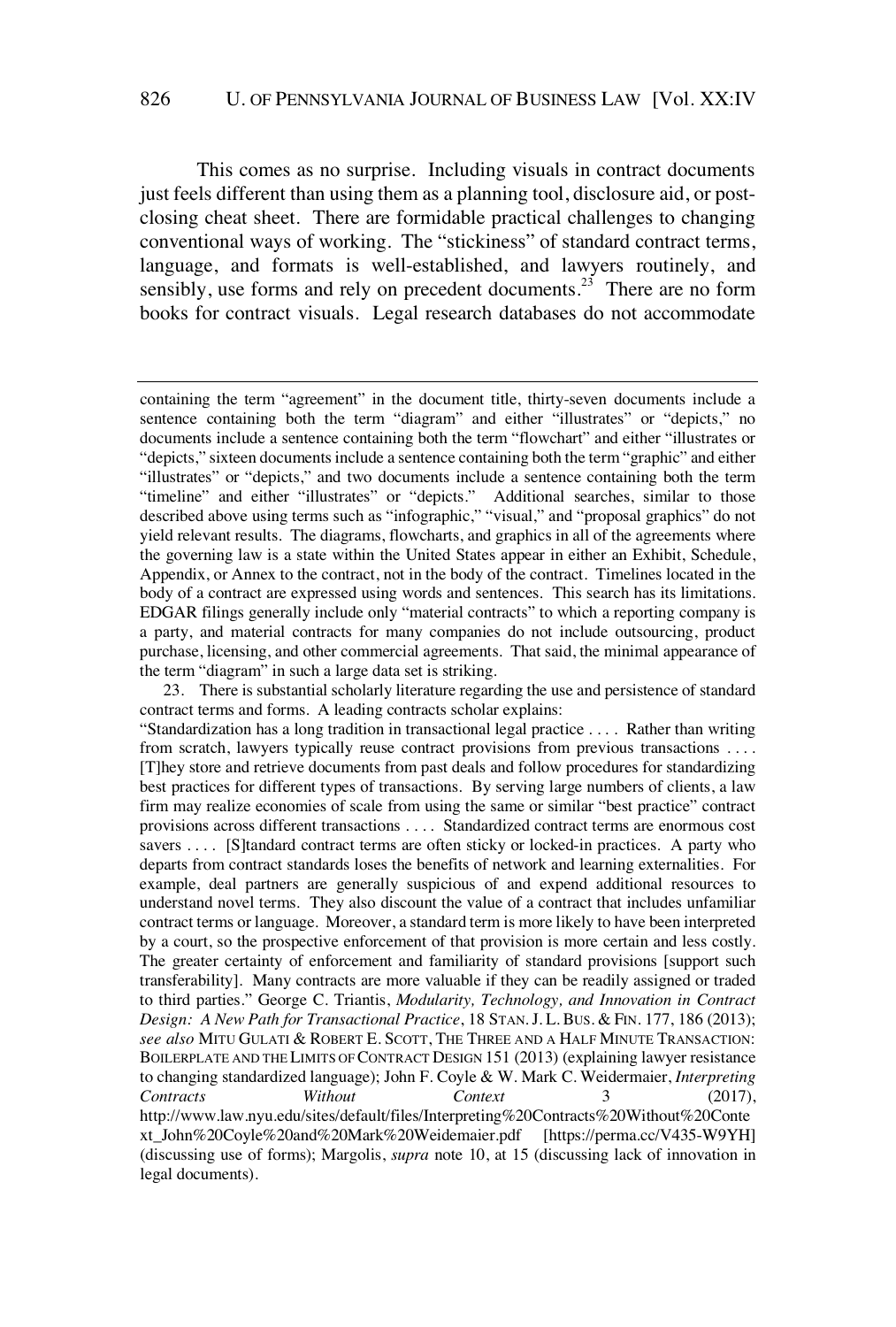visual executions, making it difficult to find examples.<sup>24</sup> There is little case law or other authority relating directly to the use of visuals in contracts.<sup>25</sup> Deals are done under meaningful time pressure; adding visual executions to documents would add time and cost. Software applications commonly used to produce contract drafts have limited graphics capability. <sup>26</sup> Lawyers doubt both their drawing skills and technical abilities.<sup>27</sup> Law schools teach contract drafting, not contract drawing. There is today neither the culture nor the infrastructure for widespread use of visual expression in transactional work.

The consequence is that lawyers are not using all the tools they have to capture the deal and create more accessible products for their clients. It is understandable but unsatisfying, particularly in view of the comprehension challenges of traditional contracts, the lack of attention by lawyers to contract implementation generally, $2^8$  the increasing attention to visual expression and design in legal practice, and the prevalence of visual

<sup>24.</sup> For example, contracts containing graphics or diagrams retrieved from the DealMaker Precedent Documents & Clauses database on Bloomberg Law contain only placeholder icons to indicate that the documents contain graphics or images. On Westlaw, law journal articles containing visuals include a note stating, "TABULAR OR GRAPHIC MATERIAL SET FORTH AT THIS POINT IS NOT DISPLAYABLE." On Lexis Advance, law journal articles include only external links to where the visuals can be viewed elsewhere instead of embedding the visuals in the articles. Images and graphics are sometimes embedded in cases on Westlaw, but Westlaw does not offer users the ability to search for and retrieve only cases containing images or graphics. Instead, finding these cases requires conducting keyword searches alluding to the presence of these visuals, such as an advanced search for *diagram/s "reproduced below."* Some cases on Lexis Advance include embedded visuals, but images and graphics are frequently omitted from cases with a note indicating, "Graphic Omitted." Porter in her article about the treatment of images in litigation quotes the Westlaw language noted above and makes this observation: "This all-caps, impersonal dismissal of all things visual is a metaphor for the neglect of images more broadly in our conception and practice of written law, whether that writing is scholarly or part of practice. But databases' refusal to display images is not only a metaphor: It is also a real injury. Deletion impoverishes works that contain or analyze images. It also prevents us from noticing the increasing role that images are beginning to play in litigation outside of trial. Imagedriven written argument represents a sea change in legal discourse, yet thus far we typically do not see it, and we fail to notice it when we do." Porter, *supra* note 7, at 1691–92 (citations omitted).

<sup>25.</sup> *See infra* Part III.A (explaining that there are no contract interpretation principlesfor visual executions, but there are also no principles of visual interpretation generally).

<sup>26.</sup> Passera notes that the contract professionals she interviewed "complained that software available on their work computers [including PowerPoint] was not easy enough to use to create appealing visualizations," which they viewed as a source of inefficiency and a constraint on execution quality. Passera, *Beyond*, *supra* note 1, at 147.

<sup>27.</sup> Passera notes the biggest barriers to use of visuals reported by her interviewees were concerns about individual ability and how to create visual executions in a "way that would not require too great an investment in terms of effort, time, money, or acquiring new skills." *Id.* at 29.

<sup>28.</sup> *Infra* note 39 and accompanying text.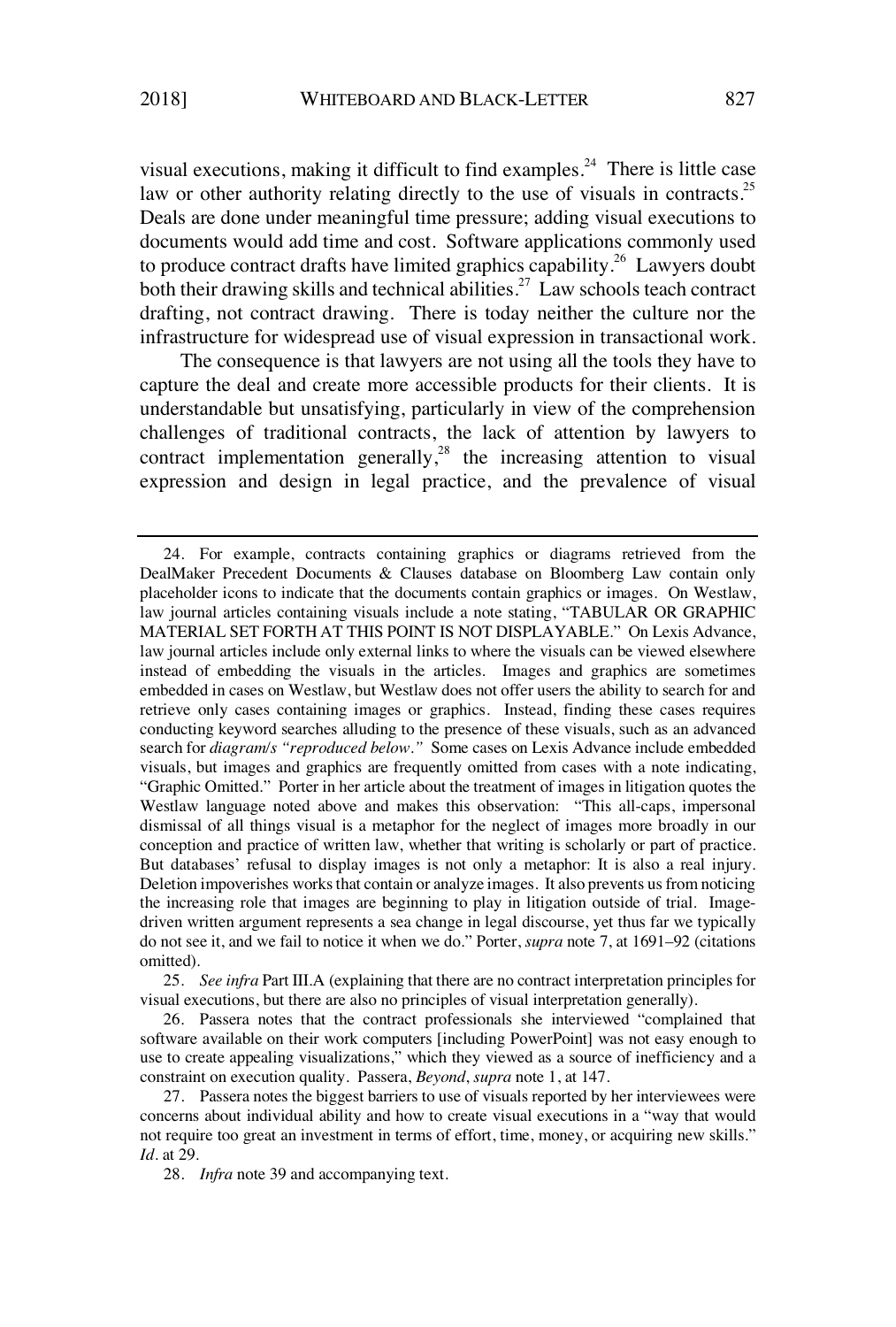communication in modern culture.

The work of the European scholars examining this situation combines a wide-ranging critique of formal contracting with experimental and field studies centered on the use of specific visual executions in legal documents. These scholars offer a number of thoughtful observations about the nature, design, and use of contract documents. The work is published primarily in communication journals and appears to have limited visibility in American scholarly and practitioner communities.<sup>29</sup> For these reasons, Part II reviews the literature in some detail. The limitations of the literature help shape the agenda for further development of the concept, as reflected in Parts III and IV of this Article.

# II. CONTRACT VISUALIZATION LITERATURE

#### A. *Contract as an Imperfect Communications Tool*

The contract visualization literature frames contracts as business tools shaped and then used over time by diverse actors. Contracts are communication devices as well as platforms for capturing commercial arrangements and legal characterizations; they convey, and involve human interaction with, information.<sup>30</sup> They serve as plans and instructions for the parties, and "support collaboration, [and] sensemaking."<sup>31</sup> Contracts consist of "layered information, each layer being relevant for different users . . . . [I]nformation relevance changes over time, depending on what is required in different stages of the business relationship. $13^2$  They involve implementation; contract content must be translated into action by the parties.<sup>33</sup>

Negotiation and implementation of contracts often involves multiple people from multiple disciplines and often from multiple countries:

Contracts are . . . produced and used in varying social contexts, often at the boundaries between different communities of experts. Complex business processes and several professional groups are involved in the production, negotiation and implementation of contracts . . . . Contracts have a different role and mean different things across

<sup>29.</sup> For example, according to HeinOnline Scholar Check, Haapio's articles on contract visualization have been cited by authors other than herself or Passera, Barton, or Berger-Walliser  $-$  with whom she has co-authored articles on contract visualization  $-$  a total of seven times by six unique law or law-related publications.

<sup>30.</sup> Passera & Haapio, *Transforming*, *supra* note 1, at 38.

<sup>31.</sup> Passera, *Beyond*, *supra* note 1, at 24.

<sup>32.</sup> Passera & Haapio, *Transforming*, *supra* note 1, at 38.

<sup>33.</sup> *Id.* at 39.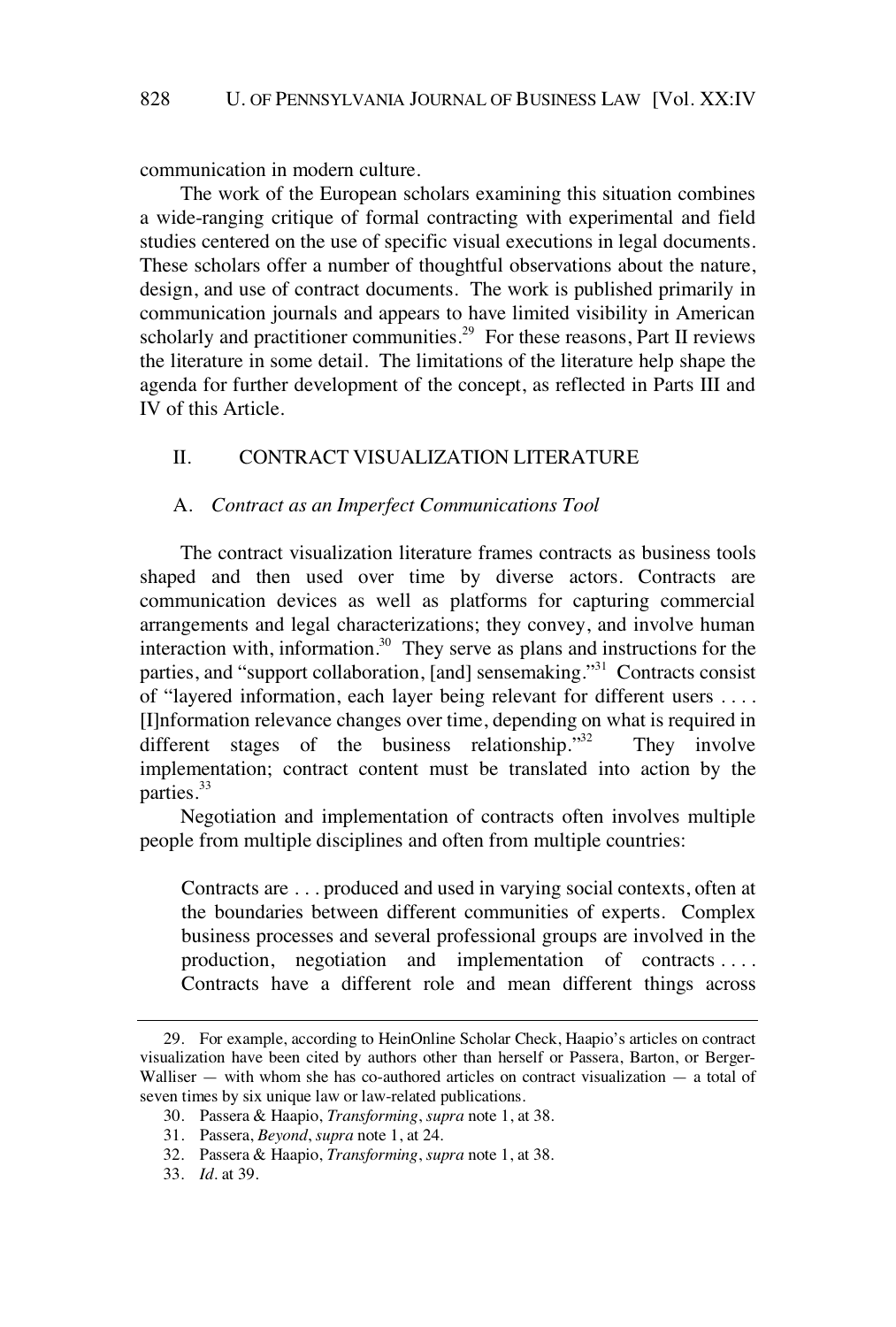professional communities, but at the same time contracts allow the communities to coordinate their efforts around the specific deal at hand  $34$ 

As such, contracts can be conceived as *boundary objects*, "a focal point in collaboration" that ideally are "flexible enough to be interpreted, contextualized and used in different ways, as well as robust enough to maintain shared meanings and bridge the cognitive gap across communities."<sup>35</sup>

Contracts as conventionally designed and executed are imperfect boundary objects. They are not conceived or designed from a communications perspective. They often overwhelm the user. "[T]he complexity of contract documents . . . increases the information-processing costs associated with reviewing and understanding them"; review results in "cognitive overload" for the user.<sup>36</sup> Comprehension errors are a problem in a setting where "shared understanding and accurate execution are essential in delivering what was promised."<sup>37</sup> The nature of the conventional contract document only adds to the "difficulty of communicating specialist knowledge and insights across occupational boundaries."<sup>38</sup>

Lawyers, as the principal producers of contracts, are principal contributors to the problem. Lawyers have an incomplete understanding of and appreciation for the product and for their task:

. . . . They have different meanings in different social worlds but their structure is common enough to more than one world to make them recognizable means of translation. The creation and management of boundary objects is key in developing and maintaining coherence across intersecting social worlds." Susan Leigh Star & James R. Griesemer, *Institutional Ecology, 'Translations' and Boundary Objects: Amateurs and Professionals in Berkeley's Museum of Vertebrate Zoology*, 19 SOC. STUD. SCI. 387, 393 (1989).

<sup>34.</sup> *Id.* at 38-39.

<sup>35.</sup> *Id.* The boundary object notion comes from sociology. As described in a recent article arguing that patents serve as boundary objects: "The concept of the boundary object has emerged from sociological research to become ubiquitous across a wide range of disciplines, but the concept has had surprisingly little purchase in law. In general, boundary objects may be defined as artifacts that have sufficiently definite meaning to be useful in disparate social worlds, but which simultaneously are sufficiently ambiguous to become objects of collaboration between such disparate social worlds." Dan L. Burk, *Patent Silences*, 69 VAND. L. REV. 1603, 1605–06 (2016) (citations omitted). *See also* Michael J. Madison, *The End of the Work as We Know It*, 19. J. INTELL. PROP. L. 325, 353–54 (2012) (discussing copyrighted works as boundary objects). The article originating the concept described them as "objects which are both plastic enough to adapt to local needs and the constraints of the several parties employing them, yet robust enough to maintain a common identity across sites

<sup>36.</sup> Passera, *Beyond*, *supra* note 1, at 20.

<sup>37.</sup> *Id.*

<sup>38.</sup> Passera & Haapio, *Transforming*, *supra* note 1, at 44.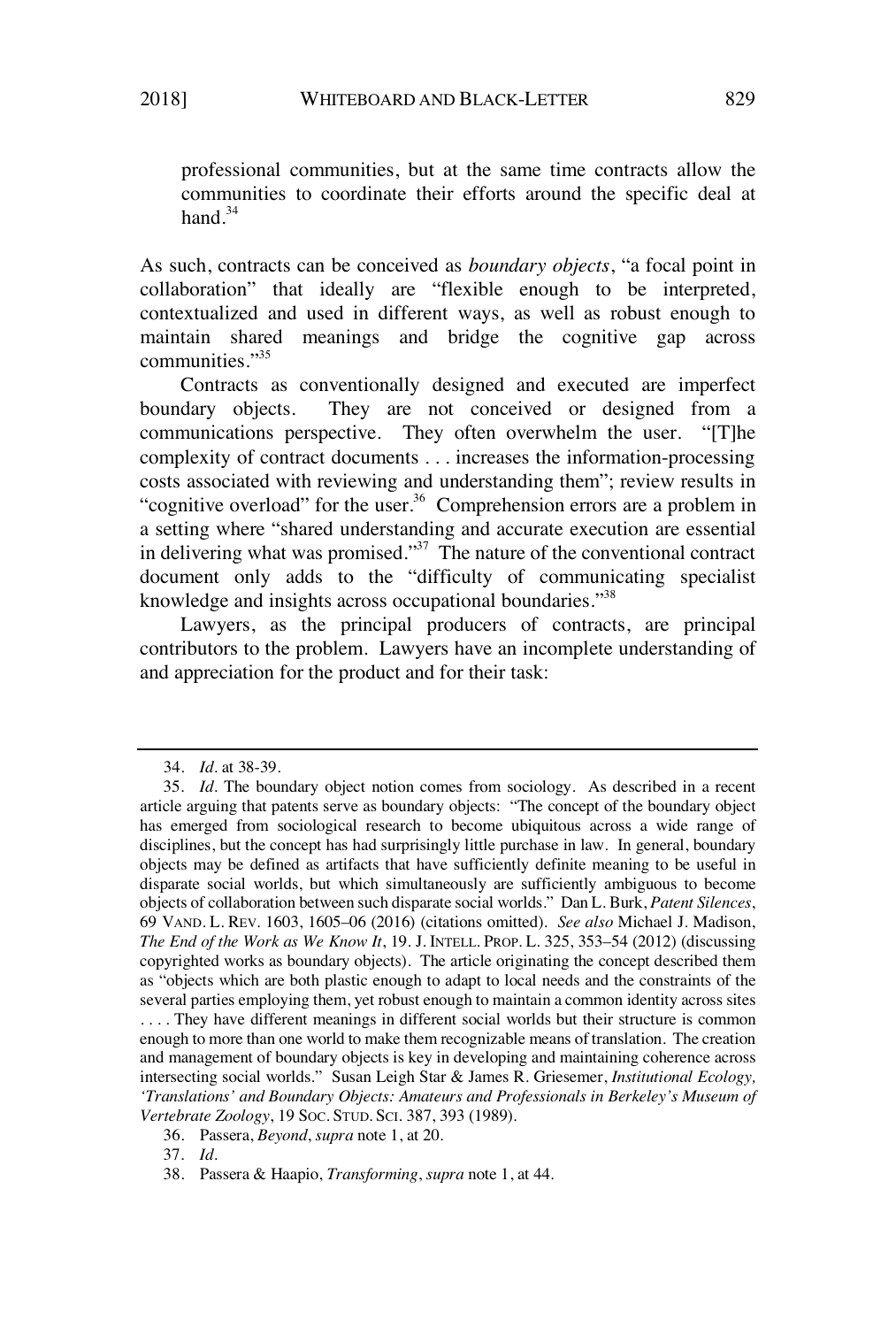The drafters of contracts seldom view themselves as working in the field of communication. While they produce documents with the intent of capturing and transferring information – work with text for an audience – they do not define their role in terms of communication. For lawyers, the focus is on producing legally sound and predictable content, rather than communicating messages effectively to the key persons in charge of implementation. Instead of focusing on the needs of implementation teams, they optimize contracts to be used in court, an event that marks a failure of the project and the relationship.<sup>39</sup>

Lawyers see contracts in abstract terms as legal safeguards, with "specific . . . scenarios of use in mind: for lawyers and judges in courts, involved in adversarial proceedings" after problems have arisen.<sup>40</sup> They don't imagine or concentrate on comprehension and implementation of the contract by a diverse group of non-lawyers. Lawyers fail to appreciate contracts as material objects "in interactions with their users," as artifacts whose design "has psychological and social consequences for their users."<sup>41</sup> In essence, "[a]s long as contracts are seen only from a legal perspective, their design and communication issues will not be noticed, and thus their full potential as boundary objects will not be harnessed."<sup>42</sup>

<sup>39.</sup> *Id.* at 39. This criticism is echoed by Triantis: "Efficiencies in the midstream of the contract lifecycle are often neglected by both lawyers and their clients . . . . [T]he legal language of contract documents must be translated into operationally meaningful terms, so that the lay employees of the parties can understand and perform their company's obligations accurately and in a timely manner . . . . [Such steps] reduce[] the risk of inadvertent breach and thereby lower[] expected dispute resolution and enforcement costs . . . ." Triantis, *supra* note 23, at 190.

<sup>40.</sup> Passera, *Beyond*, *supra* note 1, at 20. Passera observes that a similar criticism can be made of traditional legal scholarship. Such scholarship: "[f]ocuses on legal rules governing contracts, rather than studying contracts themselves and is concerned with case law and contract interpretation by lawyers and judgesin court, rather than by organizational actors outside court. [Economic analyses] have stressed their control and enforcement functions above all else . . . . [Relational contract theory] focuse[s] instead on non-contractual social norms that complement or substitute formal governance mechanisms. These influential streams of literatures do not seem to problematize the formal contract document itself: the focus of interest has almost always been on something else, whether contract doctrine or transactional attributes and governance mechanisms." *Id.* at 35 (citations omitted). The visualization proponents take a "keen interest in communication, and on how both the content and presentation of contracts can be designed strategically to create and sustain relationships." *Cf.* MITCHELL*, supra* note 4 (encouraging lawyers to view their work-product as "products," and to take in account their design and other physical attributes)..

<sup>41.</sup> Passera, *Beyond*, *supra* note 1, at 24.

<sup>42.</sup> Passera & Haapio, *Transforming*, *supra* note 1, at 39. The contract visualization writers ground their work in what they call the "preventive" approach to law: "A contract designed according to the idea of proactive law aims, first of all, at helping the parties reach their objectives so as to implement their strategy and business plan in the way they themselves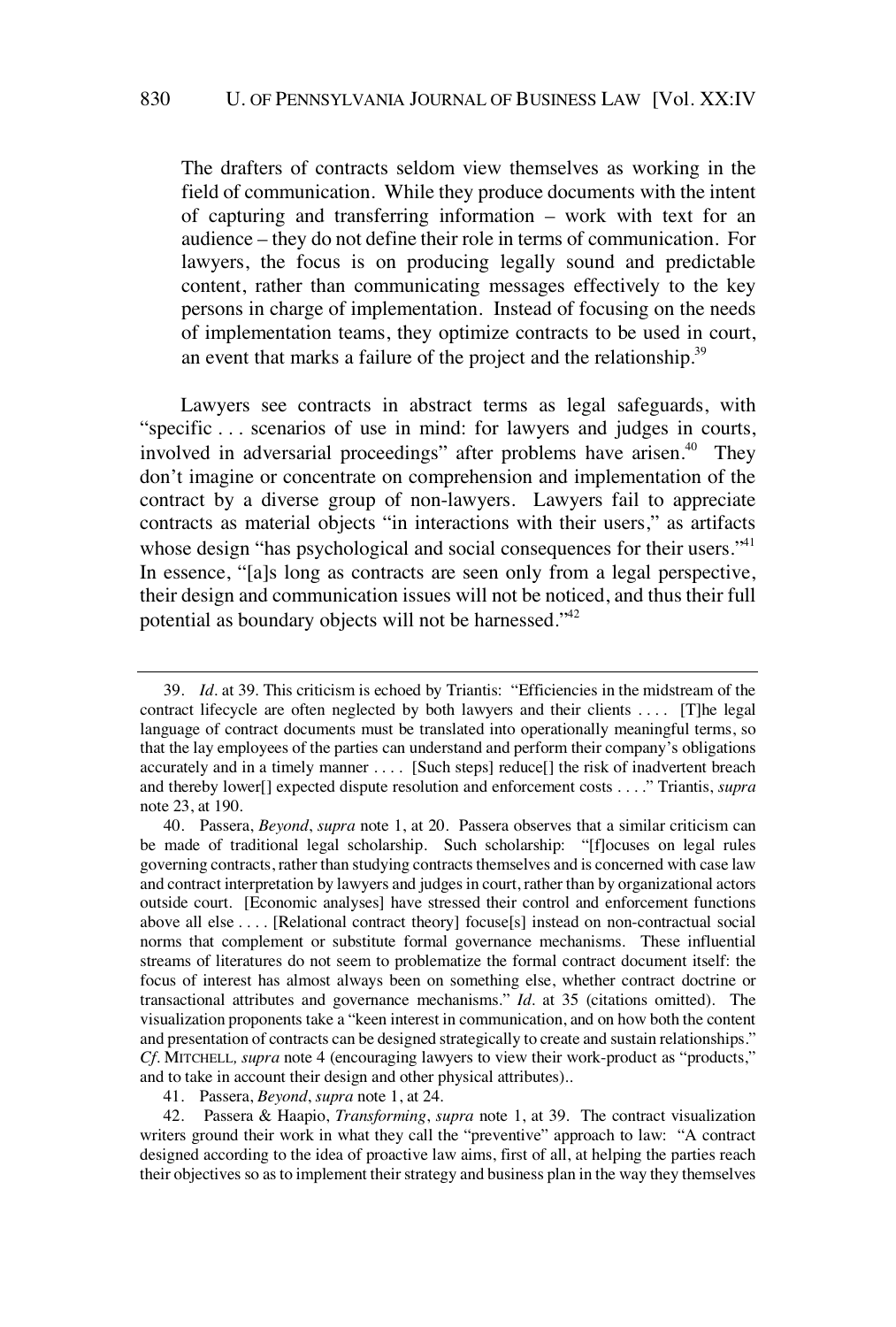# B. *Improving Contracts Through Use of Visuals*

The visualization proponents describe ways to improve contract design and utility. Use of visuals — diagrams, flow charts, timelines, and other visual presentations—can provide a variety of benefits. At one level, they can convey deal information efficiently: flows of value, event sequences, performance dates, and approval processes. Visuals can also provide broader benefits:

[T]he boundary-bridging power of visualizations resides in their ability to clearly encode interdependencies and relationships between parts and wholes – of a product, a group, a process. . . . In meetings, visualizations help in finding common ground and seeing the big picture, and decreasing personal and communication conflict. Even simple visualizations . . . are powerful coordination tools that offer common, concrete representation of the project and one's role in it – which then can be better discussed, managed and negotiated. The result is a more effective mobilization of resources.<sup>43</sup>

Several studies tested the use of visuals across varied settings. One study found that such use can help bridge "three knowledge gaps in the contracting process: interfirm; cross-professional; and between contracting phases."<sup>44</sup> Another study concluded that use of diagrams in contracts yields greater comprehension of contract terms written in English by both native and non-native speakers of English.<sup>45</sup> A third study found that visual

want . . . . The proactive law approach changes the focus from *contract law* to *contract implementation* and the *contracting process* . . . . Here, business managers, not lawyers, are the owners of the process, and the contract becomes more of a management tool than a legal tool. A proactive contract is crafted for the parties, especially for the people in charge of its implementation in the field, not for a judge who is supposed to decide about the parties' failures." Berger-Walliser et al., *Promoting Success, supra* note 1, at 61, 94; *see also* Passera, *Beyond*, *supra* note 1, at 21–22 (describing the preventive approach as conceptualizing contracts as "managerial-legal tools rather than purely legal tools," encouraging that they be "created thinking primarily about business, and secondarily about the eventuality of court proceedings"; and encouraging contract design to be "carried out as a multidisciplinary endeavor" with "information clarity, concision, and actionability . . . [being] as important as legal enforceability and precision") (citations omitted). Passera notes that, in this view, "contract design . . . [should be] seen as an exercise in balance: balance between managerial and legal functions of contracts, but also between technical precision and effective communication." *Id.* at 36 (citations omitted)..

<sup>43.</sup> Passera et al., *Exploring*, *supra* note 1, at 74 (citations omitted). This description of the nature and effectiveness of visual communication is consistent with the literature on drawing and visual thinking found in a variety of disciplines; *see, e.g.,* MITCHELL,*supra* note 3, at 13–22, 190–91 (collecting references).

<sup>44.</sup> Passera et al., *Exploring*, *supra* note 1, at 69.

<sup>45.</sup> Passera et al., *Diagrams*, *supra* note 1, at 2. The author observed that: "We found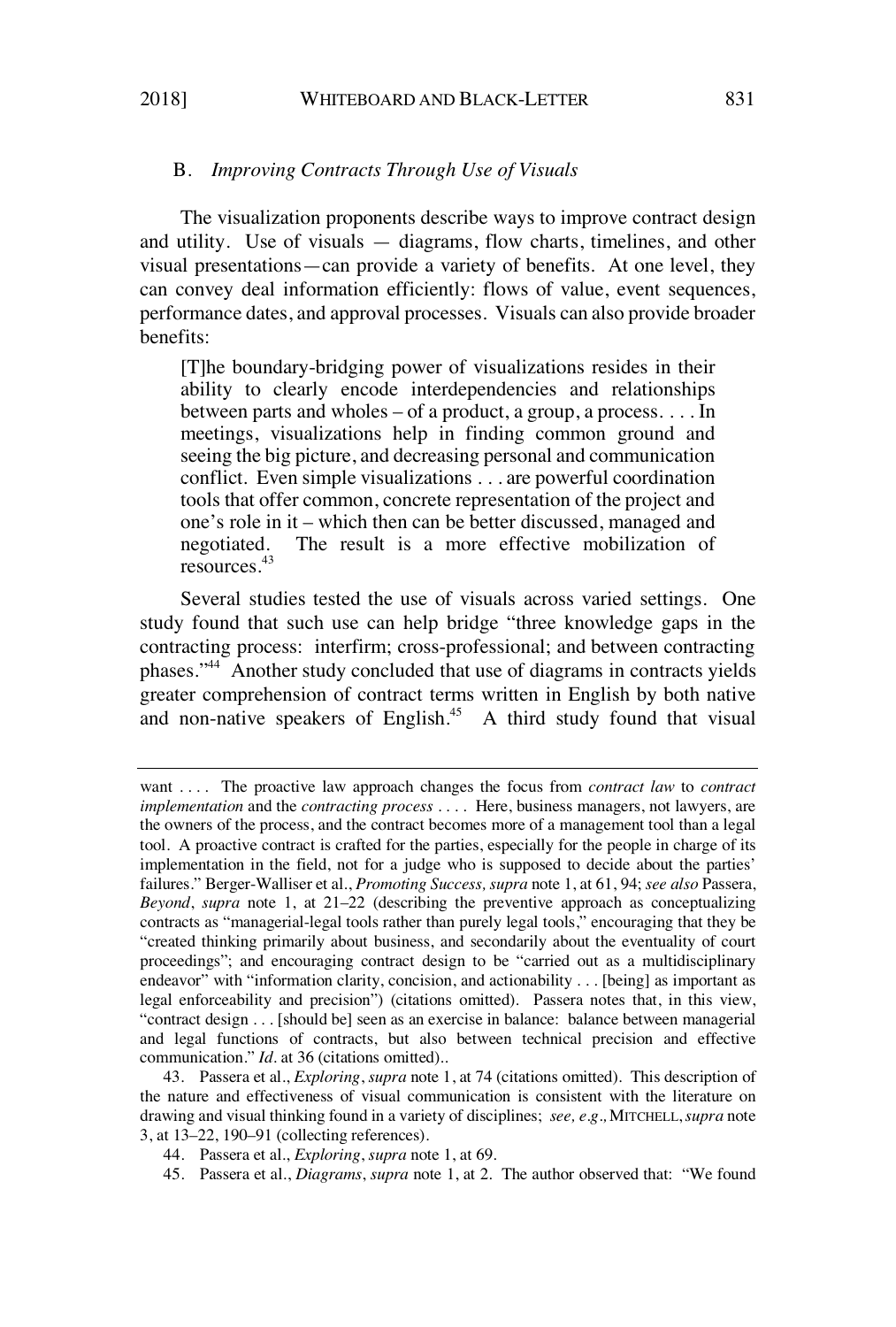presentations of procurement terms improve reader receptivity and uptake.<sup>46</sup>

The proponents claim that use of visuals may have a positive impact on trust and relationship building:

[Subject company desires that its] documents should not only appeal to the rationality of their counterparts, but should also promote non-calculative, visceral judgments conductive to positive interpretations of the emerging relationship, and ultimately to collaborative behaviours. In this sense, visualizations in contracts become highly symbolic: they demonstrate commitment to clear communication; they seek to give salience to the managerial and coordination aspects of contracts, over their legal and control features; and they try to make contracts look less dense, and more accessible and inviting.<sup> $47$ </sup>

As reported in one article, "empirical evidence suggests that a company using contract visualization is perceived by contract readers as trustworthy, respectful of its counterparty, collaborative, and appreciative of honesty and clarity in business."<sup>48</sup> This benefit is central to the proponents' argument; use of visuals can not only promote comprehension but also help shape the relationship itself. $49$ 

The literature generally reads as if it centers on use of visuals as "official" elements of contracts themselves, but the proponents sometimes describe a narrower use. Visuals are not seen as "a binding legal element of the contract, but rather an illustration of the scope and terms and a means of communication between different professions, especially lawyers and nonlawyers."<sup>50</sup> The proponents also note that the formal contract is not the only

that integrating diagrams into contracts support faster and more accurate comprehension of contracts; unexpectedly, legal background and different cognitive styles do not interact with this main effect. We also discovered that both native and non-native speakers of English benefit from the presence of diagrams in terms of accuracy, but that this effect is particularly strong for non-native speakers. The implication of the study is that adding diagrams to contracts can help global communicators to understand such documents more quickly and accurately."

46. Passera, *Flowcharts, supra* note 1, at 1 (noting in abstract that study results "show that the diagrammatic format, in comparison to prose, significantly enhances comprehension accuracy and answering speed, and is perceived as more appealing and functional by the users").

47. Passera et al., *Exploring, supra* note 1, at 94.

48. Passera, *Beyond*, *supra* note 1, at 50.

49. Passera also notes that visual presentation can serve as a quality control on substantive contract terms design and articulation. Its use can "prevent inconsistencies in contract drafts: in order to be able to visualize a clause in the first place, contract authors would need to audit their own thinking more carefully[.]" Passera et al., *Exploring*, *supra* note 1, at 92.

50. *See, e.g.*, Berger-Walliser et al., *Promoting Success*, *supra* note 1, at 57 (highlighting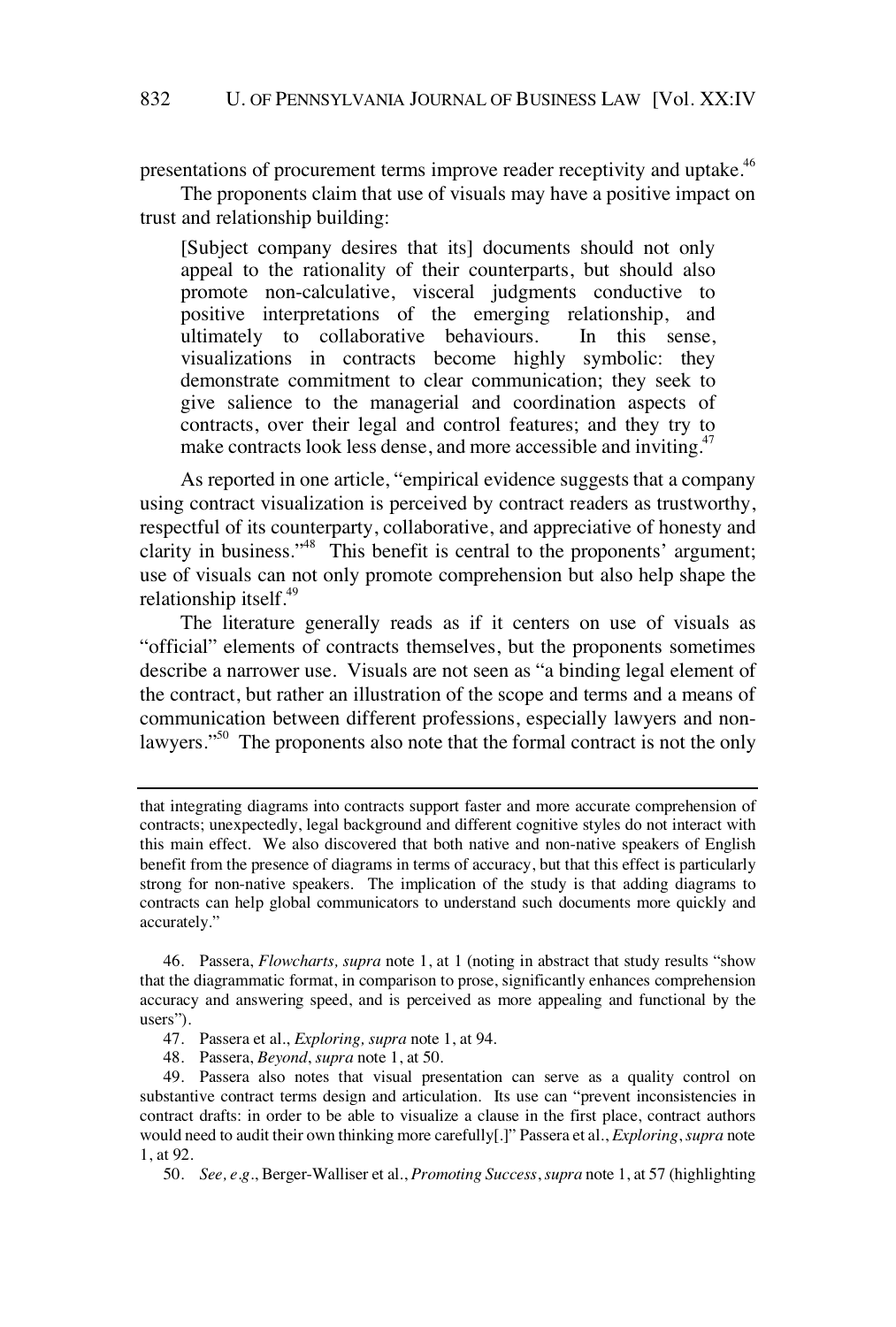worthy venue for visual executions; they acknowledge their value elsewhere in the contracting process.<sup>51</sup> Both of these statements reflect an emphasis on communication not legal obligation.

\* \* \* \* \* \* \* \*

Use of visual executions in contract documents, in sum, will have "a number of positive cognitive and emotional effects: it increases document comprehension, it improves user experience of contract use, and it contributes to building shared understanding and more collaborative relationships across professional domains and between organizations."<sup>52</sup> It prompts clearer thinking and produces a more effective boundary object. A better document presumably contributes to better contract performance.

Contracts, in the proponent's view, fall short of their potential. The legal community needs to understand that "successful communication, task completion, learning and collaboration is found in how humans interact with information<sup>[1]</sup><sup>53</sup> Contract design, they say, should be seen as both content and presentation.<sup>54</sup> Use of plain language is not enough: "the perspective of legal writing must widen into the domains of design, and borrow the lessons learnt in the fields of information design and user-centered design about users, content and information display."<sup>55</sup> A central lesson from those fields

51. Barton et al. note that visualizations could have several homes in contract documents: "Such techniques could be used directly in a contract, as part of the drafting process. On the other hand, visualization can be about a contract, a separate document that assists all those who are involved in the planning, review, or approval of a contract or in monitoring or implementing its terms." Barton et al., *Seeing Contracts*, *supra* note 1, at 48 (emphases omitted).

53*.* Passera & Haapio, *Transforming*, *supra* note 1, at 44.

54. Passera et al., *Exploring*, *supra* note 1, at 71; *cf.* Passera & Haapio, *Transforming*, *supra* note 1, at 44 ("Disregarding the aspects that can increase user-centeredness in documents does not simply lead to a missed improvement, but it becomes itself a source of complexity that hinders successful communication across the boundaries of professional communities").

55. Passera & Haapio, *Transforming*, *supra* note 1, at 39; Stefania Passera, Helena Haapio & Thomas D. Barton, *Innovating Contract Practices: Merging Contract Design with*

why it is so important for non-lawyers involved in contract negotiations to understand the terms to which they are agreeing). *See also Passera, Beyond, supra* note 1, at 40 (proponents do "not advocate for completely substituting contract texts with images, but rather complementing them, so as to make best use of the relative strengths of both modes of communication") (citation omitted). Passera notes that: "Visualizations and traditional text are envisioned to co-exist in multimodal documents, designed with the deliberate goal of supporting clear and actionable communication between the parties. Haapio and Passera (2012) analyzed several examples of contract visualizations, and suggested that often the semiotic role of the visual element is to elaborate and enhance the message carried by the text, as well as engage and motivate the audience." *Id.*

<sup>52.</sup> Passera, *Beyond*, *supra* note 1, at 153.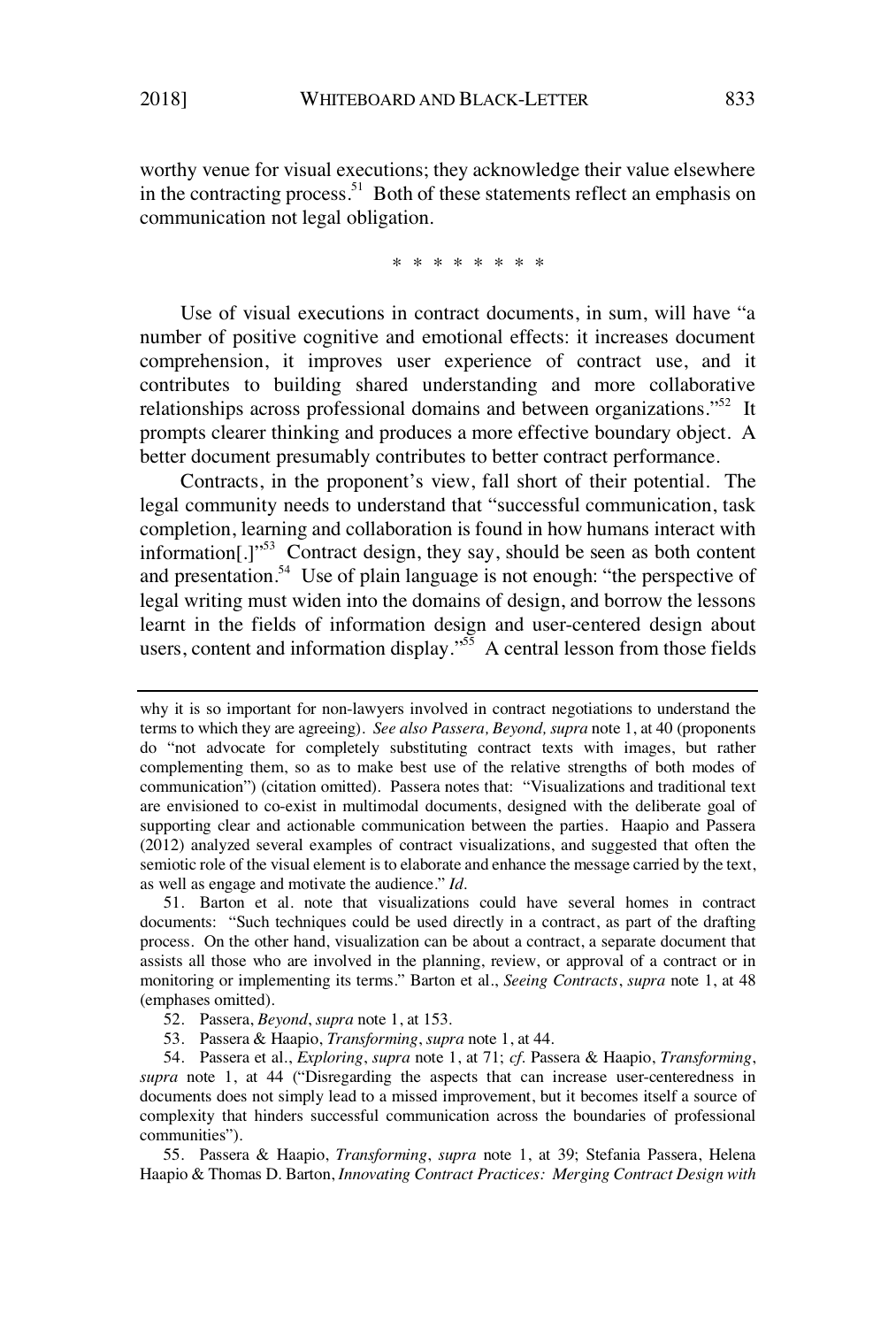is the power of visual expression.

C. *Some Reactions*

# 1. Characterizations and Criticisms

The visualization proponents offer a thought-provoking set of observations about contracts and contracting. Whether or not one accepts all the benefits claimed for use of visuals or the broader critique and conception of contracting, their description of knowledge gaps in the contract process, characterization of contracts as boundary objects, organizational actors coming to the contract for different purposes and at different times, and observations about contracts as material objects, should generate moments of reflection for contract drafters. The notion that "[e]ffective contract design . . . is not only a matter of content and transactional attributes, but also of actual design: language, information structure, and visual information display,"<sup>56</sup> is a valuable reminder that contracts are read and used by regular people of varied backgrounds. The case they present for use of visuals provides useful framing and inspiration for continuing research and development.

The visualization proponents are also on target in their criticisms of those who draft contracts. Contracts are business documents that are often difficult for business people to use. Lawyers could do a better job of preparing contracts or other materials in a way that makes them better guides for the individuals responsible for carrying out the arrangement contemplated by the contract. (Indeed, in view of the difficulty we have with words — "c]ontract interpretation remains the most important source of commercial litigation and the least settled, most contentious area of contemporary contract doctrine and scholarship"<sup>57</sup>  $-$  it may be time to try a different, or at least additional, way of capturing and communicating

56. Passera*, Beyond, supra* note 1, at 52.

*Information Design*, *in* Proceedings of the 2013 Academic Forum on Integrating Law and Contract Management: Proactive, Preventive and Strategic Approaches (2013), http://scholarlycommons.law.cwsl.edu/fs/73/ [https://perma.cc/66VQ-GJNU]; *see also* Passera, *Flowcharts*, *supra* note 1, at 37 ("The proposed conceptualization of 'contracts as instructions' suggests the opportunity for technical communicators and information designers to lend their skills to the field of law, and explore solutions beyond layout and plain language.").

<sup>57.</sup> Ronald J. Gilson, Charles F. Sabel & Robert E. Scott, *Text and Context: Contract Interpretation as Contract Design*, 100 CORNELL L. REV. 23, 25 (2014); *see also* Coyle & Weidermaier, *supra* note 23, at 2 ("A contract is an attempt to translate the ideas underlying a bargain into words. Much can get lost in this act of translation, for ideas are more complex and nuanced than the words available to represent them.").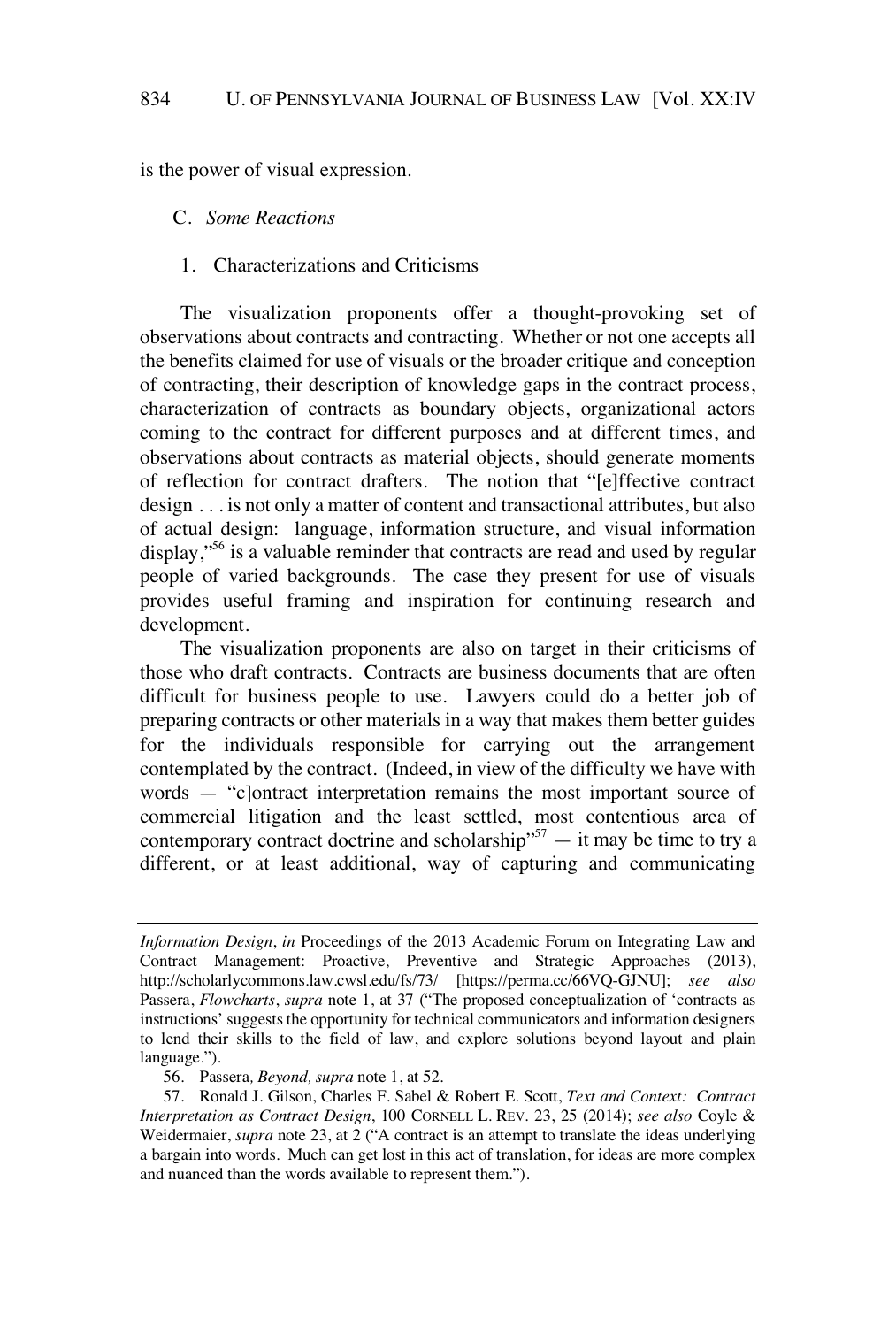contractual arrangements.)<sup>58</sup> Lawyers have much to learn from the design community in how to go about creating legal documents; it seems odd that producers of information products such as contracts rarely seem to study the work of information designers.<sup>59</sup>

2. Limitations of the Literature

That all said, the visualization literature is limited.<sup>60</sup> Its theoretical and practical gaps illustrate the real-world challenges of achieving widespread use by lawyers of visual methods. For example:

- The articles touch on concerns about enforceability and judicial reaction to the presence of visuals in contracts, but do not address those doctrinal concerns in detail.
- The authors do not engage meaningfully with the extensive scholarship relating to contract interpretation.
- The literature describes some possible cases that are suited for use of visual executions and provides ideas about suitable types of visuals for specific contracting topics, $61$  but neither topic is addressed in a comprehensive way, and the examples provided (for example, outsourcing relationships and timeline-based executions)

<sup>58.</sup> The visualization work aligns in some ways with other scholarly and commercial developments. For example, as noted, there is momentum behind the integration of design sensibilities and methods — including close attention to the user of the work-product as well as attention to information design and use of visual methods — into legal and commercial work. There is also emerging interest in alternative forms of contractual expression. *See, e.g.*, Matthew Roach, *Toward a New Language of Legal Drafting*, 17 J. HIGH TECH. L. 43 (2016) (proposing that lawyers author contracts in machine readable markup language).

<sup>59.</sup> *Cf.* Mitchell, *supra* note 4 (discussing adoption of design sensibilities and techniques by corporate lawyers).

<sup>60.</sup> The visualization writers recognize that their work is in an early-stage. They did not anticipate rapid and widespread use of visual executions by commercial and legal actors. Instead, they described a "Visualization Project" and their hope to launch a "common enterprise of exploration" involving "decentralized investigation, assessment, and possible contract reform." Barton et al., *Seeing Contracts, supra* note 1, at 48. Passera, in her dissertation, recognizes the limitations in the work and proposes a detailed research agenda. *See infra* note 104.

<sup>61.</sup> *See, e.g.*, Passera et al., *Exploring*, *supra* note 1, at 78–79 (explaining that accounting rules can be represented through tables and that pricing models can be demonstrated through X/Y axis diagrams); Waller et al., *Cooperation*, *supra* note 1, at 64–65 (suggesting that color coding and checklists may help convey information to contracting parties); Passera et al., *Automation*, *supra* note 1, at 4–6 (providing an example of a timeline as a means of illustrating the term and termination of a given contract).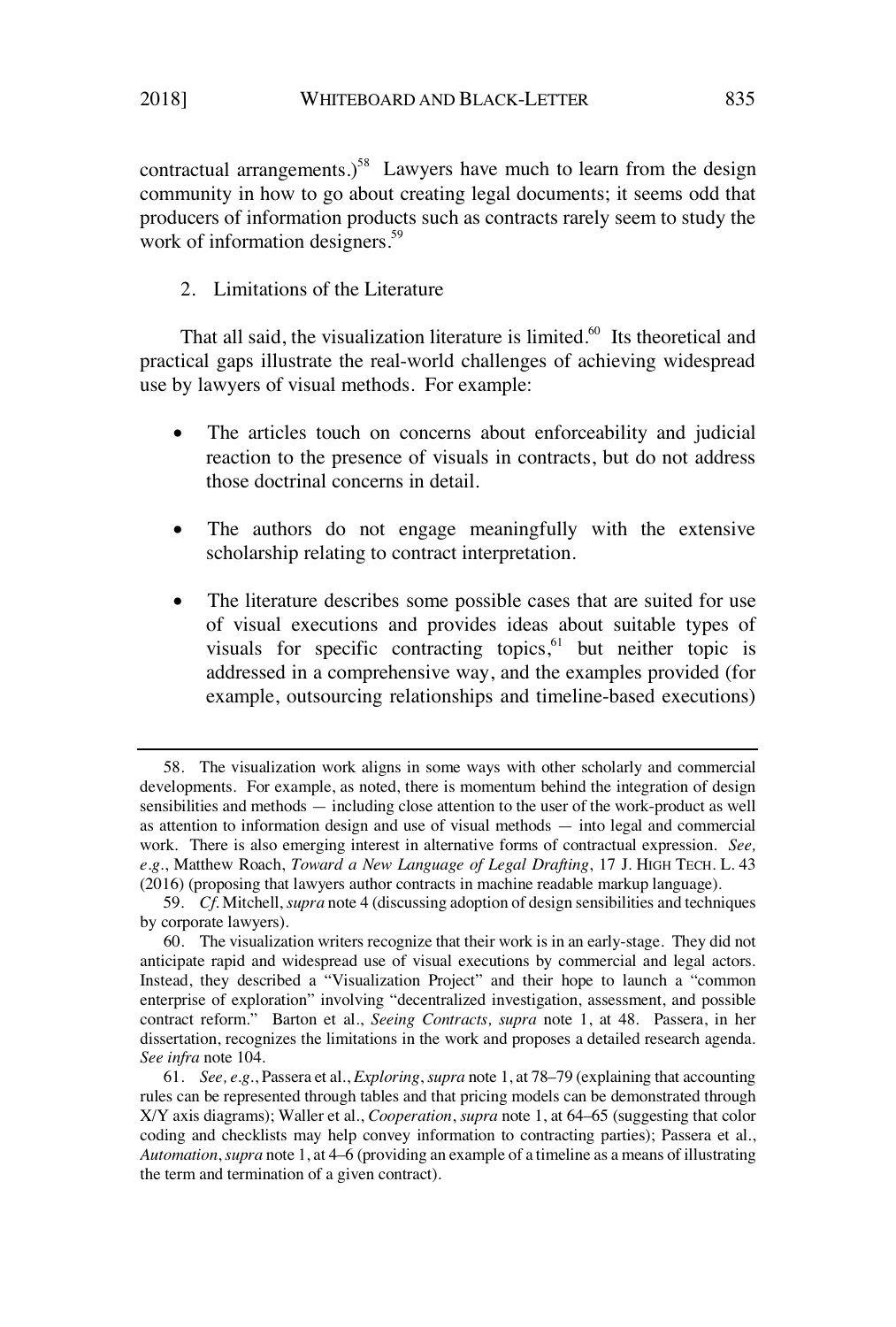reflect a relatively narrow set of commercial circumstances.

- The literature underplays the legal functions of contracts that do not relate to deal plan, relationship failure, and dispute resolution. Contracts, for example, can help achieve a desired legal status or accounting or tax result, reflect compliance with (or contract around) background law, demonstrate diligence, help avoid conflicts with other contracts, and help avoid imputed or derivative liability arising from the conduct of the other party. There is more to the document than a description of future interactions or a set-up for future litigation.
- The literature does not reflect an appreciation that a core goal and value-add for a lawyer is to leverage contract functionality across multiple dimensions to the client's advantage. The multiple functions of a contract mean that a fair amount of often technical, non-operations-focused text is likely unavoidable in commercial contracts. It's hard to imagine that these provisions would enthrall a client. It's also hard to imagine that clients would favor eliminating them. 62

Finally, the literature does not grapple as hard with implementation barriers as it should. It encourages lawyers to increase their visual skills<sup>63</sup> and to collaborate with information designers, and it explores the potential of automation, $64$  but it doesn't dig very deeply into cost, expertise,

<sup>62.</sup> There are other shortfalls in the literature. For example, the observations that business people prefer a diagram or timeline to a 90-page contract, or that individuals more readily grasp concepts if a visual presentation accompanies a dense textual description, are not surprising. The visualization writers place considerable emphasis on the contract document itself for the definition, performance, and outcome of a commercial relationship. The contract document of course is important, but everyday experience, as well as substantial scholarship, makes clear the importance to contractual relationships of non-document factors such as effects on reputation and prospects of future business. They do not test their core assumption that contract documents should be viewed as business documents, directly relevant to day-to-day activities, as compared to a legal instrument that has relevance only in the case of serious dispute. (This may be a non-issue. Businesses need *something* to help them deal with a difficult document and achieve the goals of the relationship described in that document; why not get the contract to do double-duty as both commercial tool and legal document?) The comments about lawyers are sweeping and, to some extent, off-putting. Not every lawyer is blindly unaware of the challenges of implementation or of work-product design, and indeed lawyers listen closely to clients in order to shape terms and text such that the client can actually carry out its responsibilities at an acceptable cost.

<sup>63.</sup> Passera & Haapio, *Transforming*, *supra* note 1, at 44.

<sup>64.</sup> Passera et al, *Diagrams*, *supra* note 1, at 48; *see also supra* note 55 (describing the benefits of enlisting information designers in assisting with designing contracts).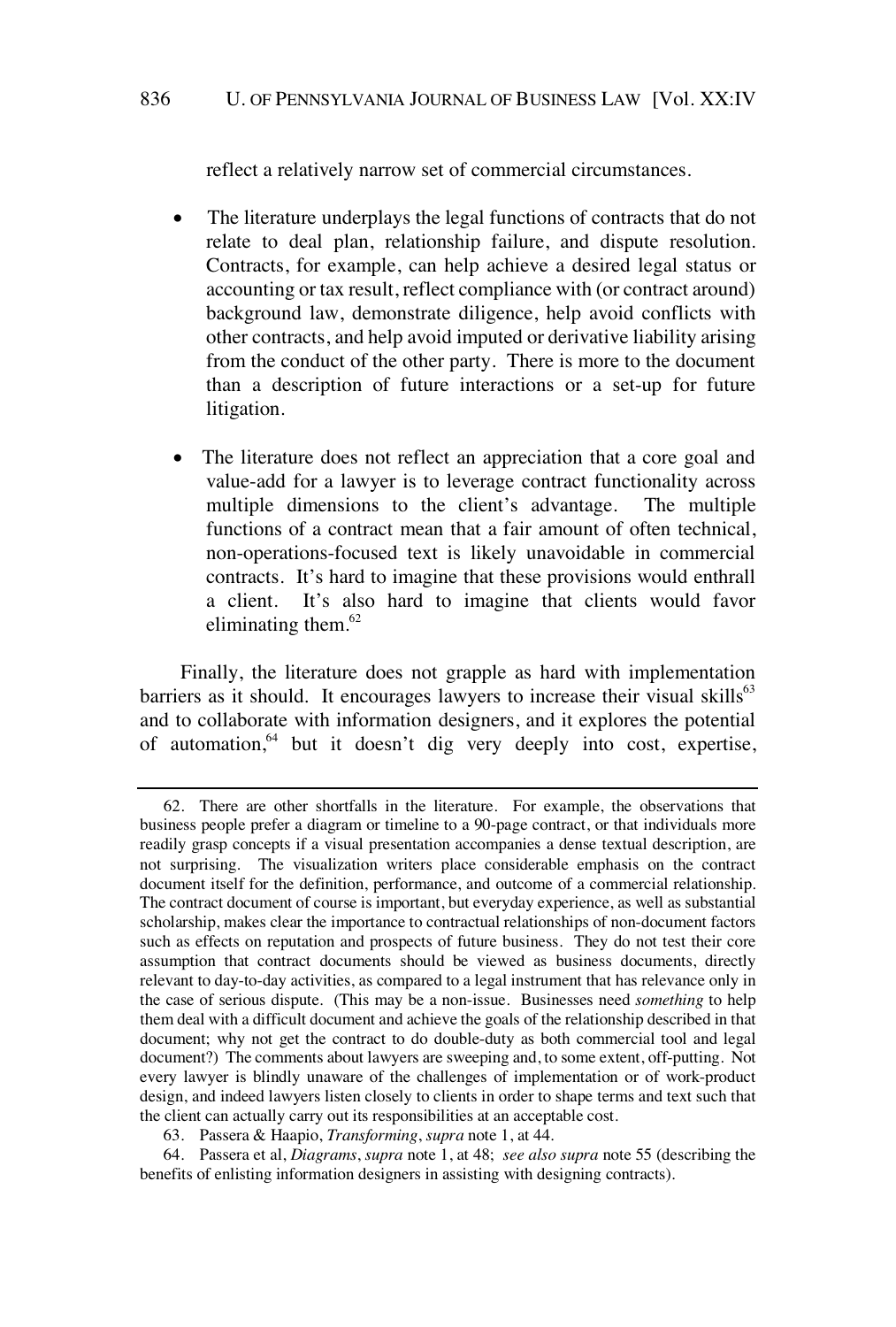infrastructure, and other practical limitations to widespread adoption by lawyers. Those barriers are real; the wall of contract text is high, and it's thick.

\* \* \* \* \* \* \* \*

The balance of this article begins to address three of these limitations. Part III.A considers the treatment of visuals under U.S. contract law: what would a court do? Part III.B sets out characteristics of transactional situations where visual executions may be especially helpful: when should we use them? Part IV then discusses future work with a particular emphasis on the development of model visual executions and related materials for practitioners.

The focus on these topics is easy to explain. First, if visuals are in the contract itself, they are part of the contract. If they are used in a standalone business document, they may be offered as evidence. They have legal significance either way. Second, creation of a visual requires time and resources. Not every contractual situation is likely to need or be susceptible to useful visual depiction. When is the investment most justified? Third, lawyers work from forms and precedents. There are few visual models out there that combine sufficient sophistication with practical doability. Even if motivated, it seems unlikely that lawyers would make meaningful use of visuals, in contracts or related business documents, in the absence of comfort with how courts would treat them in litigation, knowledge of the circumstances where they are best employed, and credible and executable models.

# III. CONTRACT LAW AND CONTRACTING SCENARIOS

### A. *Lawyer Worries: What Would A Court Do?*

The visualization proponents recognize that lawyers may be concerned about judicial reaction to and legal enforceability of contracts containing graphics:

What if the text and the pictures contradict or do not exactly mirror each other? What happens in this case if a dispute arises? Even though some companies are willing to adopt visualizations in their contracts, this is not yet a mainstream practice and obviously we cannot predict how this would work in court – even though our main goal is to avoid going to court completely, by cultivating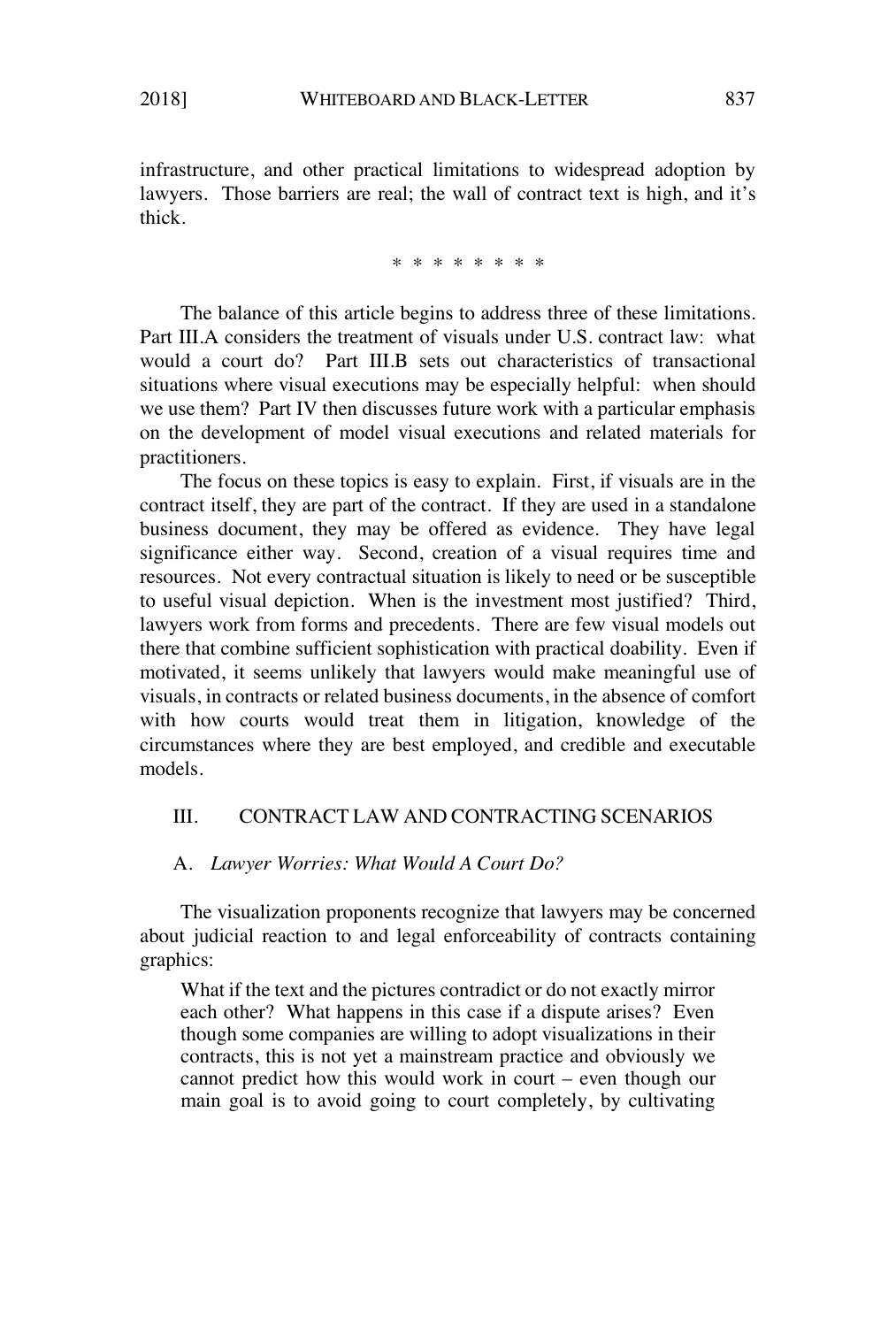### 838 U. OF PENNSYLVANIA JOURNAL OF BUSINESS LAW [Vol. XX:IV

more transparent relationships.<sup>65</sup>

The first step in the legal analysis is to recognize that contract parties can use visuals in multiple ways and, as a result, visuals may surface in litigation in a variety of ways. For example, they may be embedded in the contract text itself or in an exhibit to the definitive agreement. They may be outside the formal contract documents — a planning and negotiation aid created before contract entry, a photo of a whiteboard sketch, or a separate, implementation-oriented tool for use by one party after contract execution — and offered as evidence. Visuals may be used to convey a substantive term, or to illustrate a contract term or process. They may be offered as extrinsic evidence, to address an ambiguity in the text, or to prove intent. The analytical challenge is increased, of course, by the fact that visuals today are not often used in commercial documents — and thus, are not a frequent subject of litigation or commentary.

1. Back to Basics

A starting point for dealing with such diversity and lack of information is to set out several foundational observations:<sup>66</sup>

- A visual in the contract itself presumably is assessed under contract interpretation principles. A visual outside the contract presumably is assessed under the parol evidence rule and general evidence admissibility principles.
- Contract interpretation principles as stated in statutes and core secondary authorities do not squarely address non-textual expressions in a contract. On the one hand, the terms "diagram," "visual," and visualization" are not used in the California Uniform Commercial Code or the division of the California Civil Code relating to interpretation of contracts. $67$  The terms are also not used

<sup>65.</sup> Passera & Haapio, *Transforming*, *supra* note 1, at 44; *see also* Passera et al., *Exploring*, *supra* note 1, at 95 (noting that "an important issue to consider . . . is how visualized contracts would work in a case of a conflict between the parties, or in court . . . [and] how other user groups (e.g., courts) would react to their presence in contracts").

<sup>66.</sup> These observations are preliminary in nature and high-level. They are based principally on California statutes, the Restatement (Second) of Contracts, and contracts and evidence treatises and practitioner resources. As noted in Part IV, further research should include the study of statutes, cases, and resources in New York and other jurisdictions that may differ from California's approach to contract interpretation and evidence.

<sup>67.</sup> An advanced search on Westlaw for *adv: (diagram OR diagrams) OR (visual OR visuals) OR visualization* within the Uniform Commercial Code Official Text retrieved no results. Searches of state codes that include titles or chapters concerning contract interpretation, including codes in Louisiana, Montana, North Dakota, Oklahoma, and South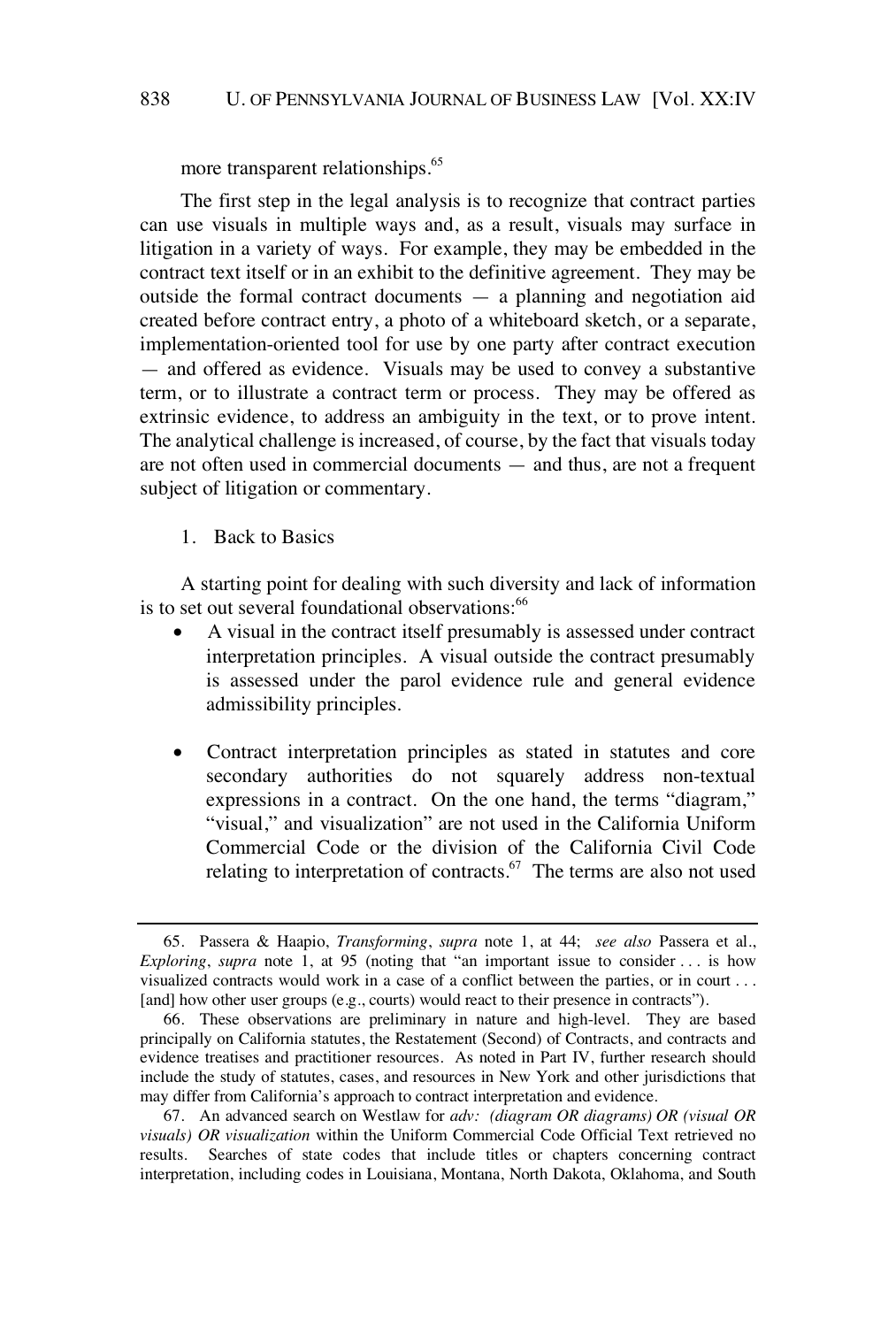in the Restatement (Second) of Contracts<sup>68</sup> or in leading contract law treatises.<sup>69</sup> Those authorities refer to "words" and "language" in the contract.<sup>70</sup> On the other hand, the authorities also refer to "terms," "portions," "parts," and "writings," without always defining what those mean.<sup>71</sup> Nothing in these core authorities seems to preclude or otherwise taint the treatment of a visual as part of the contract.

• Contract law authorities set out principles that suggest respect for every expression in a contract. For example, Section 1641 of the California Civil Code provides that "[t]he whole of a contract is to be taken together, so as to give effect to every part, if reasonably

69. The term "visualization" does not appear in either *Williston on Contracts* (4th ed.) (available on Westlaw) or in *Corbin on Contracts* (rev. ed. 2017) (available on Lexis Advance). The terms "diagram" and "visual" (in singular or plural form) appear only in irrelevant or unrelated contexts in these contract treatises — for instance, the terms may be used as an adjective (e.g., "visual inspection," "visual impairment," etc.) or as a noun in a case name. The terms "visual," "visualization," and "diagram" do not appear in the index of a text about contract interpretation, and a Google Books search for those terms revealed no instance of use. STEVEN J. BURTON, ELEMENTS OF CONTRACT INTERPRETATION 227-236 (2009).

70. RESTATEMENT (SECOND) OF CONTRACTS § 202 (AM. LAW INST. 1981).

71. In an instance where a definition is provided, the California Commercial Code defines "term" to mean a "portion of an agreement that relates to a particular matter." CAL. COMM. CODE § 1201(41). *Cf.* CAL. EVID. CODE § 250 ("'Writing' means handwriting, typewriting, printing, photostating, photographing, photocopying, transmitting by electronic mail or facsimile, and every other means of recording upon any tangible thing, any form of communication or representation, including letters, words, pictures, sounds, or symbols, or combinations thereof, and any record thereby created, regardless of the manner in which the record has been stored.").

Dakota, indicate that none of those codes use the term "diagram" or "visual," in either singular or plural form.

<sup>68.</sup> The Restatement (Second) of Contracts does not use the term "visualization" or "visuals." An advanced search on Westlaw for *adv: visualization OR visuals OR visual* within the Restatement (Second) of Contracts retrieved twelve sections where the singular term "visual" appears. However, "visual" only appears in case citations to the Restatement (Second) of Contracts, not in any of the statements of the black letter law, Comments, Illustrations, or Reporter's Notes. Additionally, the case citations where "visual" appears do not address the issue of interpreting diagrams or visuals in the body of a contract. For instance, "visual" appears in the case citations to §§ 17, 24, and 347 because it is a word in a party's name, and it appears in the case citations to §§ 153, 154, 205, and 241 as an adjective to describe a type of inspection ("visual inspection" or "visual site inspection"). An advanced search on Westlaw for *adv: diagram OR diagrams* within the Restatement (Second) of Contracts retrieved two results in which the term "diagram" appears in the case citations to the Restatement (Second) of Contracts. "Diagram" does not appear in any of the statements of the black letter law, Comments, Illustrations, or Reporter's Notes. The two case citations containing the term "diagram" do not address the issue of interpreting diagrams or visuals in the body of a contract.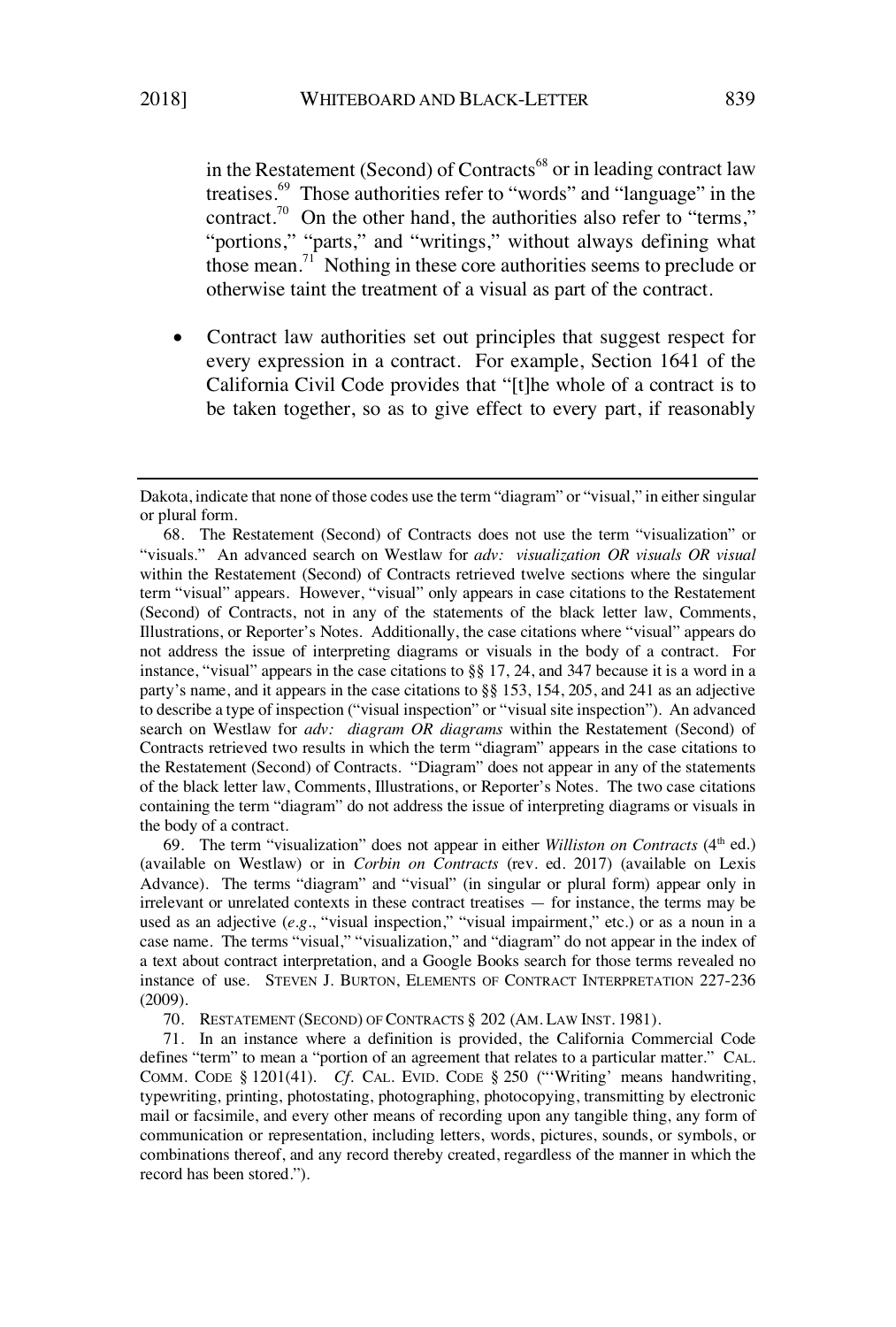practicable, each clause helping to interpret the other."<sup>72</sup> Contracts should not be read to render any provision superfluous or without meaning. $^{73}$ 

- There seem to be rather few contract interpretation cases involving diagrams and other visuals. Those that do exist involve use of maps or other exhibits, not graphics used to capture substantive terms.<sup>74</sup>
- An opinion in one of the few such cases reflects the interpretative principles noted above. The United States Court of Claims noted that the court would "[not] accept an interpretation of a contract that requires it to read away an entire diagram on a drawing. The court may only accept a contract interpretation that gives meaning to all of its terms."<sup>75</sup> Other authorities acknowledge that contracts may have exhibits containing visuals and that the exhibits are part of the

74. A Westlaw search across all state and federal cases (last conducted on January 19, 2018) for *adv: diagram! /s (contract OR agreement) /s interpret!* retrieved only eighteen cases including a sentence containing each of the following terms: (1) "diagram" (in singular or plural form); (2) "contract" or "agreement"; and (3) and a variation of "interpret" (i.e., "interpretation," "interpreting," or "interpret"), but these cases involved diagrams as exhibits to contracts, not diagrams in the body of a contract. A Westlaw search across all state and federal cases (last conducted on January 19, 2018) for *adv: "diagram in the contract" OR "diagram in a contract"* retrieved only four cases containing one of these exact phrases, but these cases do not specifically address interpreting diagrams in the body of a contract.

<sup>72.</sup> CAL. CIV. CODE § 1641 (2017); WITKIN, 1 SUMMARY OF CAL. LAW § 769 (11th ed. 2017)

<sup>73.</sup> *See* RESTATEMENT (SECOND) OF CONTRACTS § 203 (AM. LAW INST. 1981) ("In the interpretation of a promise or agreement or a term thereof . . . an interpretation which gives a reasonable, lawful, and effective meaning to all the terms is preferred to an interpretation which leaves a part unreasonable, unlawful, or of no effect[.]"); CALIFORNIA CONTINUING EDUCATION OF THE BAR, CALIFORNIA LAW OF CONTRACTS § 5.9 (2017) ("Courts should interpret a contract in such a way as to give force and effect to every provision, with each clause helping to interpret the others, and should avoid interpretations that render part of a contract surplusage, inoperative, or meaningless."); *see also* CAL. CIV. PROC. CODE § 1858 (2018) (In constructing an instrument, "where there are several provisions or particulars, such a construction is, if possible, to be adopted as will give effect to all."); 11 WILLISTON ON CONTRACTS § 32:5 (4th ed. 2017) ("A contract will be read as a whole and every part will be read with reference to the whole . . . . An interpretation which gives effect to all provisions of the contract is preferred to one which renders part of the writing superfluous, useless or inexplicable."). Interestingly, a comment in the Restatement (Second) of Contracts states that the "preference for an interpretation which gives meaning to every part of an agreement does not mean that every part is assumed to have legal consequences. Parties commonly direct their attention to performance rather than breach, and it is enough that each provision has meaning to them as a *guide to performance*." RESTATEMENT (SECOND) OF CONTRACTS § 203 cmt. b (AM. LAW INST. 1981) (emphasis added).

<sup>75.</sup> King Fisher Co. v. United States, 51 Fed. Cl. 94, 100 (2001).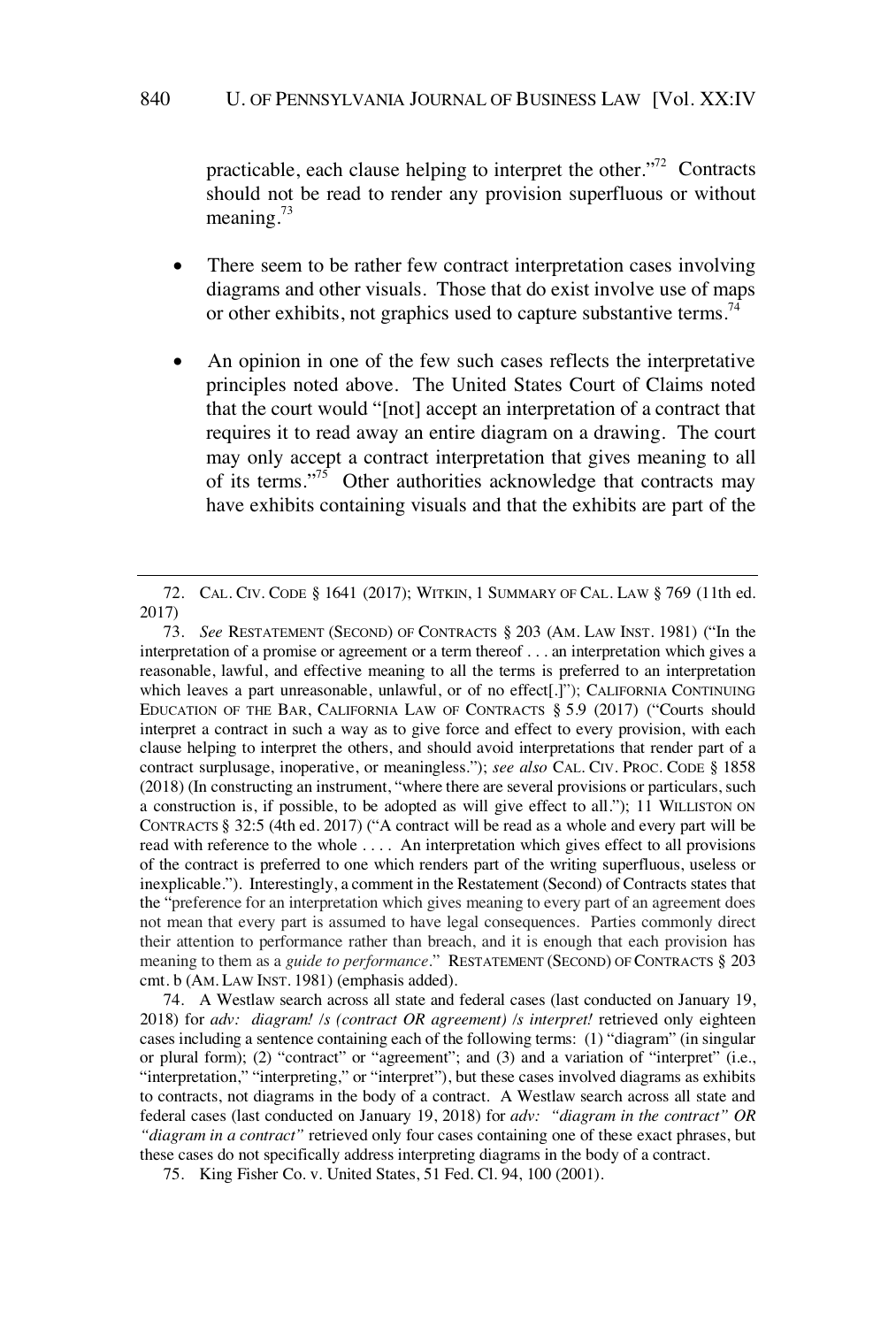contract.<sup>76</sup> In addition, as noted above, courts with deep commercial experience include diagrams in opinions to show transaction structures and relationships.<sup>77</sup>

- As recognized by the visualization proponents, parties concerned about the primacy of text over visual can always address that concern directly. One article observes that "[a]n easy solution would be to assign priority, in case of inconsistencies, to the text of the agreement. This approach is already used when a contract in more than one language exists: the parties agree which language version prevails."<sup>78</sup> Lawyers in situations involving multiple related documents routinely provide that one document controls over the others.
- In practice, other types of non-textual expressions are found in contracts. For example, use of formulas and other mathematical expressions is common enough that contract drafting texts address it, $\bar{j}^9$  and tables routinely appear in credit and other agreements.<sup>80</sup>
- The use of demonstrative evidence such as diagrams, timelines, flow charts, and maps is common. $81$  Courts have considerable experience

<sup>76.</sup> For example, a California jury instruction relating to interpretation of a construction contract (which often involve a standard form and a set of plans or drawings) notes that contracts can incorporate additional documents and that "[a]ll of the referenced [and incorporated] documents are part of the contract and all of the contract documents must be interpreted together in determining the obligations of [the parties]." 6 CALIFORNIA FORMS OF JURY INSTRUCTION MB4500A.72 (2018); *see also* DRAFTING BUSINESS CONTRACTS, *supra* note 20, at § 17.15 (discussing use of exhibits).

<sup>77.</sup> *See supra* note 16. An advanced search on Westlaw within Delaware state cases for *adv: diagram! /s (illustr! OR depict!)* retrieved 31 cases. Thirteen of these cases contained diagrams or visuals, a number of which pertained to commercial transactions.

<sup>78.</sup> Passera & Haapio, *Transforming, supra* note 1, at 44.

<sup>79.</sup> *See*, *e.g.*, ADAMS, *supra* note 21, at 445-52 (discussing drafting numbers, formulas, and mathematical equations); STARK, *supra* note 20, at 325–331 (discussing how to draft mathematical formulas in contracts).

<sup>80.</sup> *See*, *e.g.*, AMC Networks Inc., Current Report (Form 8-K), Exhibit 10.1 (July 28, 2017) (showing an example of tables in a credit agreement); STARK, *supra* note 20, at 354– 55 (noting and demonstrating the use of tables in contracts).

<sup>81.</sup> *See*, *e.g.*, 2 WITKIN, CAL. EVIDENCE § 25 (5th ed. 2017) ("use of diagrams, maps, models, and computer animations has expanded enormously in recent years"); 5 FEDERAL EVIDENCE § 9:24 (4th ed. 2017) ("Drawings, charts, diagrams, maps, and models are among the most common examples of demonstrative evidence. They are particularly useful in helping the jury visualize scenes or follow along with figures or calculations described by a witness."); MCCORMICK ON EVIDENCE § 214, at 18 (7th ed. 2016) ("It is today increasingly common to encounter the use of demonstrative aids throughout a trial. These aids are offered to illustrate or explain the testimony of witnesses, including experts, or to present a summary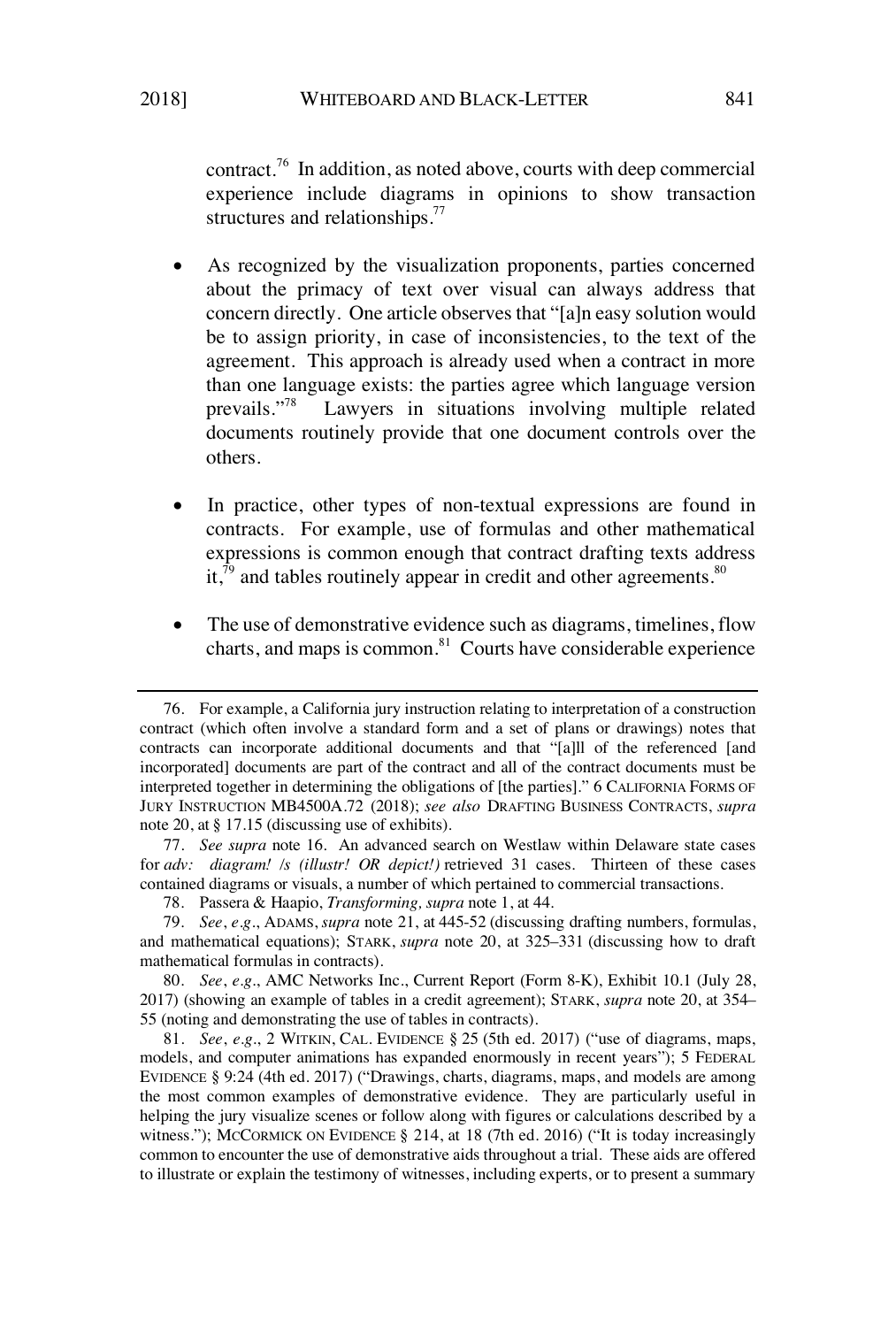with such materials. Practitioner guides and other practice materials encourage lawyers to use visual aids in such cases.<sup>82</sup>

• Courts in interpreting contracts accept other (seemingly muddier) evidence, including witness testimony regarding contract meaning, the circumstances prevailing at the time of contract entry, and the parties' conduct following contract entry.<sup>83</sup>

At the most fundamental level, a court is to interpret the contract "[so] as to give effect to the mutual intention of the parties as it existed at the time of contracting, so far as the same is ascertainable and lawful."<sup>84</sup> Given that charge, the clarity and accessibility of diagrams, and the care presumably reflected in a visual included in a commercial contract, it seems likely that a court may welcome a visual as a resource for determining such intent — and is free to do so under applicable contract interpretation and evidence principles.<sup>85</sup>

It is also useful to take a step back. There is no requirement, even for contract formation and term content, that contractual terms be expressed only in words used by the parties in a written contract. Oral contracts are

83. CAL. CIV. PROC. CODE § 1856(g) (West 2017); CAL. CIV. CODE § 1647 (West 2017).

84. CAL. CIV. CODE § 1636 (West 2018).

or chronology of complex or voluminous documents."). One practitioner notes that including a visual in an exhibit to a contract facilitates the treatment of the visual as real, not demonstrative, evidence, and thus permissible for review by the jury in the jury room: "If you plan ahead when drafting a contract, your client's trial counsel might later be able to sneak a demonstrative aid or two into the jury room through the back door — no, through the front door, but at the back of the contract  $-$  as 'real' evidence, not just as a demonstrative exhibit, to help the jurors understand what the parties agreed to. Ask yourself: *Is there anything I'd want the jurors to have tacked up on the wall in the jury room* — for example, a time line of a complex set of obligations? If so, think about creating that time line *now*, and including it as an exhibit to the contract. The exhibit will ordinarily count as part of the 'real' evidence; it should normally be allowed back into the jury room without a fuss." D.C. Toedt III, *Sneak Some Demonstrative Aidsinto the Jury Room – By Making Them Contract Exhibits*, ON CONTRACTS (Feb. 12, 2010), http://www.oncontracts.com/sneak-some-demonstrativeaids-into-the-jury-room-by-making-them-contract-exhibits/ [https://perma.cc/LR8W-2TYD].

<sup>82.</sup> *See*, *e.g.*, 1 CALIFORNIA FORMS OF JURY INSTRUCTION MB300B.06 (2018) ("If the case involves multiple documents, as is true of most commercial cases, the use of visual aids is critical. Many contracts are bulky documents with only a few pages or phrases that are important to the case. Good courtroom graphics can isolate and highlight the key portions during testimony and closing argument.").

<sup>85.</sup> The preventive law proponents see a freedom of contract dimension to the use of visuals. Parties are free to choose content (including applicable law) and style, and to set out rules for the interpretation of their contract; such freedom includes the ability to choose format and form of expression as well. *See* Passera*, Beyond*, *supra* note 1, at 22 (explaining freedom of contract).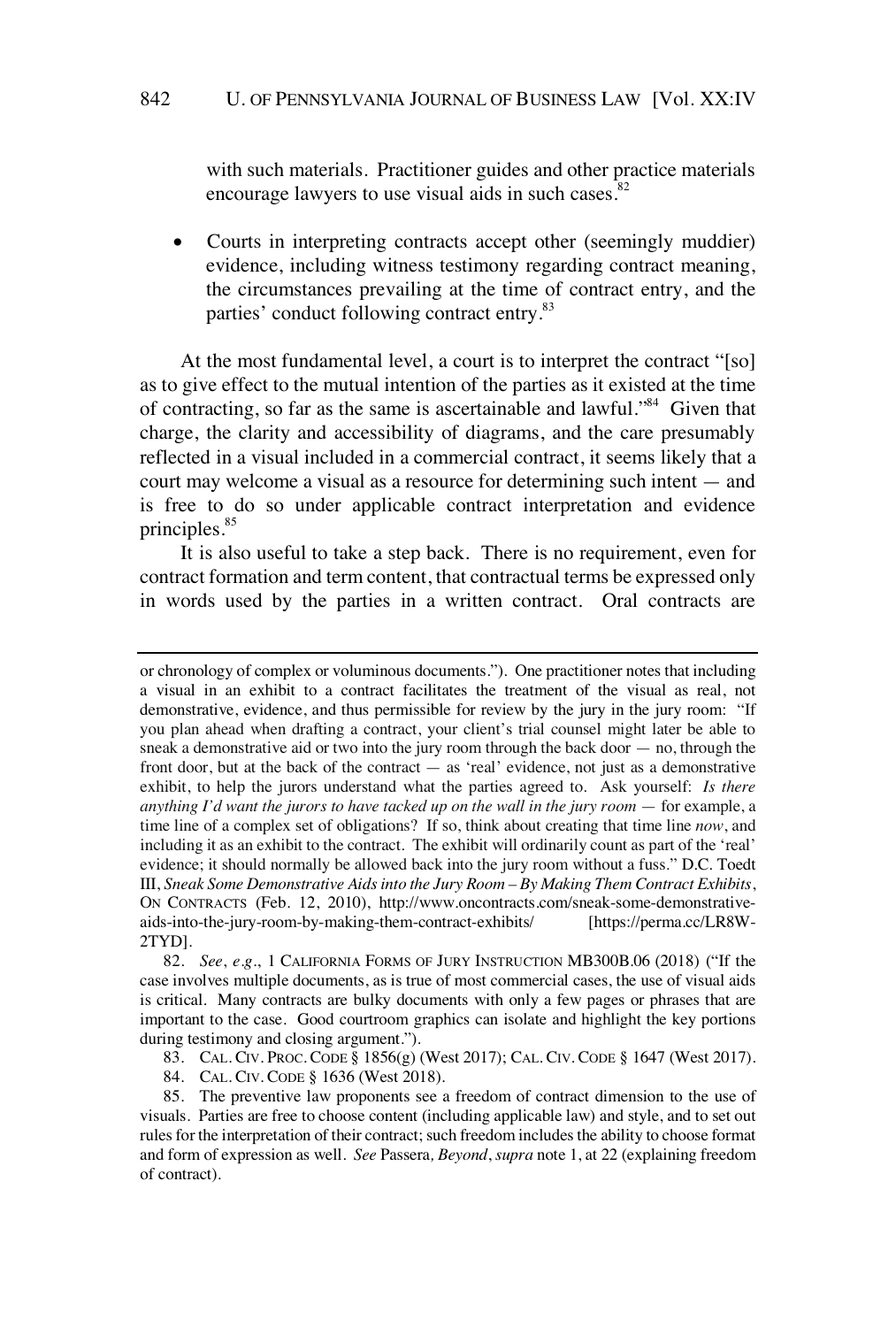generally enforceable.<sup>86</sup> Promises can be inferred from conduct.<sup>87</sup> Terms can be implied<sup>88</sup> or supplied by courts.<sup>89</sup> Trade usage, course of dealing, and course of performance can be used to supply or interpret terms.<sup>90</sup> These are sources of contract terms and meaning not expressed in words on the page, and, unlike a diagram incorporated in contract text or exhibit, they are not even in the written agreement itself.

# 2. Tentative Conclusions

Diagrams may exist in a gray world between "words" and "other sources," and visuals may not have their own canons of contract interpretation ("squares have precedence over circles," etc.). But doctrinal principles support the notion that, even in the most fraught case—a diagram or other visual in a contract itself  $-$  a visual is a legitimate part of the contract, to be treated as such whether or not it appears in the body of the text or in an exhibit. These principles also support the notion that visuals presented as evidence in a contract case should be treated no differently than visuals offered in any other case.

That all said, the absence of a doctrinal taint does not mean that judicial interpretation of a visual is a simple matter. There are not only no contract interpretation principles for visual executions, but there are also no principles of visual interpretation generally, and judges bring no particular expertise to the task. As Porter notes:

[I]n stark comparison with our rich tools for dealing with the inherent problems of text[,] law lacks tools and traditions for mitigating the risks of image-driven communication. By education and practice, lawyers and courts take language seriously. There are no corresponding traditions in law to guide the interpretation of images, no training that forces viewers to treat images as "entit [ies] with a complicated relationship to the real."<sup>91</sup>

90. CAL. COMM. CODE § 1303(d) (2018).

<sup>86.</sup> CAL. CIV. CODE § 1622 (West 2018).

<sup>87.</sup> *Id.* at § 1619; RESTATEMENT (SECOND) OF CONTRACTS § 4 (AM. LAW INST. 1981).

<sup>88.</sup> CAL. CIV. CODE § 1619.

<sup>89.</sup> RESTATEMENT (SECOND) OF CONTRACTS § 204.

<sup>91.</sup> Porter, *supra* note 7, at 1756 (citations omitted). She continues: Lawyers are trained to be attuned to the way that a particular word or a subtle shift in a sentence's emphasis can influence or even alter a reader's understanding. Yet in the realm of visual argument, lawyers are laypeople. Visual literacy is not part of legal education or training, and no canons exist to provide lawyers with rules of thumb in the skeptical interpretation of multimedia legal argument. . . . In comparison with the finely calibrated tools and rich traditions with which we interpret and argue about language, our profession has no comparable sophistication in the realm of the visual. *Id.* at 1695–96, 1782 (citations omitted).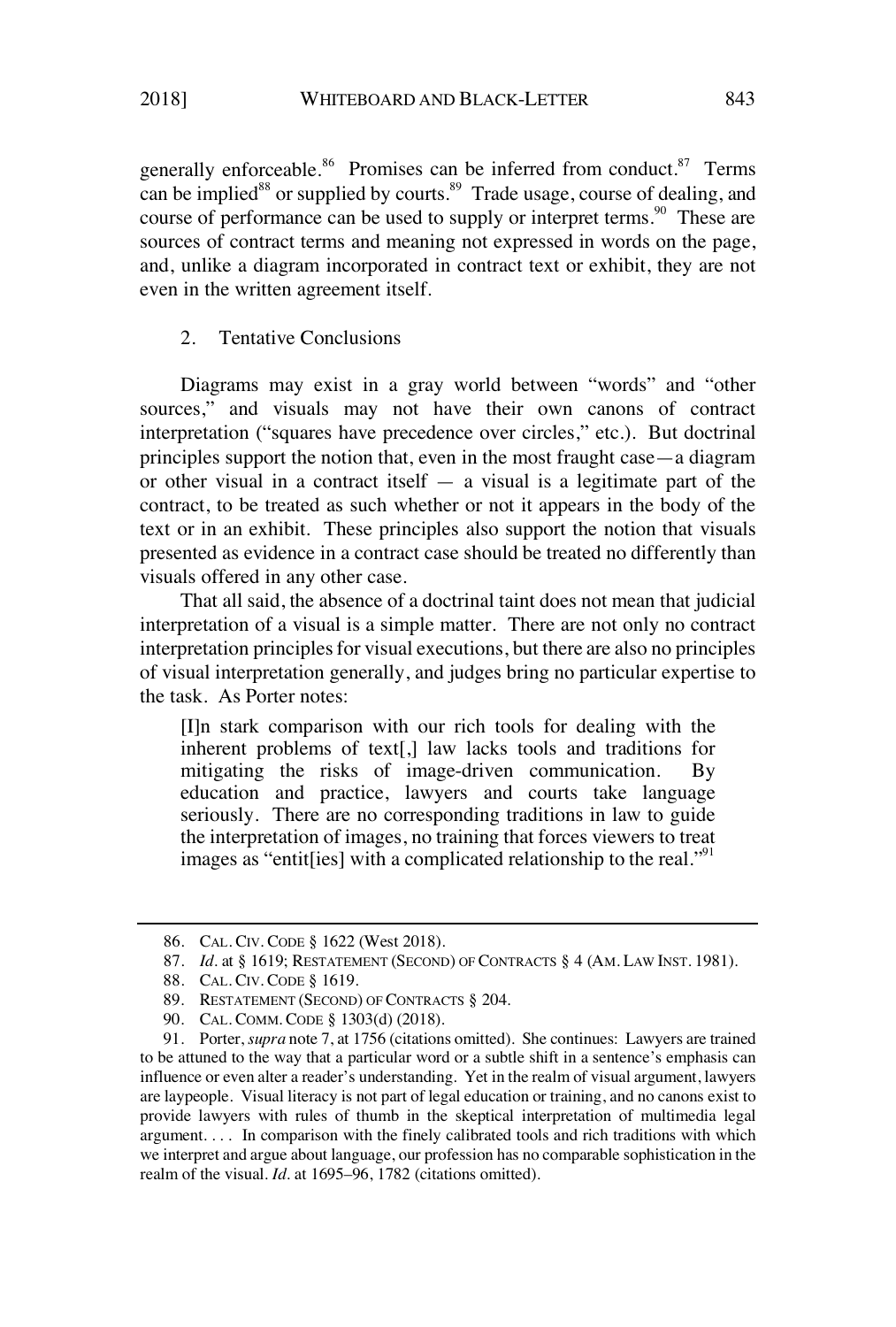The work of Porter and others who study "visual persuasion" centers on litigation advocacy and particularly on the use of photographs, drawings, and the like in briefs and in the courtroom. They note the risk that "implicit biases and naïve realism — the belief that an image represents a transparent window into a single truth — will infect judges' decisions." $^{92}$ 

Interpreting, say, a smartphone photograph of an accident scene or criminal defendant seems a considerably more delicate exercise than dealing with a diagram that is expressly identified as a device for illustrating the operation of a business arrangement described in detailed text. Timelines and flow charts — especially those accompanied by thousands of words and a provision providing that text controls over visual — are different than photos and video clips. But the point is well taken: today there aren't any rules for interpretation of even these milder versions of visual expression.

\* \* \* \* \* \* \* \*

In short: a carefully prepared diagram, timeline or other graphic is considerably more concrete than a lot of other evidence courts deal with in deciding contract cases. The observations here are based on preliminary research; more work needs to be done, and the lack of canons of any sort may be concerning. But it seems, at least initially, that the contract and evidence law foundations for use of visuals in contracts are firmer than one might expect. Legal concerns and lawyer worries should arise more from lack of experience with visuals in contracts than from their inherent deficiency as expressions or evidence of mutual intent.

#### B. *Use Cases: When Should We Use Visuals?*

Visualization proponents acknowledge a possible limitation on use of visuals in contracts:

The [outsourcing] transaction [described in our study] . . . is longterm, asset-specific, high-stake and characterized by a high level of novelty and uncertainty. The willingness to engage in clarification and framing efforts through visualizations may be strong in similarly complex exchanges, since increased communication and trust lead to decreased transaction costs and more resilient relationships. However, it may be absent in simpler, one-off, or short-term transactions, where the time and effort to

<sup>92.</sup> *Id.* at 1694. Porter continues, noting the risk that "images will warp the allocation of decision-making power between the judge and jury, and between appellate courts and trial courts; and finally, the risk that images will vitiate legal discourse by sacrificing depth for flash—turning legal arguments into memes".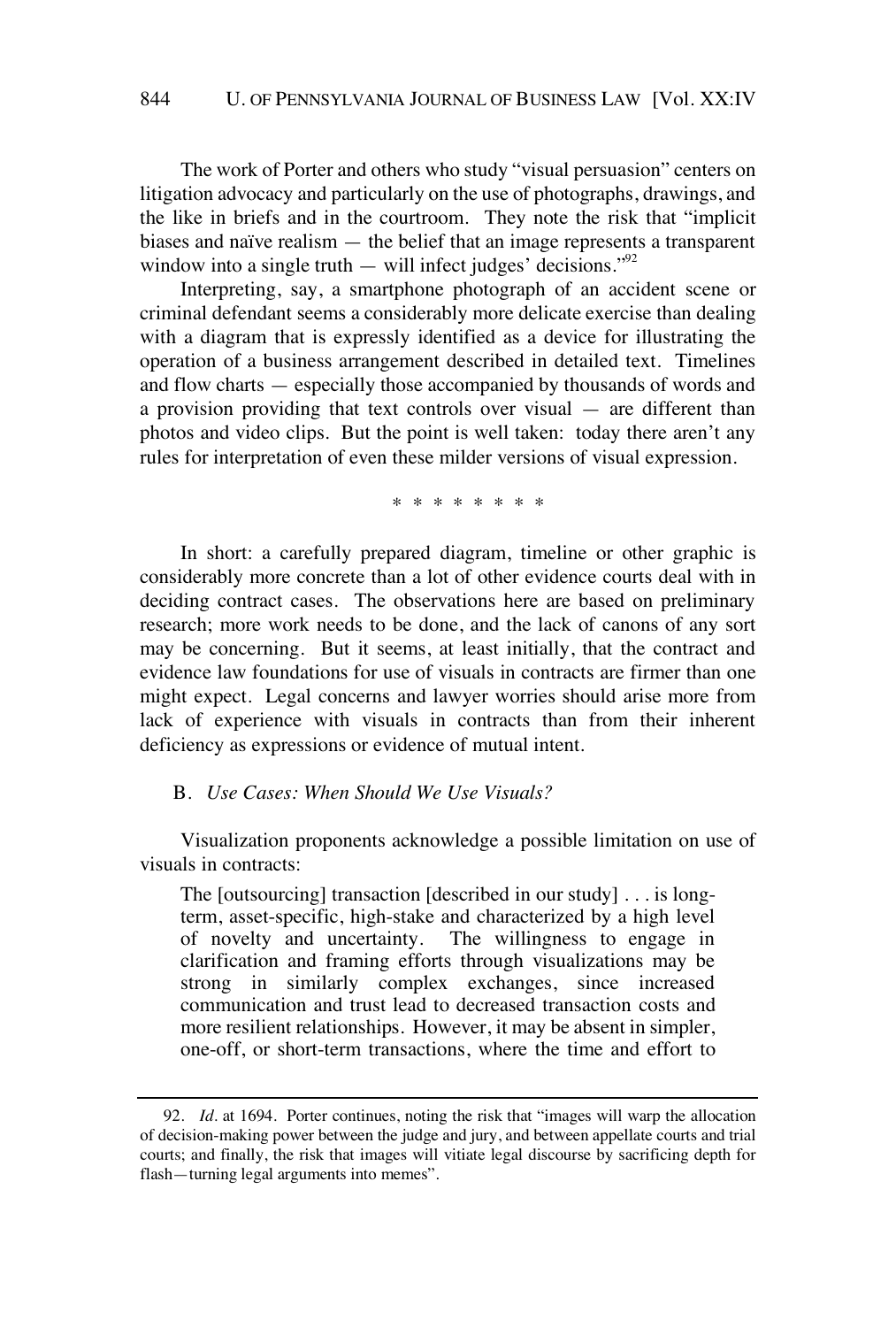create visualizations would not be justified.<sup>93</sup>

This is an important point: the nature and complexity of the relationship affects the utility and practicality of use of visuals in contract documents. There may well be a broad range of transactions where the game simply is not worth the candle; the cost savings from improved communication do not exceed the cost of preparation of the visual. Initial observations about use cases are set out below.

# 1. Nature of the Relationship

One of the field studies conducted by the proponents focused, as noted, on business outsourcing relationships. Collaboration is critical, and coordination is at a premium. This is a decidedly more complex context than that of a one-shot, signed-and-performed goods purchase.

Other business relationships have characteristics similar to those of an outsourcing relationship. Consider a commercialization agreement for a pharmaceutical product. Such a contract may include development plans, governance structures, and decision-making regimes such as steering, development, and scientific committees, all features contemplating regular interaction between diverse party representatives. It may set out different roles and financial responsibilities with respect to development, clinical testing, regulatory approvals, manufacturing, marketing and sales, and patent prosecution and litigation. Performance of the contract may involve multiple organizational functions across both organizations over an extended period of time.

Or imagine a trademark license for a consumer product. Licenses may include multiple review and approval protocols setting out lead time, design coordination, and response requirements. They address core business concerns such as product design, marketing plans, commencement of new sourcing locations, and entry into new customers. The brand owner is risking its reputation on the performance by the licensee.

These cases, like outsourcing, and like joint ventures, technology transactions, complex supply chain arrangements, and corporate alliances of varied flavors, are characterized by a long duration, operating detail, regular interaction at multiple levels, coordination across organizational functions, complex economics, and material dependencies and exposures. One can easily imagine a visual that presents a high-level view of the relationship, and a series of more granular diagrams or timelines that capture specific decision-making, economic or other elements of the relationship.  $94$  Tools

<sup>93.</sup> Passera et al., *Exploring*, *supra* note 1, at 93 (citations omitted).

<sup>94.</sup> An example of a high-level visual depiction of a commercialization agreement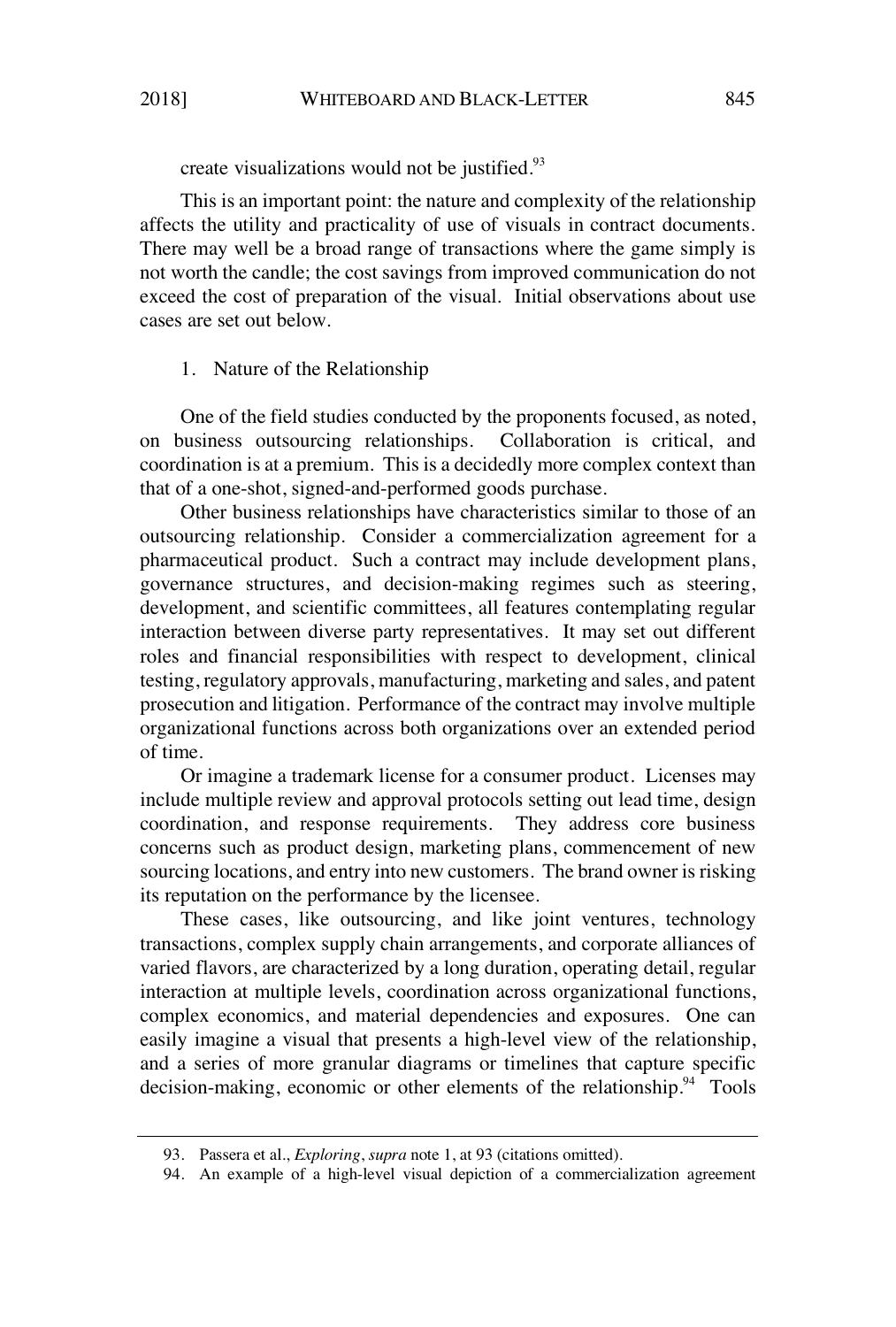that facilitate contract comprehension and communication between the parties, across the functions inside of each party, and by organizational actors who come to the arrangement later in its life, seem worthy of investment. And, if their use also contributes to creation of a sense of trust and shared commitment, all for the better.

2. Contracting for Innovation

Another approach to identifying potential use cases is prompted by the emerging scholarship about "contracting for innovation."<sup>95</sup> As described in that work, in technology, life sciences, and other fields, parties collaborate in an environment of meaningful uncertainty. $96$  The parties cannot specify outcomes in the contract; instead, the contract is "process- rather than outcome oriented."<sup>97</sup> It is designed to "define[] a *process of collaboration* typically a regime of ongoing review and information exchange by which the parties mutually evaluate their capacities and intentions."<sup>98</sup> As noted in one article:

Rather than relying primarily on the threat of legal enforcement, this collaboration rests on a governance structure that, over time, creates confidence in the capabilities and trust in the character of the counterparty. Trust and confidence are extremely valuable commodities: Not only do they motivate each party to invest in the relationship but they also make the prospect of abandoning the relationship in order to collaborate with others much less attractive.<sup>99</sup>

One scholar sums up the work:

A growing literature in contract law also focuses on formal and informal arrangements among firms that enable collaborative research. This literature pays close attention to informal norms that facilitate dealings between firms, but the emphasis in this line of scholarship is on the creation of informal bonds of trust through formal contractual mechanisms and on the informal enforcement

appears in MITCHELL, *supra* note 3, at 99. The diagram combines a timeline format with information about oversight committees, development and commercialization plans, key events including regulatory approvals, and milestone payments.

<sup>95.</sup> Gillian K. Hadfield & Ira Bozovic, *Scaffolding: Using Formal Contracts to Support Informal Relations in Support of Innovation*, 2016 WISC. L. REV. 981, 1019 (2016).

<sup>96.</sup> Gilson et al., *supra* note 57, at 63.

<sup>97.</sup> *Id.* at 64.

<sup>98.</sup> *Id.* (emphasis added).

<sup>99.</sup> Robert E. Scott, *Contract Design and the Shading Problem*, 99 MARQ. L. REV. 1, 28 (2015).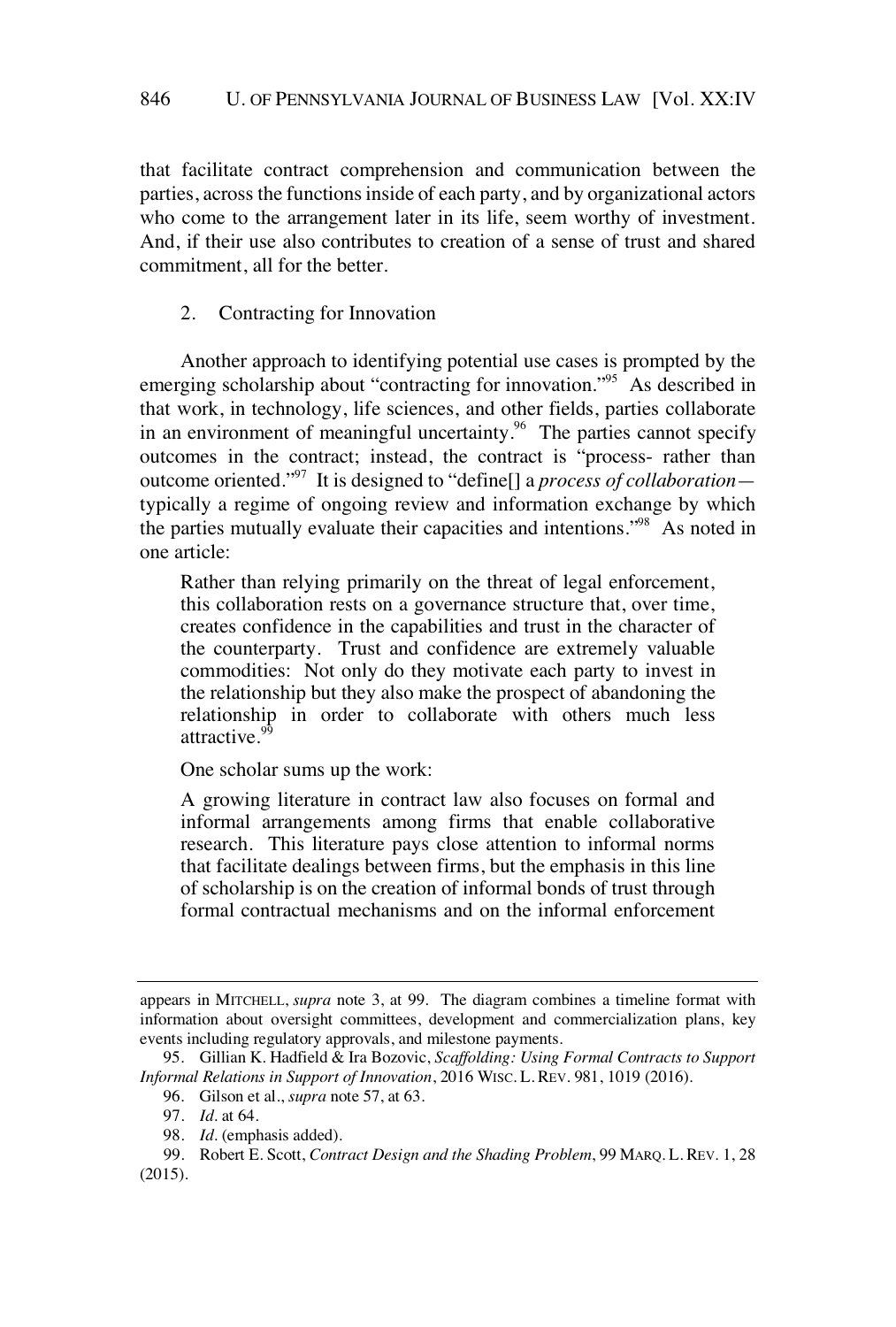of these formal contractual promises.<sup>100</sup>

This is interesting reading for those advocating use of visual executions in contracts. Process — information exchange, decision-making mechanics, and so on  $-$  is a central concern. Trust development and relationship building are core goals. Given these facts, if the claims by the visualization advocates are true, then lawyers working in innovation settings should find the visualization literature equally interesting reading. Indeed, the terms "diagram" and "visual" aren't used in the innovation literature, but one can practically hear the squeaking of the marker.

A quote from an individual interviewed by Hadfield and Bozovic is nicely suggestive: "'The reasons you do things on the whiteboard [with the lawyers] is to establish an agreement beforehand that will govern the relationship and you can call each other on it.""<sup>101</sup>

# 3. Complexity and Comprehension

A third approach centers on complexity of the commercial terms. Some relationships, such as pharmaceutical commercialization, involve both a complex ongoing relationship as well as complexity in individual terms. A commercialization agreement includes provisions reflecting the intellectual property license elements of the relationship: technology definitions, patent ownership, field of use, territory, branding, and so on. It may provide for different terms for different territories. The economics set out in the contract are tied to achievement of specified milestones such as regulatory approvals in key markets, and the contract may provide for different economics depending on the presence of a competitive product in the territory or the expiration of a patent. $102$ 

Other commercial agreements, including common contracts such as credit agreements and office leases, involve less day-to-day interaction between the parties but are typically lengthy and dense, and present meaningful comprehension challenges and implementation demands across an organization.

Take, for example, the covenants in a loan agreement. They typically

<sup>100.</sup> Laura G. Pedraza-Farina, *Spill Your (Trade Secrets): Knowledge Networks as Innovation Drivers*, 92 NOTRE DAME L. REV. 1561, 1566 (2017); *see also* Matthew Jennejohn, *The Private Order of Innovation Networks*, 68 STAN. L. REV. 281 (2016) (criticizing and building on this scholarship).

<sup>101.</sup> Hadfield & Bozovic, *supra* note 95, at 1010.

<sup>102.</sup> Trademark license agreements similarly have terms with multiple moving parts. They typically define field of use, territory, term, and distribution channel. They often include royalty arrangements that reflect minimums, different royalty ratesfor different products, and rate adjustments based on volumes, time periods, and geographies.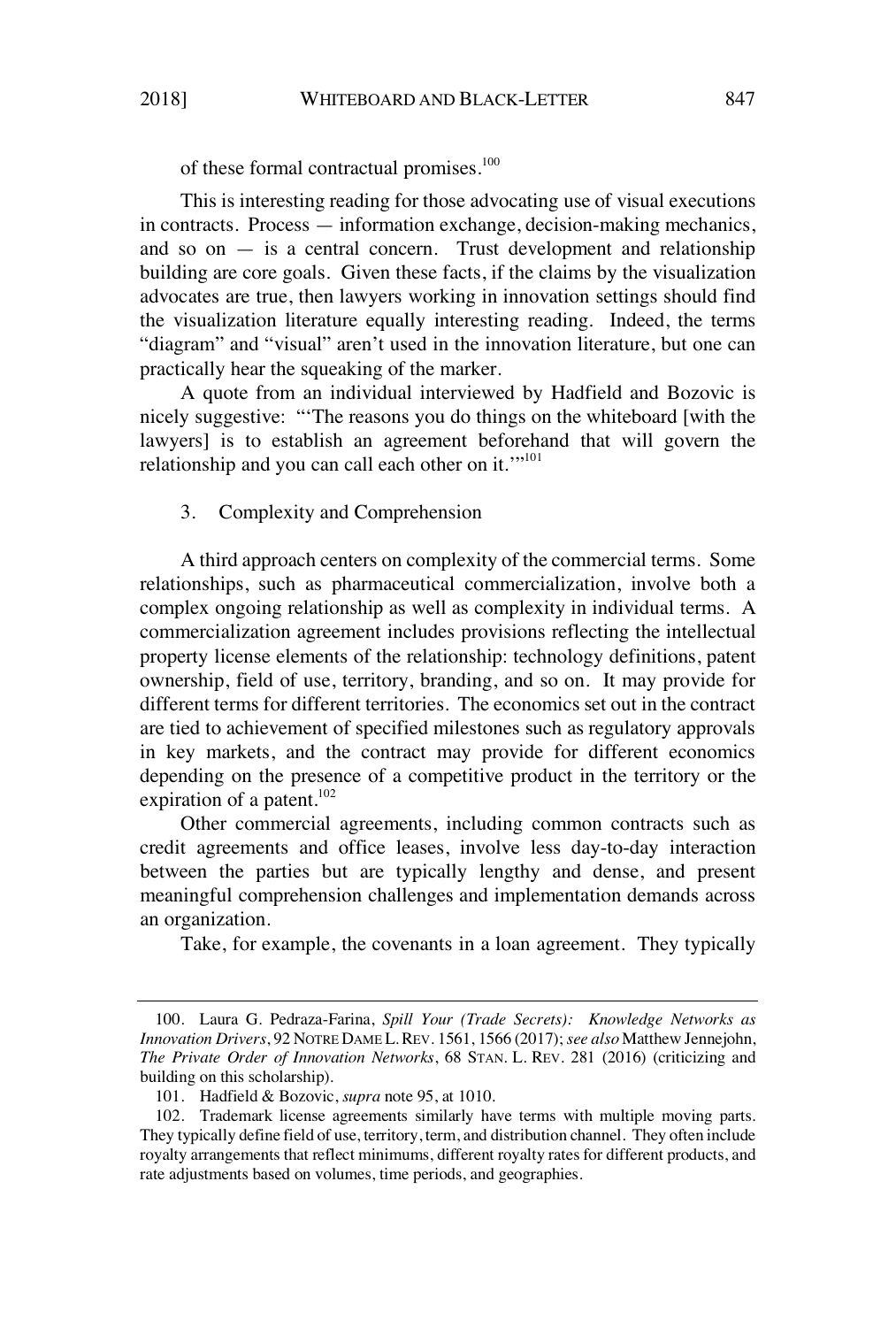are written in technical and sometimes seemingly impenetrable language. Covenants may regulate borrower investments, acquisitions and asset sales, dividends and share repurchases, debt incurrences (broadly defined), liens, related party transactions, leases, corporate structure, and other operating and financial matter. They employ multiple defined terms whose definitions involve computations for specific financial measurement periods. The covenants may regulate borrower behavior, adjust pricing, or base borrowing availability on the basis of ratios of one factor to another, percentages, a rate of change over time, or the existence of absolute amounts, and they may require monitoring and reporting to the lender about these measures. They may provide for changes in methodology over time or include a sweeping proviso based on a quantitative measurement. They routinely crossreference other provisions that include exceptions and provisos and require even more computations.

Or consider the office lease. It typically will provide for a lengthy initial term and multiple options for extension. The lease will provide for rent adjustments over time, which are often formula-based. It may provide flexibility for both expansion and reduction of the leased space. The lease may have detailed rules relating to operating expense definitions, computations, and sharing, and to tenant improvement funding. The underlying legal regime — landlord-tenant, environmental, occupant health and safety, accessibility, energy efficiency and so on  $-$  is complex.

The cognitive loads created by these contracts are substantial. It is no wonder that business people ask for summaries, diagrams, flow charts, and cheat sheets in dealing with such arrangements.<sup>103</sup>

#### 4. Tentative Conclusions

The attributes of outsourcing, commercialization, innovation, and licensing relationships suggest, at least tentatively, the use cases where visuals may be particularly relevant and helpful. The archetypal relationship is complex and full of dependent variables. It is difficult to comprehend. It

<sup>103.</sup> Individual contract provisions from contracts used in other settings can share features with complex commercial relationships. For example, indemnification provisions in an acquisition agreement may set out different rules for different types of claims. They may set caps for some claims and not others; the caps may be based on percentages of the sale price or the like. The provisions may include a "basket" or a "tipping" arrangement, both of which are forms of deductibles. They may include different time limitations for asserting different sorts of claims. These provisions typically are captured in a single section. Purchase price earn-out provisions and preferred stock terms similarly contain multiple moving parts. These arrangements are difficult to understand, but they rarely directly involve business operations, and they are typically negotiated and managed by lawyers and finance persons with deep technical expertise. The commercial case for investment in visuals seems less strong.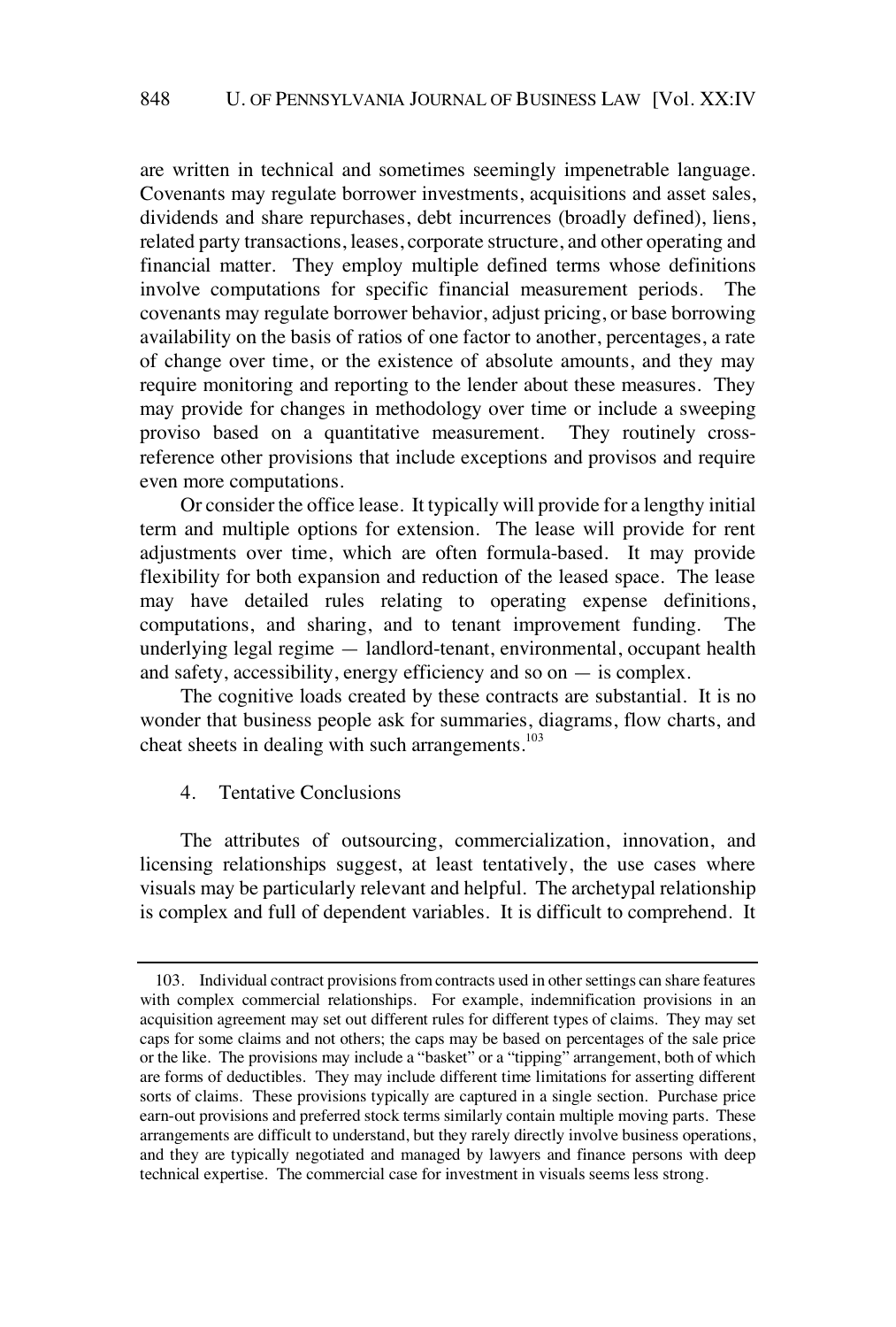is deeply tied to business facts; the contract is, on a relative scale, largely custom-built. It lasts a long time. It requires trust and ongoing information exchange, communication, and joint decision-making by the parties. It may involve cross-border interaction. It requires meaningful understanding and actions across multiple functions in the business. It is serious in nature; a failure in outsourcing shuts down the business, and a failure in collaborative research, product design, or marketing strategy dooms the product.

Other situations, which have many but not all of these characteristics, represent a second tier of possible use cases. Loan and commercial lease relationships require and reflect close attention to specific business facts. They can be complex and difficult to understand; understanding loan covenants, and then applying them to real world facts, can be a meaningful intellectual challenge. They involve multiple functions inside the borrower or tenant. The consequences of non-compliance — default on the loan or eviction from the building — are severe. At the same time, there is less of a need for interaction and coordination between contract parties. There is a culture of (and market rationale for) use of standardized terms and documents. The setting is not one of uncertainty in the sense described by the innovation writers, and bargaining power is often skewed to one party. That set of facts makes it harder to imagine the use of visual executions in the contract documents. But it is easy to imagine their use internally by the borrower or tenant to help educate the organization and evaluate proposed actions that may present compliance concerns.

The more a relationship or contractual relationship exhibits the attributes of the archetypal case, the more useful the visual is in both the design and implementation stages of the relationship and the better the case for investing in its creation. Another way to think about it is to imagine situations where, as described by the visualization proponents, the conditions addressed by visuals are present. In cases where there is a high need for managerial coordination, meaningful boundary crossing (between firms, within firms, and over time), and complexity, then the investment case is stronger.

In cases lacking these attributes — one-shot sales, standardized terms, modest complexity, limited implementation demands, single-discipline or other narrow sets of users, shorter in duration — the need for visuals is less strong. Complexity and comprehension difficulties may be effectively addressed through visual presentation, but the commercial case for investment is not as compelling in contexts where coordination needs, and operational impacts are less significant.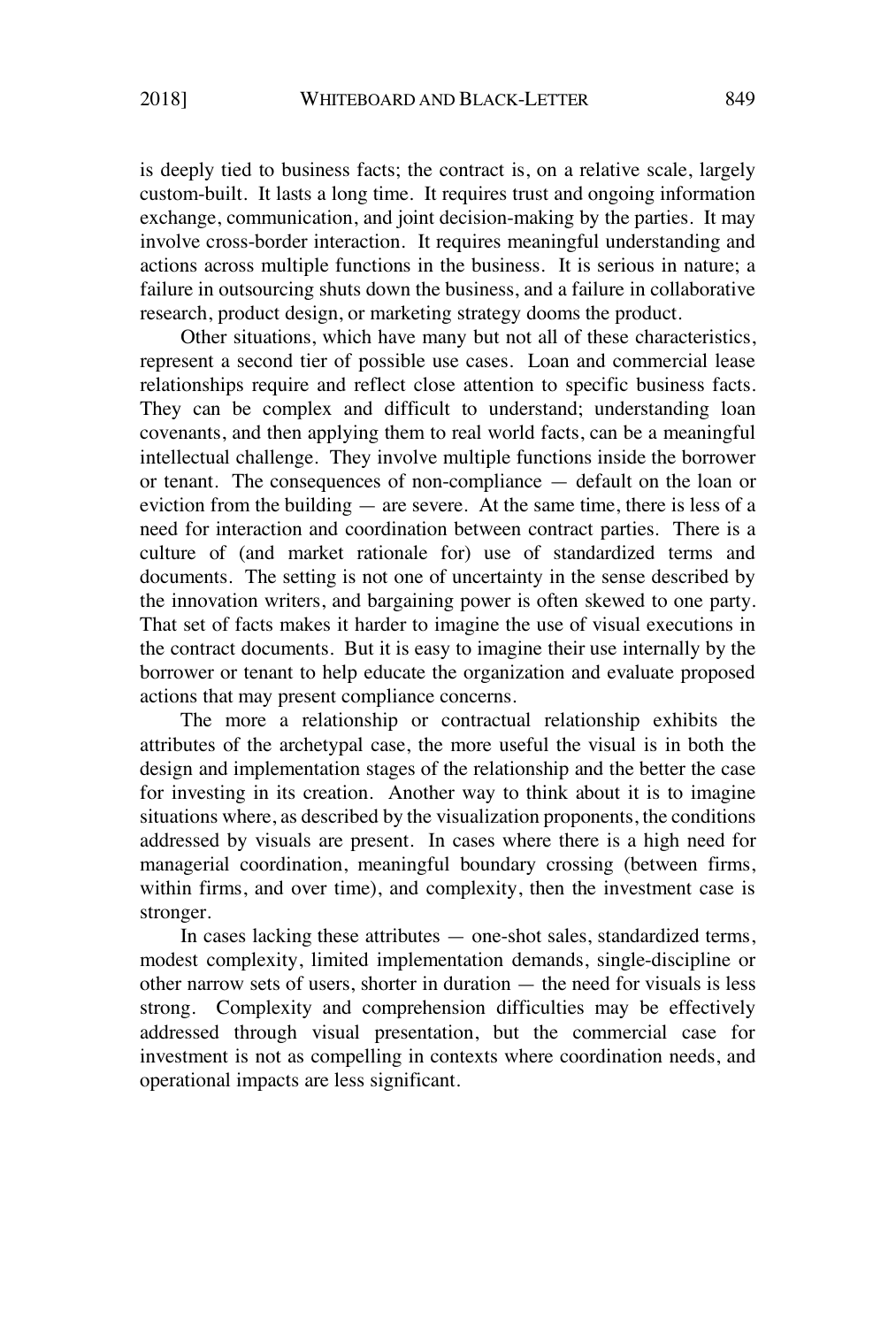#### IV. RESEARCH, DEVELOPMENT, AND SUPPORT IDEAS

Visual executions have meaningful cognitive and communicative benefits. The contracting context is well-suited to the use of visual expression. It is especially valuable in situations involving ongoing and complex commercial relationships.

There is much to be said for the use of visuals in the design and drafting of contracts. At the same time, there are real legal and economic benefits to use of standardized templates and terms, and there are real practical barriers to widespread use of visuals and non-standard formats in contracts.

In view of these realities, and in line with the visualization proponents' invitation for ongoing investigation and assessment, this Part IV offers some ideas for additional research and experimentation.<sup>104</sup> The focus here is largely a practical one; the ideas center on near-term to medium-term use by U.S. lawyers in settings involving ongoing commercial relationships and the creation of related intellectual and professional infrastructure. The focus is also on proof of concept; the program described here will test the workability of the visualization notion and require the proponents to sharpen and operationalize their case in a practical and tangible way.

#### A. *Research*

#### 1. Use Cases

Visualization proponents should continue working out the best cases for use of visuals in contract documents. The inquiry is two-fold. The first element, as described in Part III.B, is identifying contextual and other attributes of commercial relationships that justify investment in preparation of visual executions. The second element operates at a more micro and practical level: are there characteristics of contractual features-the nature of the arrangement they describe or information they present-that make them amenable to visual depiction?

<sup>104.</sup> Passera's research agenda focuses on four topics. First, she proposes study of the "clarification and framing effects of all contract document design dimensions in concert – visualization, typography, language, content, and information structure." Second, she suggests additional field studies intended to "expand our understanding of the needs and priorities of the actors involved in the contracting lifecycle, and better reveal the hurdles to and opportunities for more effective contract design practices." Third, Passera sees a need for "a more fine-grained understanding of how visual representations are interpreted – cognitively and socially – within different business cultures[.]" Finally, she proposes research "at the interface between technology, contracts, and design" in view of the fact that "[d]igital technologies will increasingly transform and disrupt what contracts are and how they are used[.]" Passera, *supra* note 1, at 172–74.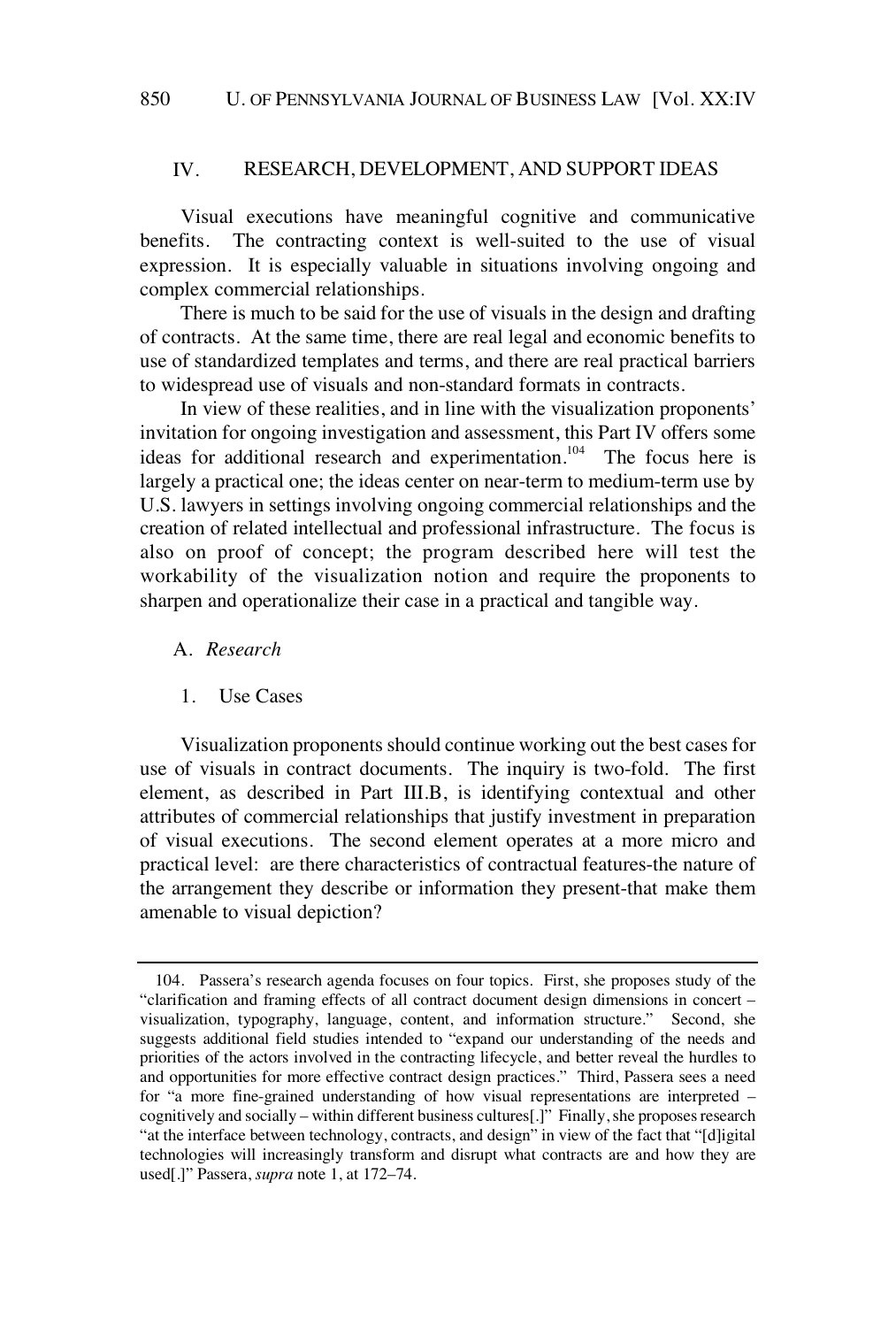The visualization proponents are engaged to some extent in that second inquiry. They have explored the "types of visualizations [that] are suitable for representing the types of information encoded in contracts," the "knowledge-related problems . . . contract creators [are] trying to solve by employing visualizations," and "approaches [that] can facilitate contract creators in ... deploying visualizations in contracts."<sup>105</sup> They have developed thoughtful analyses of "[v]isual representation patterns,"<sup>106</sup> "design pattern libraries," "pattern language approaches," "visual templates," and the possibilities presented by automation.<sup>107</sup> These studies focus on appropriate vehicles for conveying different types of information.<sup>108</sup>

A next step is to reflect upon and generalize common features and individual provisions with an awareness of available, useful, and doable visual vehicles. For example:

- Many contract provisions have *time or time-and-response* elements: term, renewal, milestone, exclusivity, approval, range, problem response, and post-termination survival of provisions, as well as multi-step procedural arrangements such as option, first refusal, first offer, tag-along, drag-along, registration right, and notice-cure period. Such provisions seem receptive to a timeline or other linear presentation.
- Terms that *vary based on performance* (such as an interest rate margin tied to earnings, financial covenants in a loan agreement, royalty rates linked to volume, or charges for performance delays) and deals involving *bundles of rights* (such as licenses with duration, exclusivity, field of use, territory, and distribution channel elements)

.

<sup>105.</sup> Passera, *supra* note 1, at 153, 158–59.

<sup>106.</sup> *Id.* at 124.

<sup>107.</sup> *Id.* at 160–61; *see also* Haapio & Hagan, *supra* note 1 (discussing design pattern concept); Waller et al., *supra* note 1, at 64–65 (discussing concept and providing "[s]ome design patterns for contract design").

<sup>108.</sup> Passera identifies what she and Haapio identified from a literature review as "the six most distinctive, recurrent, and widely applicable patterns for contracts": "Timelines – a representation of time or duration, or a sequence of events taking place within a certain timeframe; [f]lowcharts – step-by-step representation of a workflow, a process, or sequence of events; [t]ables – a systematic way to arrange facts and figures in rows and columns, so that information can be searched and skimmed more easily. Swimlanes – a representation which shows the parties' areas of responsibility as columns, where roles, tasks, obligations etc. are assigned. Companion icons – synthetic, minimal graphic symbols that ac- company texts to represent their meaning, function, or theme in an immediate way. Delivery diagrams – a representation of the place, time and modality in which a delivery takes place, and when risk and cost are transferred from supplier to buyer." Passera offers an example of each such pattern and a table identifying "contracting topic" and suggested "type of visualization" for each such topic. Passera, *supra* note 1, at 124–25, 145.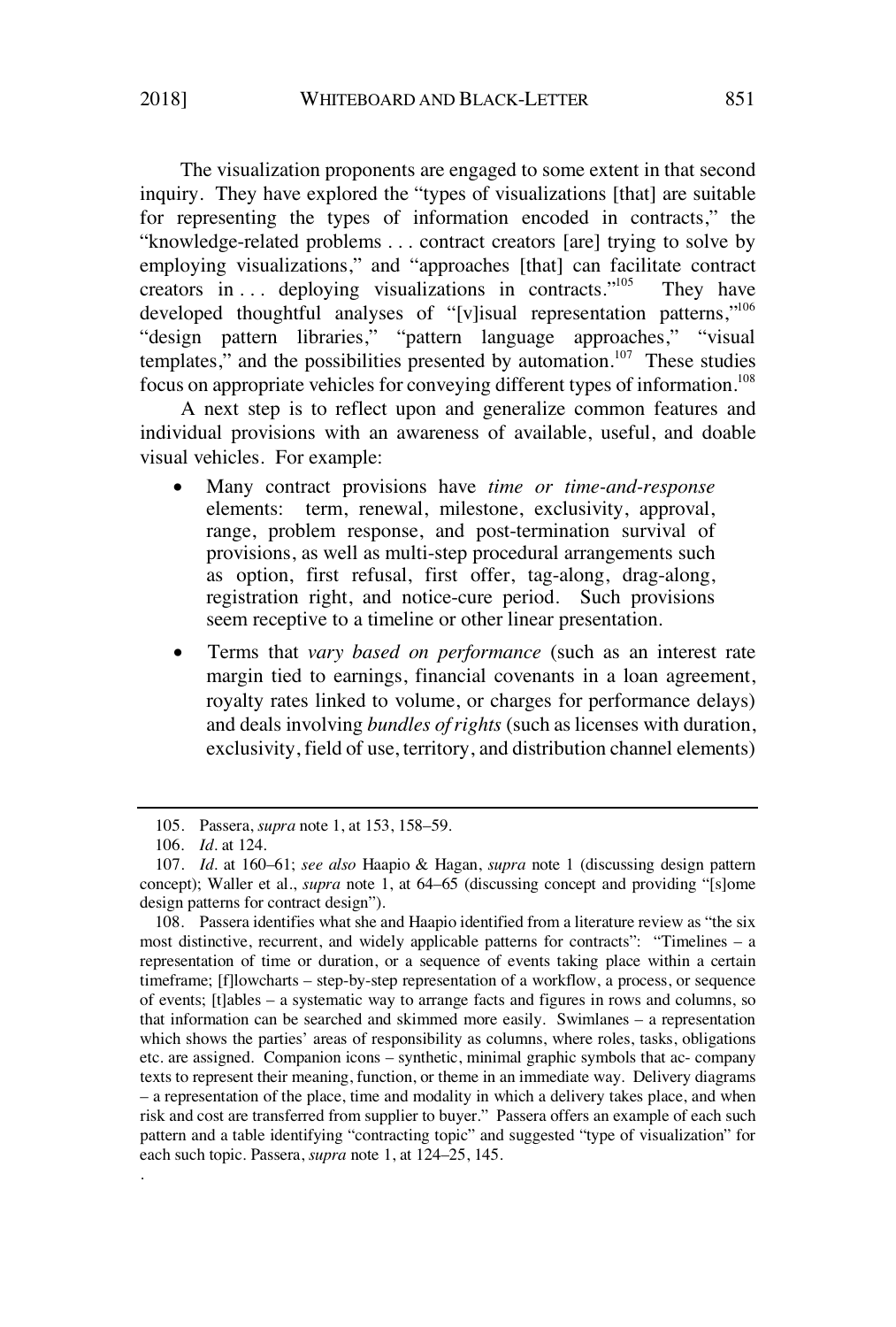are well-suited to tabular presentation.

- Arrangements that involve *layers* (such as debt tranches, indemnification baskets and caps, and some loan covenants), situations involving *overlapping agreements* (such as loans of different maturities), and situations involving both *shared and exclusive rights or responsibilities* (such as commercialization agreements) may be captured in charts or combinations of chart and timelines.
- Diagrams are useful for depicting *mechanical and spatial* arrangements of all sorts, from periodic money and information flows and multi-party product distribution arrangements to tenant expansion rights, as well as more familiar examples such as merger, entity, tax planning, and funds flow structures.

Review of real-world documents, discussions with practitioners, and even study of legal glossaries and the like<sup>109</sup> will serve as useful inspiration for identifying contractual features, characterizing their nature, and envisioning visual presentation.

2. Legal Research

Widespread use of visuals by lawyers is unlikely (and unwise) absent the demonstration of a solid legal foundation for such use. The contract law discussion in this article is high-level and preliminary in nature. Proponents should invest in deeper legal research on at least three fronts. First, they should study the rules in multiple jurisdictions, to take into account different contract interpretation and evidence rules and orientations. Second, they should go on the offensive and build the case for why use of visuals is not a source of concern but instead a good thing from a legal point of view. In principle, use of visuals should provide an effective and accessible resource for determining mutual intent as well as a practical tool for reducing dispute risk. Third, they should examine how litigators today employ visuals as evidence in contract litigation and arbitration and how they would view and challenge — visuals included in contracts.

<sup>109.</sup> *See, e.g.*, LATHAM & WATKINS LLP, THE BOOK OF JARGON: US CORPORATE AND BANK FINANCE (2015), https://www.lw.com/bookofjargon-apps/boj-us-corporate-and-bankfinance (providing definitions for corporate and bank finance nomenclature).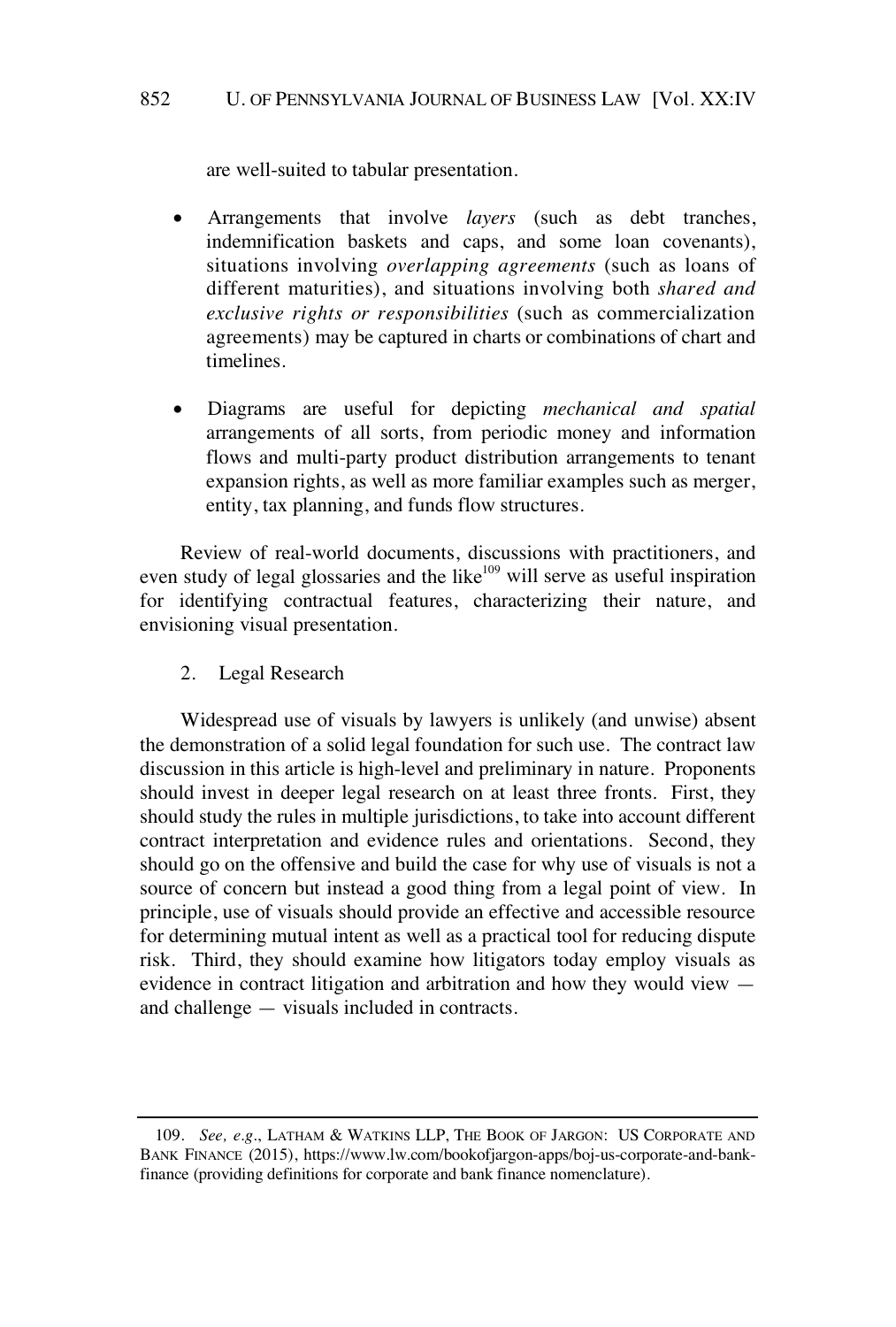# 3. Contracts Scholarship

The visualization writers propose both a novel form of expression for use in contracts and a broader view about contracting itself. But they do not engage with existing contract law scholarship in a systematic way. This is a missed opportunity.The contract innovation literature discussed in Part III.B is an example; it provides a useful angle of approach to identifying use cases. There are other examples:

- The huge number of cases concerning contract interpretation, and the extensive scholarship in the area, seem reason enough to consider a study of how visualization and its underlying rationales fit into the 'text versus context'<sup>110</sup> debate and theoretical frameworks set out in that and related scholarship.
- New ideas may emerge from taking into account contract implementation costs, as well as ex ante and ex post costs, in contract design analysis.
- Contracts scholars who study the role of trust may provide a useful perspective on the proponents' claim that use of a specific technique builds such trust.
- The literature concerning relational contracting may provide useful perspective on actual business use of contract documents and suggest ideas for use cases. $111$
- The scholarship regarding images and evidence, $112$  and the work regarding contractual aspects of website design, $^{113}$  privacy policy communication, and the like, may be instructive in thinking about interpretative principles applicable to visual executions in contracts, effective formats for conveying different types of information, and whether the law should encourage use of visuals in legal documents.

<sup>110.</sup> For an overview of that debate*, see* Gilson et al., *supra* note 57, at 252; *see also* Cathy Hwang, *Unbundled Bargain: Multi-Agreement Dealmaking in Complex Mergers and Acquisitions*, 164 U. PA. L. REV. 1403, 1443–44 (2016) (discussing situations where parties' intent spans not just multiple provisions in one contract but multiple contracts).

<sup>111.</sup> A recent discussion of the relational contracting literature appears in Hadfield  $\&$ Bozovic, *supra* note 95.

<sup>112.</sup> *Supra* note 7.

<sup>113.</sup> *See, e.g.*, Woodrow Hertzog, *Website Design as Contract*, 60 AM. U. L. REV. 1635 (2011) (exploring treatment of website features as sources of contractual obligations and notion of "design as promise").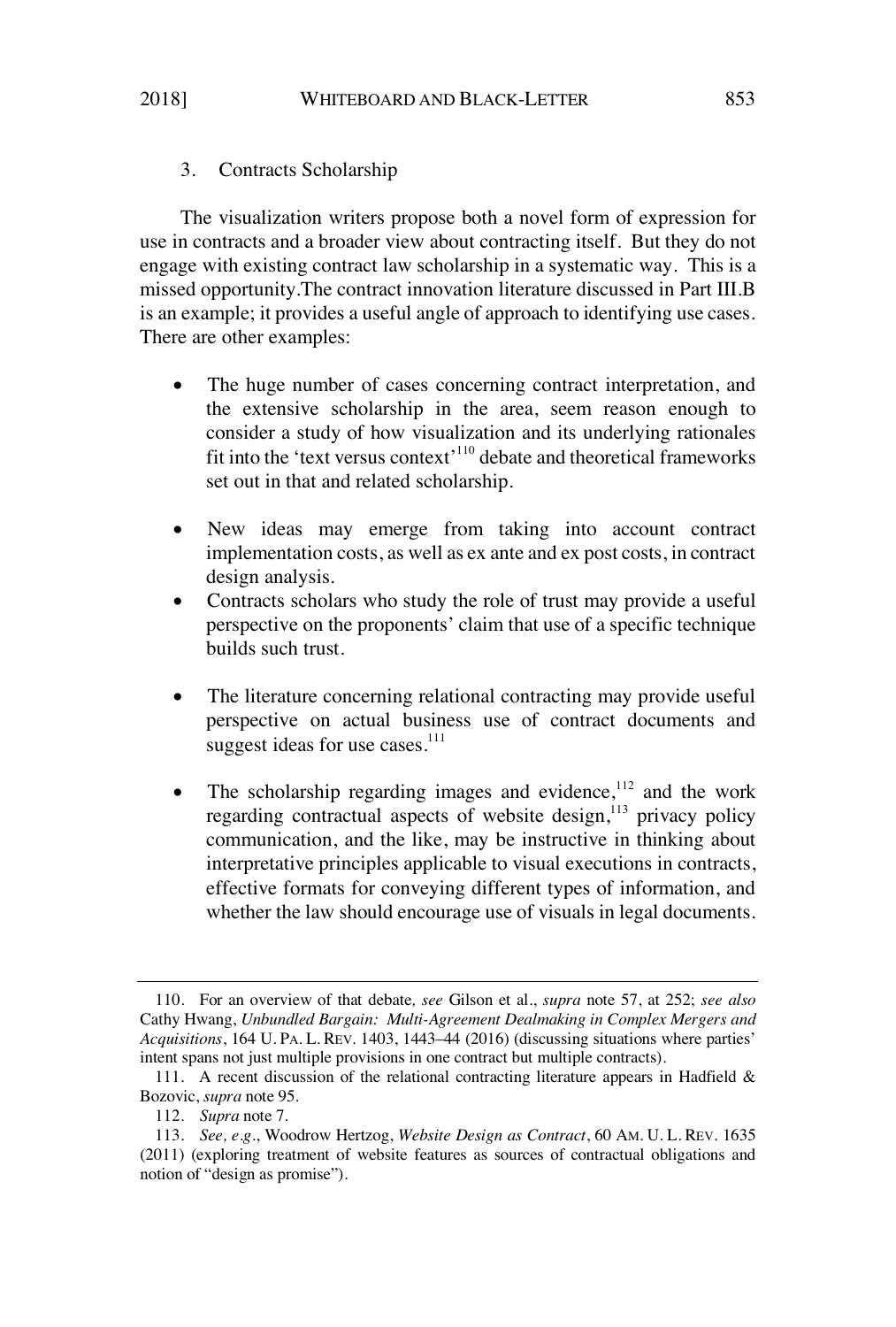These are all early and undeveloped ideas. Deeper encounters with mainline research may not bear them out. Such study, though, may generate additional useful ideas, and may also result in greater scholarly interest in the use of visual expression in contracts and in transactional work generally. Both are good things in terms of establishing a firmer foundation for the approach.

# 4. Empirical Research

Visualization proponents should continue their research into the use of visuals not only in litigation but in real-world commercial practice and legal education. The work could include review of publicly-available contract documents and surveys of general counsels and law firm lawyers and professional development staff. Ideally, the research would include review of documents that are not public. Such materials include marketing and business development materials used by businesses, deliverables prepared by management consulting firms, investment banks, accounting firms, and tax advisors, training materials prepared by corporate legal departments, and law firm transactional training and education materials.

The focus should be on works where communication and education, not status as a legal artifact, is the goal of the document. Such broad-ranging research may further demonstrate the value of visuals in dealing with commercial relationships. It may also prompt ideas about models for particular commercial transactions and contract provisions. Designers seeking inspiration routinely explore work of all sorts; there is no reason that should not be true of lawyers as well.

# B. *Model Creation and Building Blocks*

In a world of forms, precedents, and adherence to conventional formats, model and guideline development seems essential to increasing the awareness, acceptance, and use of visual executions in contracts.

A resource targeted to practitioners might best be organized around deal nature and contract provision, rather than type of visual presentation. It could cover use cases; model executions for common transaction structures, commercial relationships, and individual contractual provisions; and commentary regarding the legal foundation. It might suggest design choices such as use of the space above and below a timeline to convey different types of information, or guidelines for diagram preparation.<sup>114</sup> Such a resource

<sup>114.</sup> *Cf.* Conboy, *supra* note 3, at 99–105 (suggesting a set of "rules" for diagramming entity and transaction structures).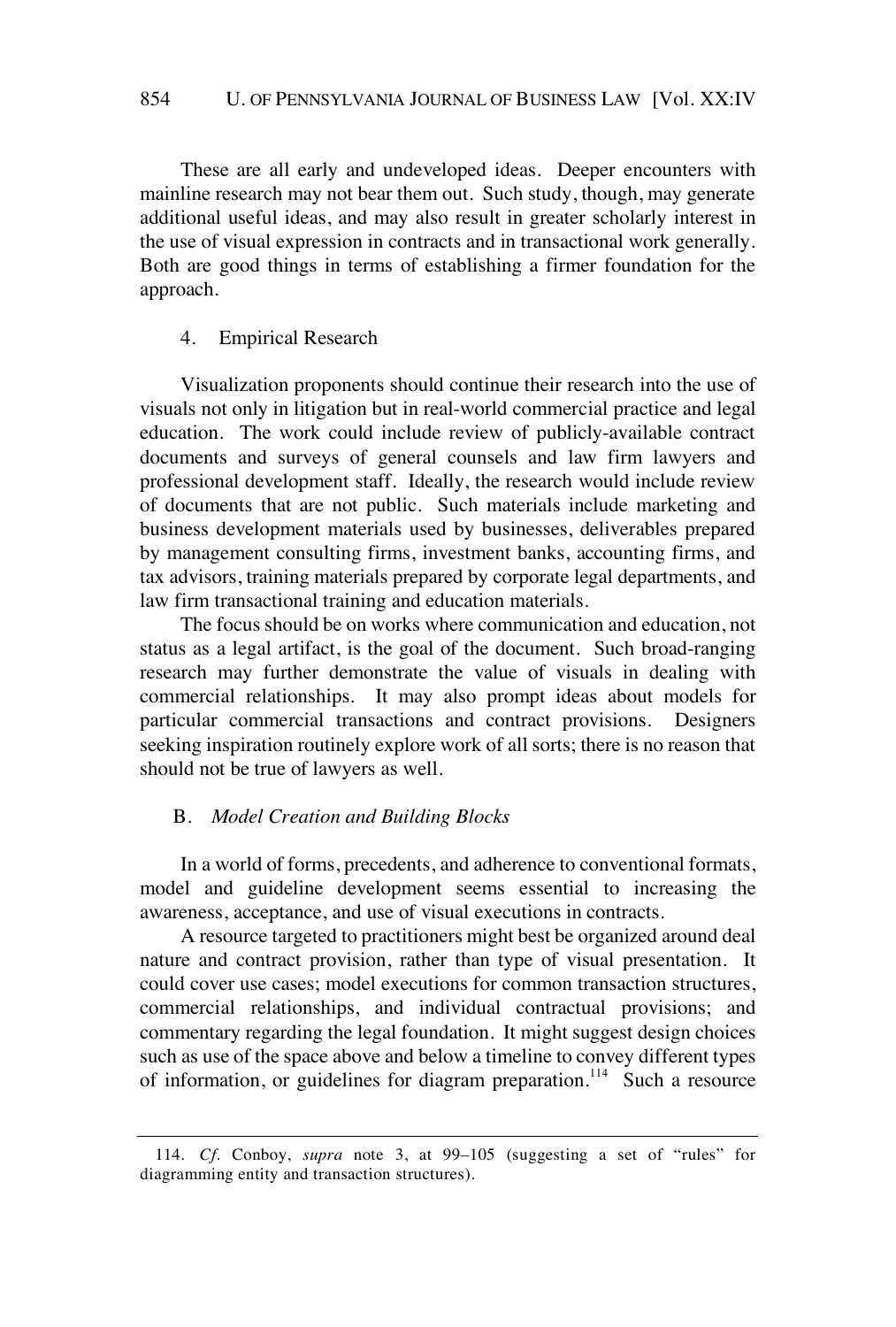might also discuss legal and design considerations relating to different uses: informal sketch for planning purposes, slide presented to a counter party at the commencement of a negotiation, illustrative example included in contract exhibit, technical visual included in body of contract, or overview used in internal briefing or training session. The goal would be to provide a set of basic building blocks for adaptation and use by practitioners.

Such a work — the creation of which requires integration of meaningful legal and design expertise — would provide an essential contribution to the professional infrastructure. Corporate lawyers need models, and they need tools.

### 1. Practical Considerations

Model creation work runs immediately into practical questions including an obvious one: should visuals be part of the *contract itself*, alongside the text, or are they best used in a different way? The is-it-in-thecontract question leads to additional questions:

- A visual included in the contract is part of the contract and evaluated under contract interpretation principles. That avoids possible objections based on parol evidence or general evidence admissibility grounds. On the other hand, inclusion in the contract also necessitates (at least in the mind of the typical lawyer) greater investment in design and execution, with the same attention to precision and polish as given to the text. Which cases, in terms of purpose, subject matter, significance, and format, are best suited for such placement and investment?
- If one goal of visual use is better contract implementation and a closer relationship between the parties, is inclusion in the actual contract, as opposed to shared use by the parties as a business document, essential to achieving the benefits described by the proponents? Does inclusion in the contract package itself (vs. a separate "implementation guide" or the like) better focus the business people on the visual? Does that truly give the visual more potency as a relationship builder? Or would a standalone, and lowerresolution, document work just as well?
- Are the practical costs of inclusion outweighed by the reduction in risk of conflict between (in the contract) text and (outside the contract) diagram?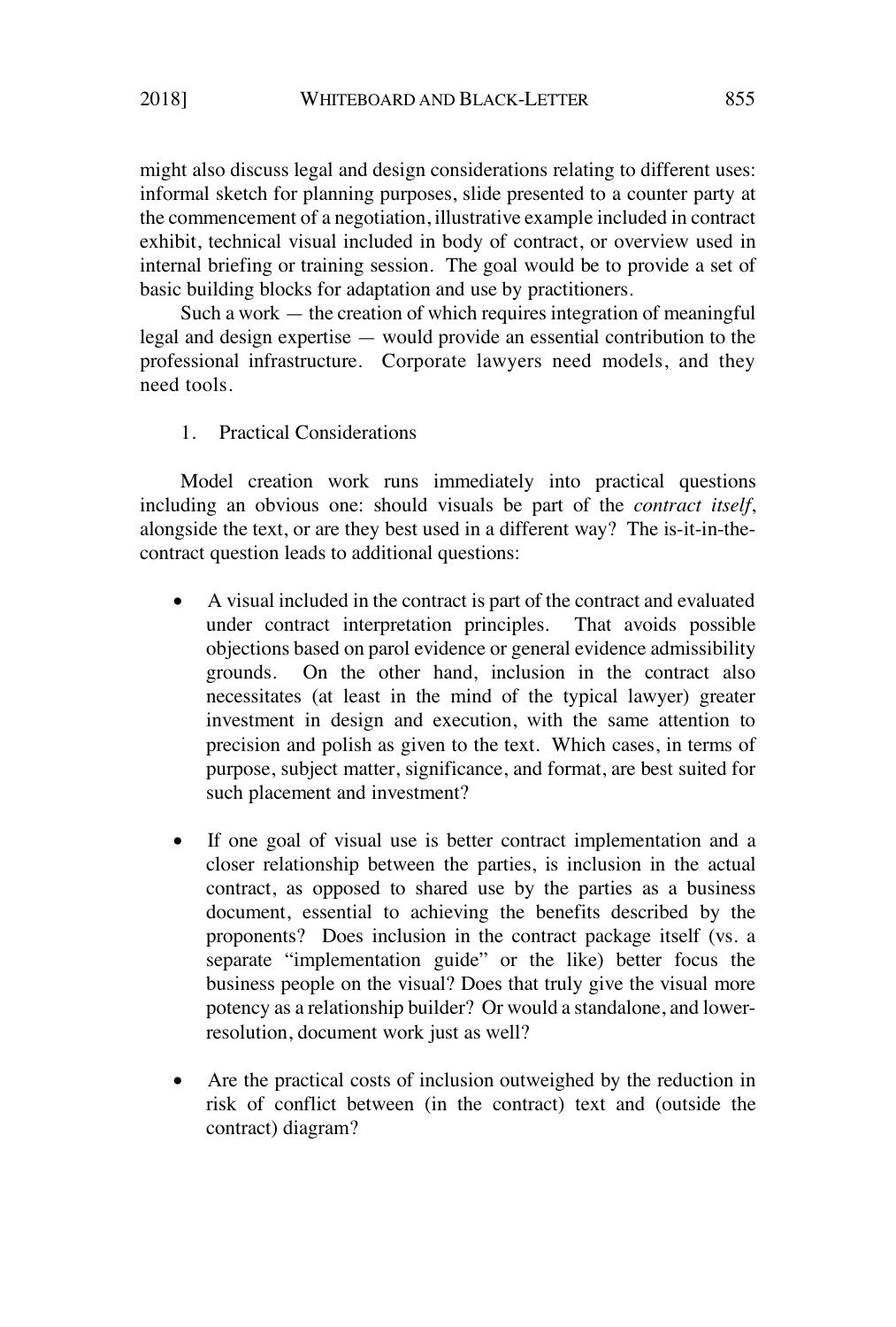A similar practical question concerns *location* of the visual in the contract. If it is important to include the visual in the contract, then why not include it as an exhibit rather than incorporating it in the body of the text?

From a production point of view, law firms and companies use Microsoft Word or other word processing programs in drafting contracts. These applications do allow the user to insert and manipulate shapes, lines, text boxes, and other useful design elements, but they are not optimized for visual presentation, and the typical lawyer may well lack familiarity with such features other than the table function. It is simply easier and, given deal pressure, more realistic to include a sentence in the contract text to the effect of "the operation of this Section 6.8 is illustrated in the document attached as Exhibit D," create a diagram or timeline in a separate PowerPoint document, and then attach that document as an exhibit.

On the other hand, the effectiveness of the visual as a communication device may be diminished by the physical separation of text from graphic. It is better, from a text comprehension point of view, to have the visual directly alongside the relevant text rather than appearing on an exhibit 60 pages further back in the document. A separate exhibit, though, allows the businesspeople to more easily find the relevant presentation; they can go straight to the exhibit without having to search in the text. The question then is: how important is it for the business people — those implementing the contract — to engage with the actual text?

There are additional practical dimensions to this question. For example, the exhibit approach reinforces the notion that the "text shall control" should there be conflict between text and visual. It enables lawyers to continue to use their forms and precedents while still introducing visual executions to their way of working and documents. But, the exhibit approach makes it harder to use multiple visuals to supplement contract text because the documents end up with more pages and an incrementally greater physical disconnect between text and graphic. The exhibit approach also reduces the incentive for lawyers to rethink the overall design of their documents. They can stick with the same formats they've always used, and perhaps end up with better but still sub-optimal products.

These sorts of physical and other practical realities necessarily form part of the agenda for model development. In dealing with these questions, it is important to recognize that the goal of the work is *not* the use of visuals *in* the contract, whether in text or exhibit. The goal is to encourage lawyers to consider using visual expression as a tool in designing, documenting, and describing deals (whether in the contract itself or elsewhere), and to do a better job of helping clients navigate the mid-stream in understanding and carrying out contractual arrangements.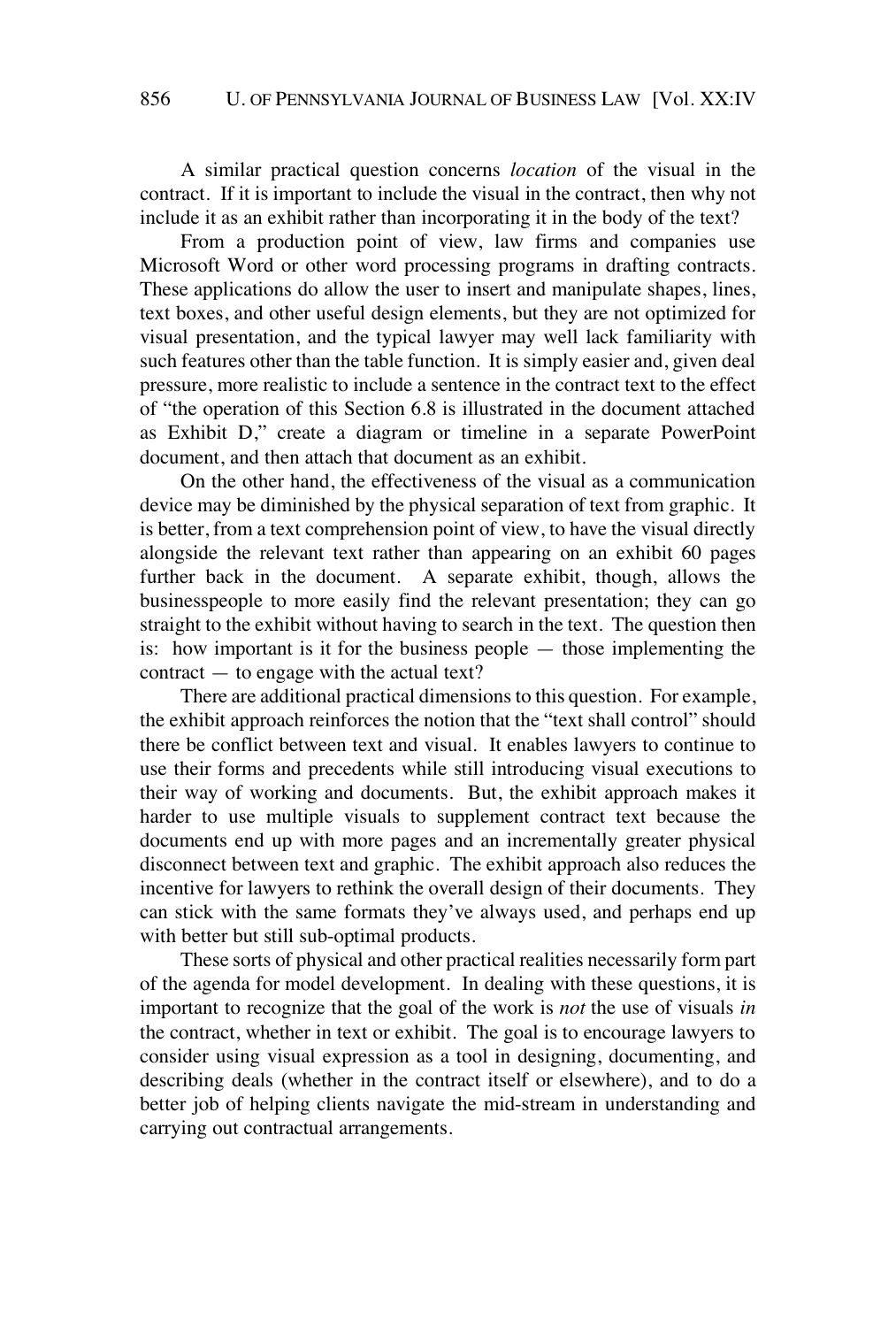# 2. Model Approach

Development of a comprehensive resource for lawyers presents a threepronged design task.

First, the creators of the resource need to work through the substantive issues noted in Part IV.B and then create a set of model executions. This is a substantial technical exercise from both legal and design points of view. A payment milestone scheme is relatively easy to create; a visual depicting the operation of a restricted covenant in a loan agreement seems doable but considerably more difficult. (That doesn't mean the investment is misguided; drafting contracts is hard, too. How many drafting books, exactly, are in publication? Doesn't every law school offer drafting classes?) It may be smart to start small by first producing models for common provisions and relatively simple situations, and then build from there.

Second, the resource is a tool for use by people who are under time pressure, have limited technical expertise and resources, and may doubt their ability. As such, those creating models should view "doability" as a core design requirement. They should start, notwithstanding the limitations of the applications, with formats that can be executed in Microsoft Word or PowerPoint applications. They should use basic elements: shape, line, line effects, arrows. (And, in recognition of the context, they should avoid icons or similar features that may be received skeptically by corporate lawyers working in traditional settings.)

Third, and a lower-order but practical concern, the creators should consider designing the resource in a manner such that it could be disseminated through Bloomberg Law, Westlaw, Lexis, or other platform that is widely available to, and trusted by, practitioners.

These requirements are constraining, but if the goal is to encourage use of visuals in a context where there are real barriers to such use, then the proponents should be prepared to sacrifice sophistication and elegance for accessibility and efficiency. This is a case where a core tenet of design thinking — deep study of and empathy with the user — will be essential to the success of the project.

### 3. Three Cautions

A guide to the use of visual executions in contracts would be useful for practicing lawyers.<sup>115</sup> At the same time, such a work should avoid prescriptive approaches. The visualization proponents share this concern.

<sup>115.</sup> Model development will also help those working on privacy, credit, and other disclosures for consumers, and legal educators looking for effective tools to support student learning.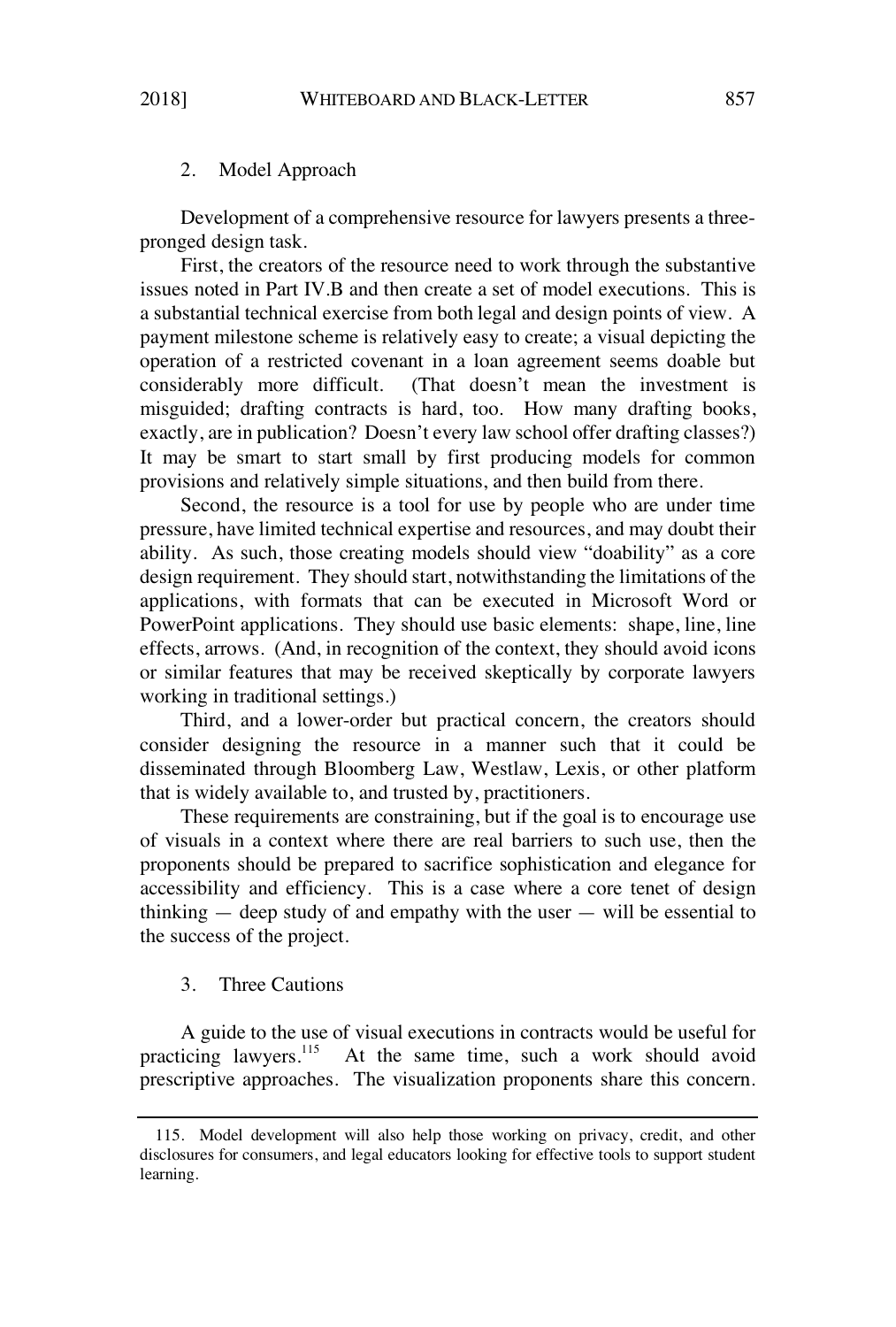Passera observes that:

It is tempting to try to identify the most effective form of visualization. However, this is an ill-framed question: each visualization is a solution used for a different purpose, and in most cases they are not interchangeable. It is thus misleading to think about a "best type of visualization" in absolute terms.<sup>116</sup>

She notes that "a normative and rigid categorization of visualization techniques is counter-productive because it would limit scholars and professionals in discovering and proposing best practices to real, recurrent communication problems in contracting." $117$  There is also a lot to be said for the thinking, learning, relationship building, and ownership that occurs when transacting parties at a whiteboard sketch out a diagram or process map that may or may not find its way into the finished product. The goal should be to provide information and ideas, but not to dictate or suggest that the only valuable use of a visual is a polished diagram in the contract itself, or that squares always mean X and circles always mean Y.

Second, the scope of work and specifications for the guide are challenging. That should not discourage the design effort. A systematic research and development exercise may or may not yield executable models of sufficient precision for use in commercial contracts themselves. But the effort will generate tools and inspirations for the planning, negotiation, and implementation phases of the contracting process. Sophisticated use case identification, legal analysis, and model creation should contribute to greater openness of lawyers to employing visual methods in their work and in their interactions with clients. The close attention to information presentation may also have value in encouraging deeper awareness of client information and contract implementation needs. Getting lawyers to grab a marker more often, or to think about alternative ways to communicate with a client, would be good things in and of themselves.

Finally, the focus on visual executions should not distract from investment in core document design improvements. Modest attention to

<sup>116.</sup> Passera, *Beyond*, *supra* note 1, at 155.

<sup>117.</sup> *Id.* at 160. She continues: "For this reason, we stress the need to adopt a pattern language approach, where model solutions to recurring problems emerge from use, and are reused over and over again because of their effectiveness, even though this repetition is never a mere copy-paste, but an adaptation. Patterns evolve as robust, tested practices in use, and can eventually be collected in pattern libraries, collections of solutions which allow easy aggregation and sharing of effective solutions created by and for a community of practice." *Id.* (citations omitted). The concern echoes advice given to lawyers new to working with form and precedent documents: there are many benefits to using them, but they should not be used "reflexively and uncritically." Instead, forms need to be "adapted creatively and responsibly" to fit the "client's particular purposes." ALICIA ALVAREZ & PAUL R. TREMBLAY, INTRODUCTION TO TRANSACTIONAL LAWYERING PRACTICE 187 (2013).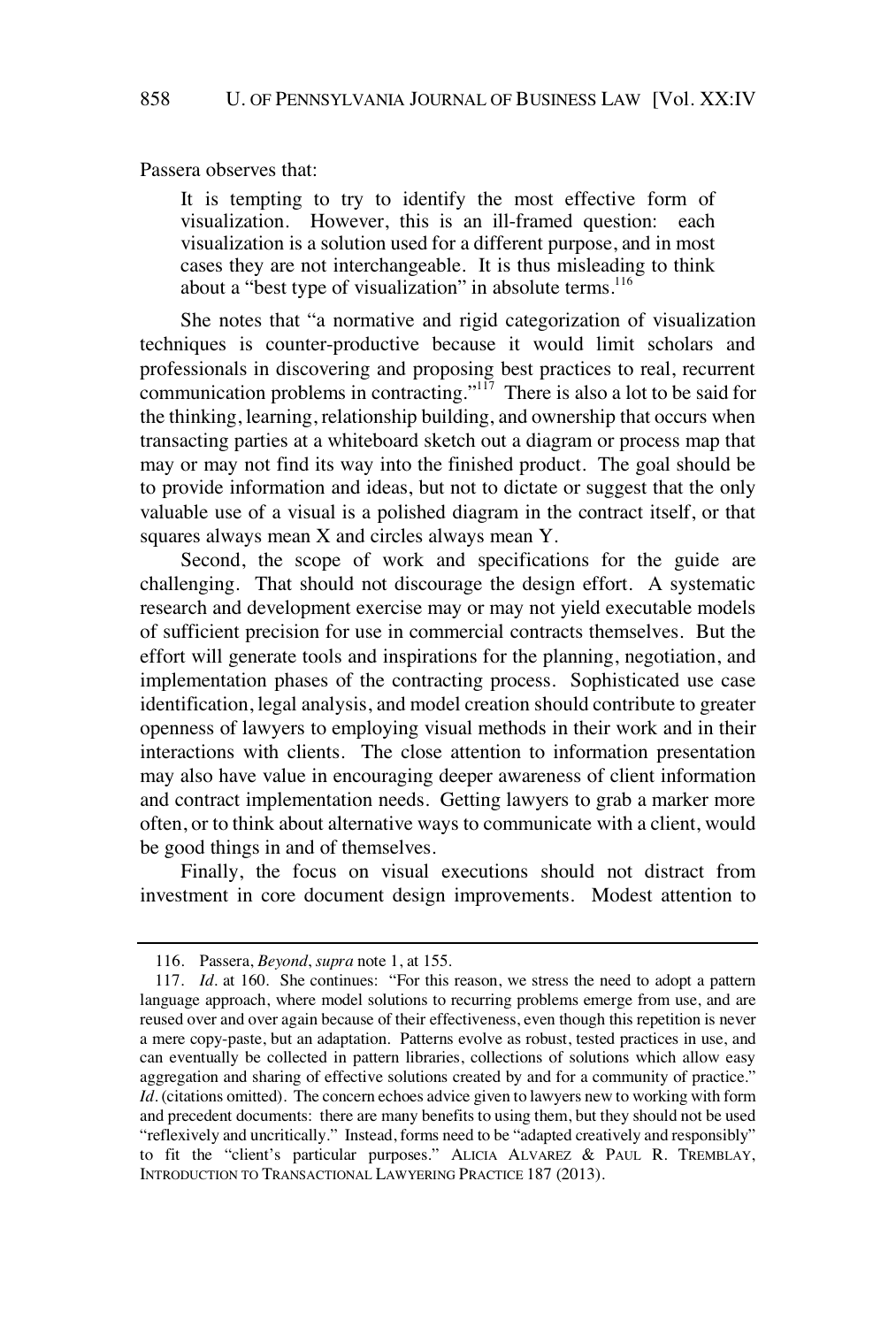even basic document design, layout, and typographical considerations can yield substantial improvements in the accessibility and utility of legal documents. Changes in margin width and titling conventions are easy to implement and are likely less worrisome, to a lawyer versed in traditional practice, and may help build the case for adopting more radical changes in contract formats<sup>118</sup>

### C. *Motivation and Confidence*

# 1. Client Demand

If a barrier to the use of visuals is the resistance of law firm lawyers, on cost, time, or expertise grounds, then a next step is to take the case to general counsels. In-house lawyers both purchase legal services (and thus can demand different types of work-products from firms) and regularly assist business people in understanding and operationalizing contractual and compliance obligations. They know what it takes to educate and coordinate across an organization. They will be cost-focused but also in a position to assess whether the time and cost associated with creation of visuals is less than the time and cost associated with figuring out and communicating the deal after the contract is signed — or dealing with misunderstandings. In addition, at a practical level, they may have examples of materials prepared internally that may spark ideas for model development.<sup>119</sup>

# 2. Competence and Confidence

If a barrier to use is a lack of lawyer confidence in their ability to create visual presentations, then a next step is to help them learn. $120$ 

Model and guideline development will help. Business lawyers can collaborate with lawyers and others working on access to justice, consumer protection, privacy, and other initiatives involving use of visual

<sup>118.</sup> That said, even typographical change can be challenging. *Cf.* ADAMS,*supra* note 21, at § 16.57 ("Most drafters, and most law firms and law departments, have a conservative, nofrills approach to document design — they're unlikely to have any interest in adjusting line spacing and margins or experimenting with different fonts.").

<sup>119.</sup> A second possible source of support are trade associations who generate model documents and other materials for their members, and who are familiar with communication practices in specific sectors. *See* Kevin E. Davis, *The Role of Nonprofits in the Production of Boilerplate*, 104 MICH. L. REV. 1075 (2006) (explaining that trade associations and other nonprofits play substantial roles in producing standard contract forms and terms).

<sup>120.</sup> *Cf.* Passera & Haapio, *Transforming*, *supra* note 1, at 44 (encouraging development by lawyers of "basic visual skills"); MITCHELL, *supra* note 3, at 13–22 (encouraging corporate lawyers to try visual methods and including examples of use across the practice).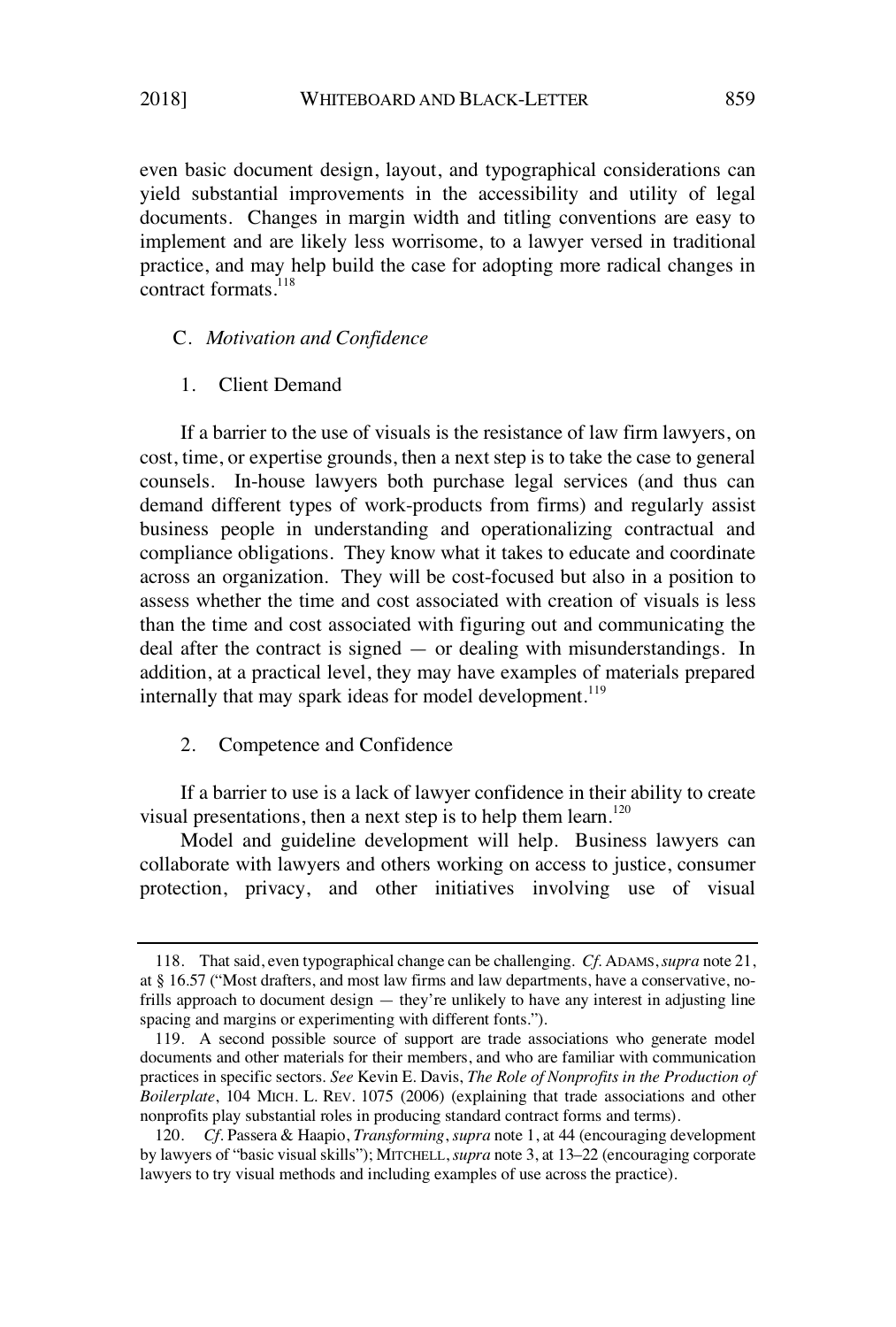communication and legal design methods. Law firms might engage their branding, marketing, and professional development teams to assist in developing template visuals and training associates.

Law schools can offer exposure and instruction in design and visual methods, as some are starting to  $\omega$ <sup>121</sup> Scholars studying the treatment of visuals in evidence, copyright, administrative law, and other areas can join with commercial law and experiential instructors on pedagogical approaches for strengthening visual literacy in their students. Scholars might also consider creating visual summaries of their work; one can imagine infographic accompanying articles that set out typologies or analytical frameworks.

This is a case where the firms and the law schools can learn from one another in both tangible and intangible ways. Materials developed for teaching purposes may be useful as models for practitioners, and materials from the commercial world may give teachers ideas and motivation. Simply exposing law students and lawyers to infographics and other visual executions should create awareness of their value and prompt ideas about their use.

\* \* \* \* \* \* \* \*

These suggestions for additional research and development are conservative in nature; they largely involve technical work focused on use of visuals in commercial contracting to supplement or explain text, and to facilitate planning, negotiation, and performance. One can imagine an even more adventuresome effort to re-imagine contract documents — including replacing, not just supplementing, text in some cases — but such a project seems unlikely to gain traction in the business context without there being a solid legal foundation, guidelines, and successful prototypes of less

<sup>121.</sup> For example, the law school at Brigham Young University recently launched a "legal design lab." *See Introducing LawX, BYU Law's New Legal Design Lab*, BYU L. (June 19, 2017), http://www.law2.byu.edu/news2/introducing-lawx-byu-law-new-legal-design-lab [https://perma.cc/9KCQ-PGTU] (introducing the launch of LawX, a legal design lab that will create products and other solutions to address the pressing issues relating to access to legal services). Stanford Law School offers several courses centered on legal design that include use of visual techniques. *See, e.g.*, *Course Description, Introduction to Legal Design*, STAN. L. SCH. (2017), https://law.stanford.edu/courses/introduction-to-legal-design/ [https://perma.cc/MN4E-D6U3] (providing a list of courses with focus on visual techniques). Legal educators outside of dedicated design settings can demonstrate use of visuals as tools for doing legal work and their deployment not just in finished work-products but also for a variety of tasks across the practice. *Cf.* Jay A. Mitchell, *Drawing Pictures* (2017), https://www.aals.org/wp-content/uploads/2017/01/Mitchell-transactional-law-and-skillshandout.pdf [https://perma.cc/P76X-QYAP] (discussing use of visuals in transactional practice and related teaching suggestions).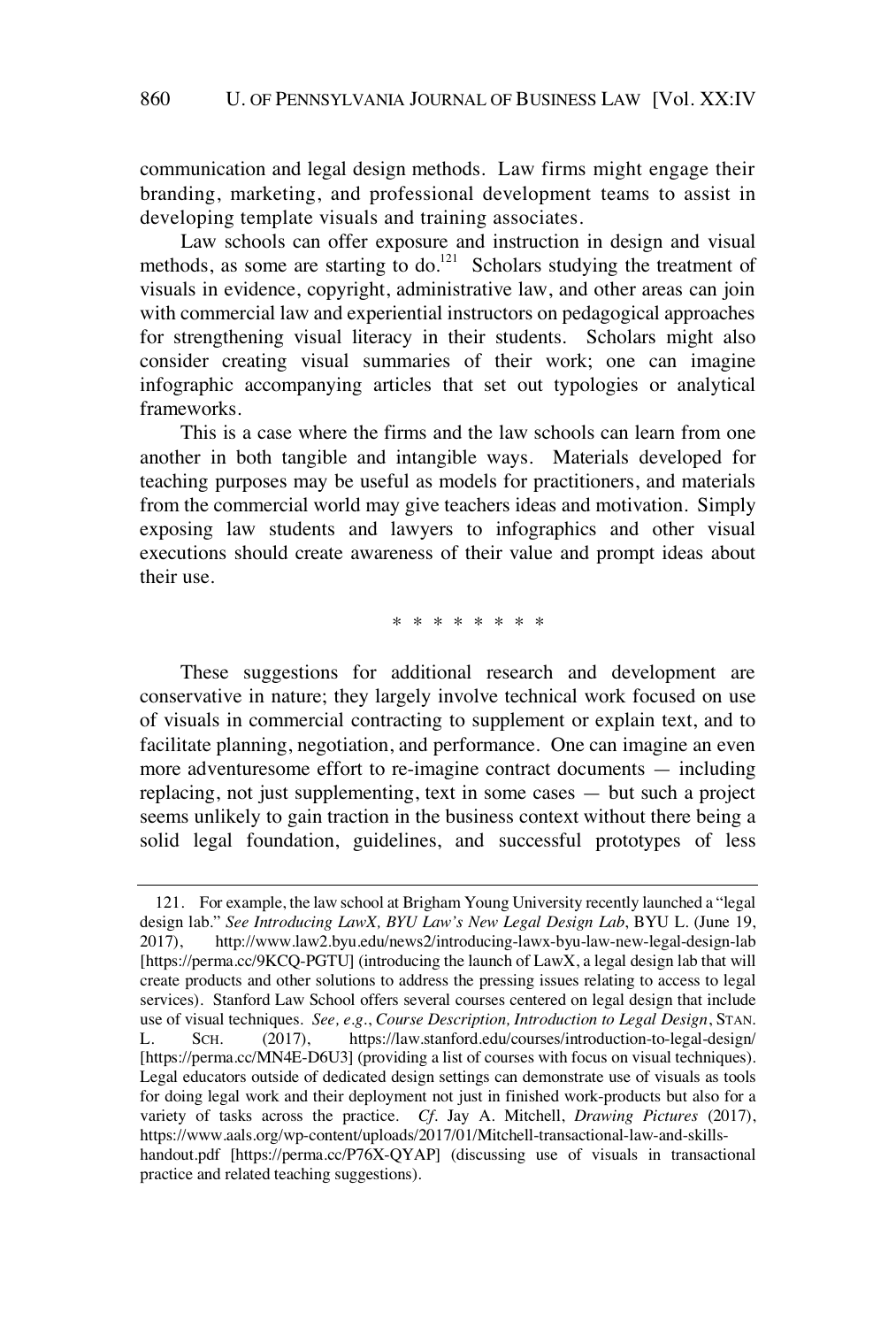ambitious models in place.

#### **CONCLUSION**

There are multiple occasions to use visual executions in the contracting setting, from a simple whiteboard sketch at a transaction kick-off meeting to a detailed drawing depicting a business process.

There are multiple reasons to use visuals. Their effectiveness as tools for analysis, collaboration, and communication is well-established in literature from a variety of disciplines, and well-known from everyday experience. There is momentum behind the incorporation of design methodologies into legal work. Even traditional practitioner guides encourage use by lawyers of visuals in studying commercial situations and interacting with clients. The legal assessment of use of visuals in contract documents requires further research, but the initial evaluation is more positive than a corporate lawyer might expect. The technique reminds one of the Restatement (Second) characterization of some contract provisions as "guide[s] for performance."<sup>122</sup> A good visual is a good such guide.

There are multiple reasons to explore changes in the conventional approach to contract documents and legal service delivery. The parties paying for legal documents often don't find them helpful as tools for shaping performance. A contract may be used by actors of widely-varied occupational, professional, and cultural backgrounds. Businesses are collaborating and contracting in new ways. Scholars and businesses are exploring novel methods of contract creation and expression.

There are boundaries to be crossed if lawyers are to prepare better boundary objects. Cost and time pressures are real. Lawyers rely on and take comfort in forms and precedents. Lawyers are not trained to create visual depictions of contractual arrangements. There is meaningful intellectual challenge in creating such presentations. The concept needs greater reduction to practice in line with real world constraints, and the development of a culture and infrastructure to support it.

These practical barriers are substantial. And it may be that visuals only rarely get past the whiteboard or business tool and into the formal contract documents. That does not represent a failure of the concept; the point here is not that all contracts should have visuals, but that visuals are a powerful tool for dealing with contracts and can help lawyers do a better job of creating products for their clients. Sustained research and development on the hardest cases — visuals of sufficient sophistication for inclusion in commercial contracts and that are executable by time-pressured lawyers —

<sup>122.</sup> RESTATEMENT (SECOND) OF CONTRACTS § 203 cmt b (AM. LAW INST. 1981).